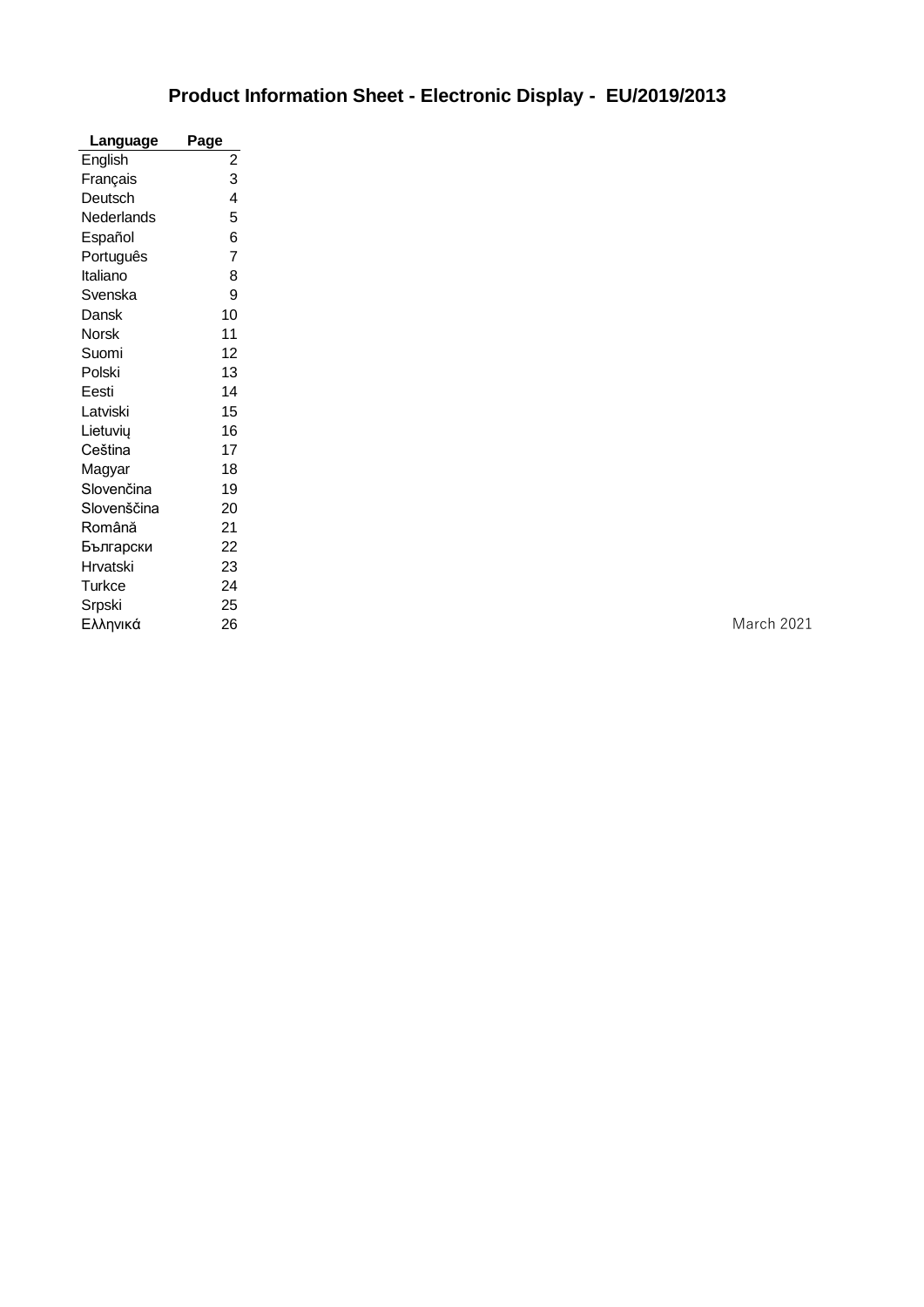|                            | <b>Product Information Sheet (EU Regulation 2019/2013)</b>                                                                |                            |                                                                                                                     |                 |  |  |
|----------------------------|---------------------------------------------------------------------------------------------------------------------------|----------------------------|---------------------------------------------------------------------------------------------------------------------|-----------------|--|--|
|                            | Parameter                                                                                                                 |                            | <b>Parameter or Value and Precision</b>                                                                             | Unit            |  |  |
|                            | Supplier's name or trade mark<br>Supplier's address                                                                       |                            | Panasonic<br>Panasonic Marketing Europe GmbH<br>Panasonic Testing Centre<br>Winsbergring 15, 22525 Hamburg, Germany |                 |  |  |
| $\overline{2}$             | Model identifier                                                                                                          |                            | TH-55SQ1W                                                                                                           |                 |  |  |
| $\overline{\mathbf{3}}$    | Energy efficiency class for Standard Dynamic Range (SDR)                                                                  |                            | G                                                                                                                   |                 |  |  |
| $\overline{4}$             | On mode power demand for Standard Dynamic Range (SDR)                                                                     |                            | 162                                                                                                                 | W               |  |  |
| $\overline{5}$             | Energy efficiency class (HDR)                                                                                             |                            | n.a.                                                                                                                |                 |  |  |
| $6\phantom{a}$             | On mode power demand in High Dynamic Range (HDR) mode                                                                     |                            |                                                                                                                     | W               |  |  |
| $\overline{7}$             | Off mode, power demand                                                                                                    |                            | 0.3                                                                                                                 | W               |  |  |
| 8                          | Standby mode power demand                                                                                                 |                            | 0.5                                                                                                                 | W               |  |  |
| $\overline{9}$             | Networked Standby mode power demand                                                                                       |                            | 2.0                                                                                                                 | W               |  |  |
| 10                         |                                                                                                                           | Television                 |                                                                                                                     |                 |  |  |
|                            | Electronic display category                                                                                               | Monitor                    |                                                                                                                     |                 |  |  |
|                            |                                                                                                                           | Signage<br>Other           | $\checkmark$                                                                                                        |                 |  |  |
|                            | 11 Size ratio<br>12 Screen resolution (pixels)                                                                            |                            | 16<br>9<br>$\mathcal{L}_{\mathcal{A}}$                                                                              | integer         |  |  |
|                            | 13 Screen diagonal                                                                                                        |                            | 2160<br>3840<br>$\mathsf{X}$<br>138.8                                                                               | pixels<br>cm    |  |  |
|                            | 14 Screen diagonal                                                                                                        |                            | 55                                                                                                                  | inches          |  |  |
|                            | 15 Visible screen area<br>16 Panel technology used                                                                        |                            | 82.3<br><b>LED LCD</b>                                                                                              | dm <sup>2</sup> |  |  |
| <b>17</b>                  | Automatic Brightness Control (ABC) available                                                                              | <b>YES</b>                 |                                                                                                                     |                 |  |  |
| <b>18</b>                  | Voice recoganition sensor available                                                                                       | <b>NO</b><br><b>YES</b>    | $\checkmark$                                                                                                        |                 |  |  |
| <b>19</b>                  | Room presence sensor available                                                                                            | <b>NO</b><br><b>YES</b>    | $\checkmark$                                                                                                        |                 |  |  |
|                            | 20 Image refresh frequency rate                                                                                           | <b>NO</b>                  | $\checkmark$<br>60                                                                                                  | Hz              |  |  |
| 21                         | Minimum guaranteed availability of software and firmware updates<br>(from the date of end of the placement on the market) |                            | 8                                                                                                                   | Year            |  |  |
| $\boxed{22}$               | Minimum guaranteed availability of spare parts<br>(from the date of end of the placement on the market)                   |                            | $\overline{7}$                                                                                                      | Year            |  |  |
|                            | 23 Minimum guaranteed product support                                                                                     |                            | $\overline{7}$                                                                                                      | Year            |  |  |
|                            | Minimum duration of the general guarantee offered by the supplier                                                         |                            | 3                                                                                                                   | Year            |  |  |
| $\boxed{24}$               |                                                                                                                           | Internal                   | $\checkmark$                                                                                                        |                 |  |  |
|                            | Power supply type                                                                                                         | External                   |                                                                                                                     |                 |  |  |
|                            |                                                                                                                           | Standardised external      |                                                                                                                     |                 |  |  |
|                            | 25 External power supply (non standardized and included in the product box)                                               |                            |                                                                                                                     |                 |  |  |
|                            |                                                                                                                           |                            |                                                                                                                     |                 |  |  |
| $\mathbf{ii}$              |                                                                                                                           | Input Voltage              |                                                                                                                     | $\vee$          |  |  |
| iii                        |                                                                                                                           | Output Voltage             |                                                                                                                     | $\vee$          |  |  |
|                            | 26 External standardised power supply (or suitable one if not included in the product box)                                |                            |                                                                                                                     |                 |  |  |
| $\mathbf{I}$               |                                                                                                                           | Standard Name or list      |                                                                                                                     |                 |  |  |
| $\ddot{\phantom{a}}$       |                                                                                                                           | Required output voltage    |                                                                                                                     | $\vee$          |  |  |
| iii                        |                                                                                                                           | Required delivered current |                                                                                                                     | A               |  |  |
| $\overline{\mathsf{i}}$ iv |                                                                                                                           | Required current frequency | $\overline{\phantom{a}}$                                                                                            | Hz              |  |  |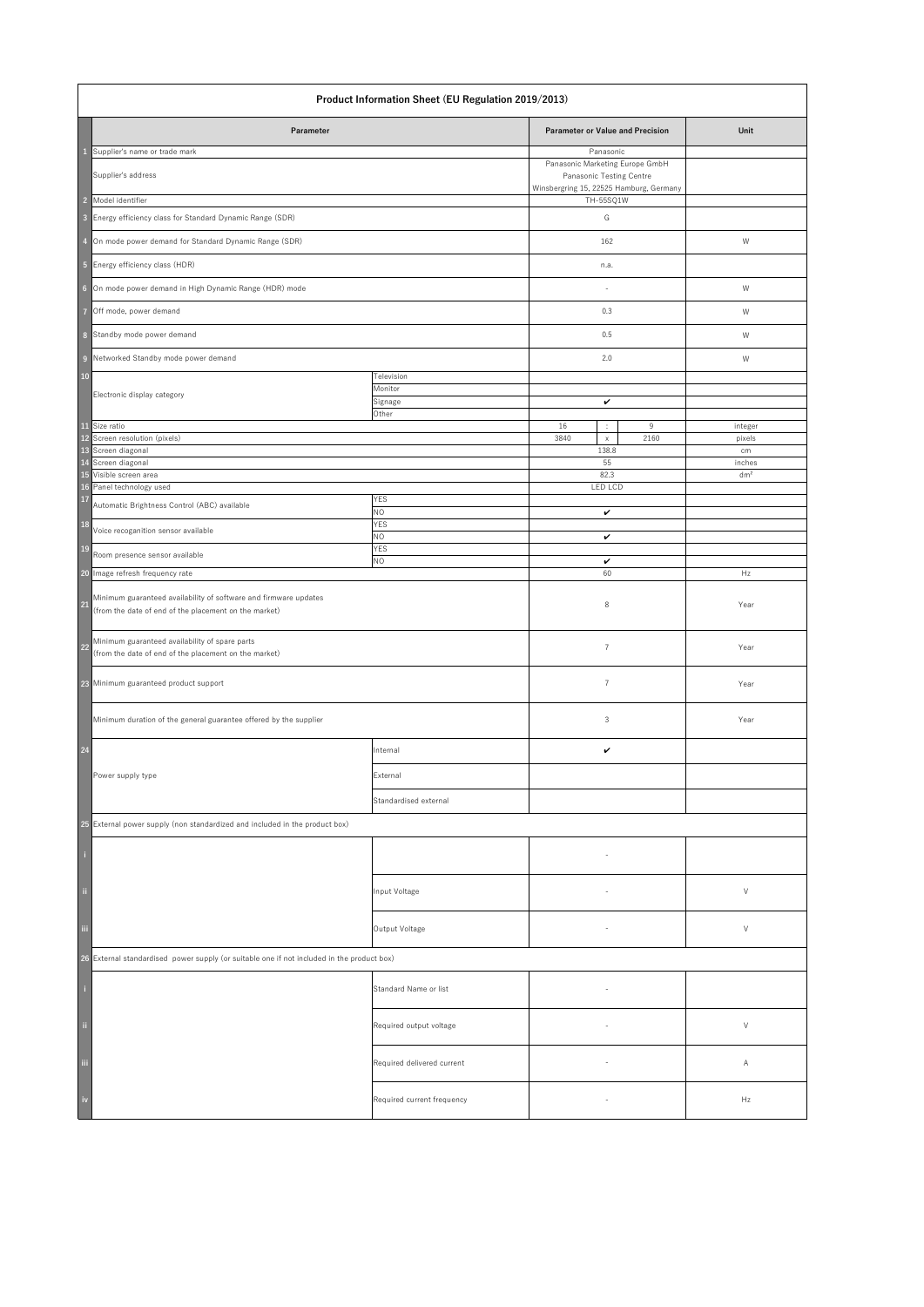|                         | Fiche d'information sur le produit (RÈGLEMENT DÉLÉGUÉ (UE) 2019/2013 DE LA COMMISSION)                                                         |                                                         |                                                                                                                                  |                           |  |  |
|-------------------------|------------------------------------------------------------------------------------------------------------------------------------------------|---------------------------------------------------------|----------------------------------------------------------------------------------------------------------------------------------|---------------------------|--|--|
|                         | Paramètre                                                                                                                                      |                                                         | Paramètre ou valeur et précision                                                                                                 | Unité                     |  |  |
| $\overline{2}$          | Nom du fournisseur ou marque commerciale<br>Adresse du fournisseur<br>Référence du modèle                                                      |                                                         | Panasonic<br>Panasonic Marketing Europe GmbH<br>Panasonic Testing Centre<br>Winsbergring 15, 22525 Hamburg, Germany<br>TH-55SQ1W |                           |  |  |
| $\overline{\mathbf{3}}$ | Classe d'efficacité énergétique pour la gamme dynamique standard (SDR)                                                                         |                                                         | G                                                                                                                                |                           |  |  |
| $\overline{4}$          | Puissance appelée en mode marche pour la gamme dynamique standard (SDR)                                                                        |                                                         | 162                                                                                                                              | W                         |  |  |
| 5                       | Classe d'efficacité énergétique (HDR)                                                                                                          |                                                         | S.O.                                                                                                                             |                           |  |  |
| $6\phantom{1}6$         | Puissance appelée en mode marche pour la haute gamme dynamique (HDR)                                                                           |                                                         |                                                                                                                                  | W                         |  |  |
| $\overline{7}$          | Puissance appelée en mode arrêt                                                                                                                |                                                         | 0.3                                                                                                                              | W                         |  |  |
| 8                       | Puissance appelée en mode veille                                                                                                               |                                                         | 0.5                                                                                                                              | W                         |  |  |
| $\overline{9}$          | Puissance appelée en mode veille avec maintien de la connexion au réseau                                                                       |                                                         | 2.0                                                                                                                              | W                         |  |  |
| <b>10</b>               | Catégorie de dispositif d'affichage électronique                                                                                               | téléviseur<br>écran<br>dispositif d'affichage dynamique | $\checkmark$                                                                                                                     |                           |  |  |
|                         | 11 Rapport de taille                                                                                                                           | autre                                                   | 16<br>9<br>$\mathcal{I}_\mathrm{c}$                                                                                              | entier                    |  |  |
|                         | 12 Résolution de l'écran (pixels)<br>13 Diagonale de l'écran                                                                                   |                                                         | 3840<br>2160<br>$\mathsf{X}$<br>138.8                                                                                            | pixels<br>cm              |  |  |
|                         | 14 Diagonale de l'écran<br>15 Surface visible de l'écran                                                                                       |                                                         | 55<br>82.3                                                                                                                       | pouces<br>dm <sup>2</sup> |  |  |
|                         | 16 Technologie d'affichage utilisée                                                                                                            |                                                         | <b>LED LCD</b>                                                                                                                   |                           |  |  |
| 17                      | Réglage automatique de la luminosité (ABC) disponible                                                                                          | <b>OUI</b><br><b>NON</b>                                | $\checkmark$                                                                                                                     |                           |  |  |
| <b>18</b>               | Capteur de reconnaissance vocale disponible                                                                                                    | <b>OUI</b><br><b>NON</b>                                | $\checkmark$                                                                                                                     |                           |  |  |
| <b>19</b>               | Capteur de présence disponible                                                                                                                 | <b>OUI</b><br><b>NON</b>                                | $\checkmark$                                                                                                                     |                           |  |  |
| 20                      | Taux de fréquence de rafraîchissement de l'image                                                                                               |                                                         | 60                                                                                                                               | Hz                        |  |  |
| $\overline{21}$         | Disponibilité minimale garantie des mises à jour du logiciel et du micrologiciel<br>(à compter de la date de fin d'introduction sur le marché) |                                                         | 8                                                                                                                                | années                    |  |  |
| $22$                    | Disponibilité minimale garantie des pièces de rechange<br>(à compter de la date de fin d'introduction sur le marché)                           |                                                         | $\overline{7}$                                                                                                                   | années                    |  |  |
|                         | 23 Assistance produit minimale garantie                                                                                                        |                                                         | 7                                                                                                                                | années                    |  |  |
|                         | Durée mininale de la garantie générale offerte par le fournisseur                                                                              |                                                         | 3                                                                                                                                | années                    |  |  |
| 24                      |                                                                                                                                                | Interne                                                 | $\checkmark$                                                                                                                     |                           |  |  |
|                         | Type d'alimentation                                                                                                                            | Externe                                                 |                                                                                                                                  |                           |  |  |
|                         |                                                                                                                                                | Externe normalisée                                      |                                                                                                                                  |                           |  |  |
|                         | 25 Alimentation externe (non standardisée et incluse dans l'emballage du produit)                                                              |                                                         |                                                                                                                                  |                           |  |  |
| ÷,                      |                                                                                                                                                |                                                         |                                                                                                                                  |                           |  |  |
| $\frac{1}{11}$          |                                                                                                                                                | Tension d'entrée                                        |                                                                                                                                  | $\sqrt{ }$                |  |  |
| .<br>M                  |                                                                                                                                                | Tension de sortie                                       |                                                                                                                                  | $\vee$                    |  |  |
|                         | 26 Alimentation externe standardisée (ou appropriée si non incluse dans l'emballage du produit)                                                |                                                         |                                                                                                                                  |                           |  |  |
| J                       |                                                                                                                                                | Nom de la norme ou liste                                |                                                                                                                                  |                           |  |  |
| $\ddot{a}$              |                                                                                                                                                | Tension de sortie requise                               |                                                                                                                                  | $\vee$                    |  |  |
| <br>  iii               |                                                                                                                                                | Intensité du courant à fournir                          |                                                                                                                                  | A                         |  |  |
| $\frac{1}{2}$           |                                                                                                                                                | Fréquence du courant requise                            |                                                                                                                                  | Hz                        |  |  |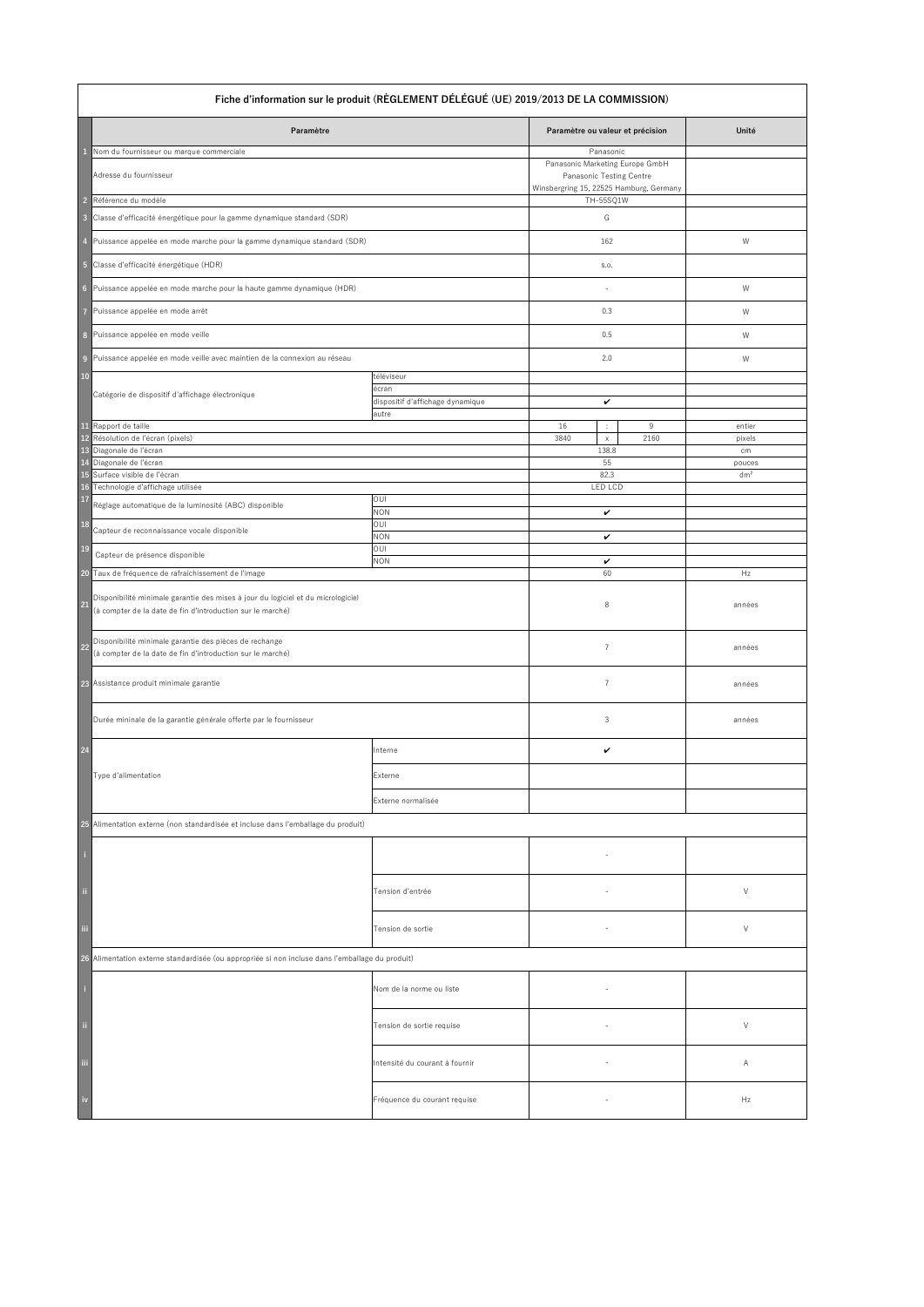|                                           | Produktdatenblatt (DELEGIERTE VERORDNUNG (EU) 2019/2013 DER KOMMISSION)                                                                      |                                                        |                                                                                                                                       |                                   |  |  |
|-------------------------------------------|----------------------------------------------------------------------------------------------------------------------------------------------|--------------------------------------------------------|---------------------------------------------------------------------------------------------------------------------------------------|-----------------------------------|--|--|
|                                           | Parameter                                                                                                                                    |                                                        | Parameter oder Wert und Genauigkeit                                                                                                   | Einheit                           |  |  |
| $\overline{2}$<br>$\overline{\mathbf{3}}$ | Name oder Handelsmarke des Lieferanten<br>Adresse des Lieferanten<br>Modellkennung<br>Energieeffizienzklasse bei StandardDynamikumfang (SDR) |                                                        | Panasonic<br>Panasonic Marketing Europe GmbH<br>Panasonic Testing Centre<br>Winsbergring 15, 22525 Hamburg, Germany<br>TH-55SQ1W<br>G |                                   |  |  |
| $\overline{4}$                            | Leistungsaufnahme im Ein-Zustand bei Standard-Dynamikumfang (SDR)                                                                            |                                                        | 162                                                                                                                                   | W                                 |  |  |
|                                           | 5 Energieeffizienzklasse (HDR)                                                                                                               |                                                        | entfällt                                                                                                                              |                                   |  |  |
| $6\phantom{1}6$                           | Leistungsaufnahme im Ein-Zustand bei hohem Dynamikumfang (HDR)                                                                               |                                                        |                                                                                                                                       | W                                 |  |  |
| $\overline{7}$                            | Leistungsaufnahme im Aus-Zustand                                                                                                             |                                                        | 0.3                                                                                                                                   | W                                 |  |  |
| 8                                         | Leistungsaufnahme im Bereitschaftszustand                                                                                                    |                                                        | 0.5                                                                                                                                   | W                                 |  |  |
| $\overline{9}$                            | Leistungsaufnahme im vernetzten Bereitschaftsbetrieb                                                                                         |                                                        | 2.0                                                                                                                                   | W                                 |  |  |
| <b>10</b>                                 | Art des elektronischen Displays                                                                                                              | Fernsehgerät<br>Monitor<br>Signage-Display<br>sonstige | $\checkmark$                                                                                                                          |                                   |  |  |
| <b>11</b><br><b>14</b>                    | Seitenverhältnis<br>12 Bildschirmauflösung (Pixel)<br>13 Bildschirmdiagonale<br>Bildschirmdiagonale                                          |                                                        | 16<br>9<br>÷.<br>3840<br>2160<br>$\mathsf{X}^-$<br>138.8<br>55                                                                        | ganze Zahl<br>Pixel<br>cm<br>Zoll |  |  |
|                                           | 15 Sichtbare Bildschirmfläche                                                                                                                |                                                        | 82.3                                                                                                                                  | dm <sup>2</sup>                   |  |  |
| 17                                        | 16 Verwendete Panel-Technologie<br>Automatische Helligkeitsregelung (ABC) vorhanden                                                          | <b>JA</b>                                              | <b>LED LCD</b>                                                                                                                        |                                   |  |  |
| 18                                        | Spracherkennungssensor vorhanden                                                                                                             | <b>NEIN</b><br>JA<br><b>NEIN</b>                       | $\checkmark$<br>$\checkmark$                                                                                                          |                                   |  |  |
| <b>19</b>                                 | Anwesenheitssensor vorhanden                                                                                                                 | JA<br><b>NEIN</b>                                      | $\checkmark$                                                                                                                          |                                   |  |  |
| 20                                        | Bildwiederholfrequenz                                                                                                                        |                                                        | 60                                                                                                                                    | Hz                                |  |  |
| 21                                        | Mindestens garantierte Software- und Firmware-Aktualisierungen<br>(ab dem Datum, an dem nicht mehr in den Verkehr gebracht wird)             |                                                        | 8                                                                                                                                     | Jahr                              |  |  |
| <b>22</b>                                 | Mindestens garantierte Verfügbarkeit von Ersatzteilen<br>(ab dem Datum, an dem nicht mehr in den Verkehr gebracht wird)                      |                                                        | $\overline{7}$                                                                                                                        | Jahr                              |  |  |
|                                           | 23 Mindestens garantierte Produktunterstützung                                                                                               |                                                        | 7                                                                                                                                     | Jahr                              |  |  |
|                                           | Mindestdauer der durch den Lieferanten gewährten allgemeinen Garantie                                                                        |                                                        | 3                                                                                                                                     | Jahr                              |  |  |
| 24                                        |                                                                                                                                              | Intern                                                 | $\checkmark$                                                                                                                          |                                   |  |  |
|                                           | Art der Stromversorgung (Netzteil)                                                                                                           | extern                                                 |                                                                                                                                       |                                   |  |  |
|                                           |                                                                                                                                              | extern genormt                                         |                                                                                                                                       |                                   |  |  |
|                                           | 25 Externes Netzteil (nicht genormt und in der Verkaufsverpackung enthalten)                                                                 |                                                        |                                                                                                                                       |                                   |  |  |
| -i                                        |                                                                                                                                              |                                                        |                                                                                                                                       |                                   |  |  |
| ji                                        |                                                                                                                                              | Eingangsspannung                                       |                                                                                                                                       | $\sqrt{ }$                        |  |  |
| iii                                       |                                                                                                                                              | Ausgangsspannung                                       |                                                                                                                                       | $\vee$                            |  |  |
|                                           | 26 Externes genormtes Netzteil (oder ein geeignetes, falls nicht in der Verkaufsverpackung enthalten)                                        |                                                        |                                                                                                                                       |                                   |  |  |
| -i                                        |                                                                                                                                              | Normbezeichnung oder Liste                             | $\overline{\phantom{a}}$                                                                                                              |                                   |  |  |
| ji.                                       |                                                                                                                                              | Benötigte Ausgangsspannung                             |                                                                                                                                       | $\vee$                            |  |  |
| iii                                       |                                                                                                                                              | Benötigte Stromstärke                                  |                                                                                                                                       | A                                 |  |  |
| iv                                        |                                                                                                                                              | Benötigte Stromfrequenz                                |                                                                                                                                       | Hz                                |  |  |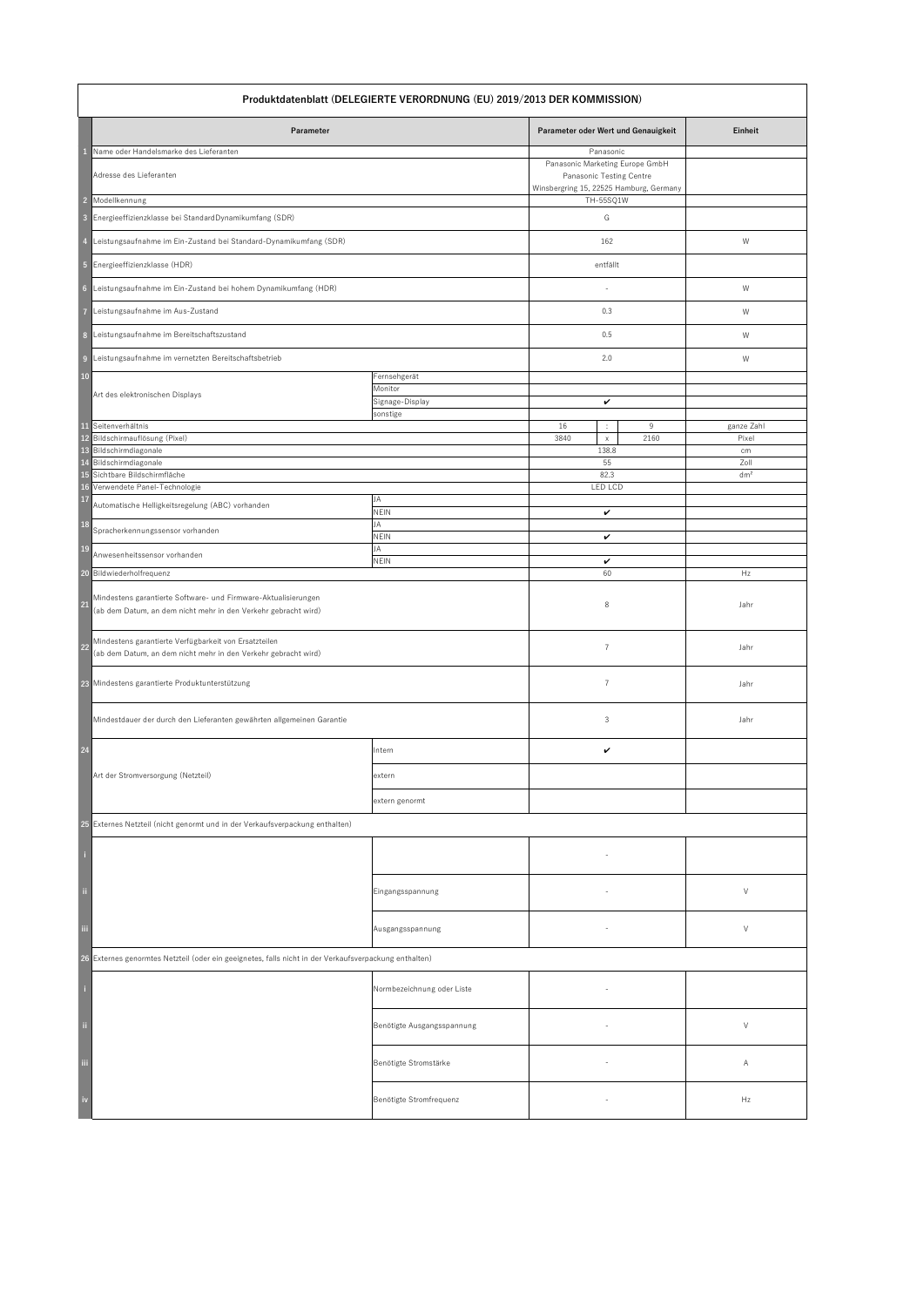|                                           | Productinformatieblad (GEDELEGEERDE VERORDENING (EU) 2019/2013 VAN DE COMMISSIE)                                                         |                                                        |                                                                                                                                       |                                        |  |  |
|-------------------------------------------|------------------------------------------------------------------------------------------------------------------------------------------|--------------------------------------------------------|---------------------------------------------------------------------------------------------------------------------------------------|----------------------------------------|--|--|
|                                           | Parameter                                                                                                                                |                                                        | Parameter of Waarde en precisie                                                                                                       | Eenheid                                |  |  |
| $\overline{2}$<br>$\overline{\mathbf{3}}$ | Naam van de leverancier of handelsmerk<br>Adres van de leverancier<br>Typeaanduiding van het model<br>Energie-efficiëntieklasse voor SDR |                                                        | Panasonic<br>Panasonic Marketing Europe GmbH<br>Panasonic Testing Centre<br>Winsbergring 15, 22525 Hamburg, Germany<br>TH-55SQ1W<br>G |                                        |  |  |
| $\overline{4}$                            | Opgenomen vermogen in de gebruiksstand voor SDR                                                                                          |                                                        | 162                                                                                                                                   | W                                      |  |  |
|                                           | 5 Energie-efficiëntieklasse (HDR)                                                                                                        |                                                        | n.v.t.                                                                                                                                |                                        |  |  |
|                                           | 6 Opgenomen vermogen in de gebruiksstand in HDR-modus                                                                                    |                                                        |                                                                                                                                       | W                                      |  |  |
| $\overline{7}$                            | Opgenomen vermogen in uitstand                                                                                                           |                                                        | 0.3                                                                                                                                   | W                                      |  |  |
|                                           | 8 Opgenomen vermogen in stand-bystand                                                                                                    |                                                        | 0.5                                                                                                                                   | W                                      |  |  |
| $\overline{9}$                            | Opgenomen vermogen in netwerkgebonden stand-bystand                                                                                      |                                                        | 2.0                                                                                                                                   | W                                      |  |  |
| <b>10</b>                                 | Categorie elektronisch beeldscherm                                                                                                       | televisie<br>monitor<br>informatiebeeldscherm<br>ander | $\checkmark$                                                                                                                          |                                        |  |  |
| <b>11</b><br><b>14</b>                    | Beeldverhouding<br>12 Schermresolutie (pixels)<br>13 Schermdiagonaal<br>Schermdiagonaal                                                  |                                                        | 16<br>9<br>÷.<br>3840<br>2160<br>$\mathsf{X}^-$<br>138.8<br>55                                                                        | geheel getal<br>pixels<br>inch<br>Zoll |  |  |
|                                           | 15 Zichtbaar schermoppervlak<br>16 Gebruikte platteschermtechnologie                                                                     |                                                        | 82.3<br><b>LED LCD</b>                                                                                                                | dm <sup>2</sup>                        |  |  |
| 17                                        | Automatische helderheidsregeling (ABC) beschikbaar                                                                                       | <b>JA</b><br><b>NEE</b>                                | $\checkmark$                                                                                                                          |                                        |  |  |
| 18                                        | Spraakherkenningssensor beschikbaar                                                                                                      | JA<br><b>NEE</b>                                       | $\checkmark$                                                                                                                          |                                        |  |  |
| <b>19</b>                                 | Aanwezigheidssensor beschikbaar                                                                                                          | JA<br><b>NEE</b>                                       | $\checkmark$                                                                                                                          |                                        |  |  |
| 20                                        | Beeldverversingsfrequentie                                                                                                               |                                                        | 60                                                                                                                                    | Hz                                     |  |  |
| 21                                        | Minimale gegarandeerde beschikbaarheid van software- en firmware-updates<br>(vanaf de datum van het eind van de plaatsing op de markt)   |                                                        | 8                                                                                                                                     | Jaar                                   |  |  |
| <b>22</b>                                 | Minimale gegarandeerde beschikbaarheid van reserveonderdelen<br>(vanaf de datum van het eind van de plaatsing op de markt)               |                                                        | $\overline{7}$                                                                                                                        | Jaar                                   |  |  |
|                                           | 23 Minimale gegarandeerde productondersteuning                                                                                           |                                                        | 7                                                                                                                                     | Jaar                                   |  |  |
|                                           | Minimumduur van de algehele garantie van de leverancier                                                                                  |                                                        | 3                                                                                                                                     | Jaar                                   |  |  |
| 24                                        |                                                                                                                                          | Intern                                                 | $\checkmark$                                                                                                                          |                                        |  |  |
|                                           | Type voeding                                                                                                                             | Extern                                                 |                                                                                                                                       |                                        |  |  |
|                                           |                                                                                                                                          | Gestandaardiseerd extern                               |                                                                                                                                       |                                        |  |  |
|                                           | 25 Externe stroomvoorziening (niet gestandaardiseerd en meegeleverd in de doos van het product)                                          |                                                        |                                                                                                                                       |                                        |  |  |
| -i                                        |                                                                                                                                          |                                                        |                                                                                                                                       |                                        |  |  |
| li i                                      |                                                                                                                                          | Voedingsspanning                                       |                                                                                                                                       | $\vee$                                 |  |  |
| iii                                       |                                                                                                                                          | Uitgangsspanning                                       |                                                                                                                                       | $\vee$                                 |  |  |
|                                           | 26 Externe gestandaardiseerde stroomvoorziening (of een geschikt alternatief indien niet in de doos van het product meegeleverd)         |                                                        |                                                                                                                                       |                                        |  |  |
| l ij                                      |                                                                                                                                          | Naam van de standaard of lijst                         | $\overline{\phantom{a}}$                                                                                                              |                                        |  |  |
| $\ddot{\rm n}$                            |                                                                                                                                          | Vereiste uitgangs-spanning                             |                                                                                                                                       | $\vee$                                 |  |  |
| iii                                       |                                                                                                                                          | Vereiste aangelever-de stroom                          |                                                                                                                                       | A                                      |  |  |
| iv                                        |                                                                                                                                          | Vereiste stroomfrequentie                              |                                                                                                                                       | Hz                                     |  |  |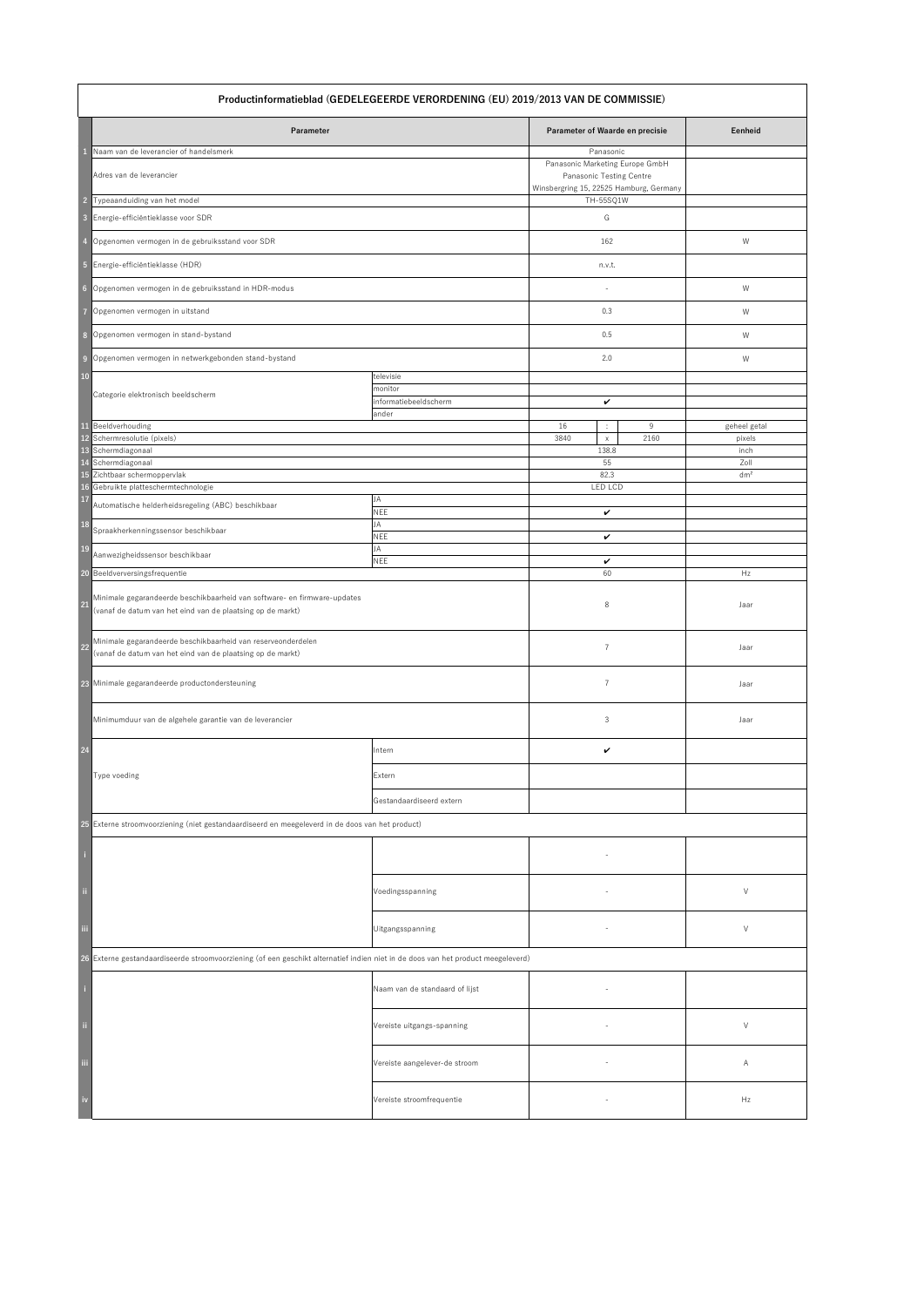|                                  | Ficha de información del producto (REGLAMENTO DELEGADO (UE) 2019/2013 DE LA COMISIÓN)                                                                     |                                               |                                                                                                                                              |           |                   |
|----------------------------------|-----------------------------------------------------------------------------------------------------------------------------------------------------------|-----------------------------------------------|----------------------------------------------------------------------------------------------------------------------------------------------|-----------|-------------------|
|                                  | Parámetro                                                                                                                                                 |                                               | Parámetro o valor y precisión                                                                                                                |           | <b>Unidad</b>     |
| $\overline{2}$<br>$\overline{3}$ | Nombre o marca del proveedor<br>Dirección del proveedor<br>Identificador del modelo<br>Clase de eficiencia energética para el rango dinámico normal (SDR) |                                               | Panasonic<br>Panasonic Marketing Europe GmbH<br><b>Panasonic Testing Centre</b><br>Winsbergring 15, 22525 Hamburg, Germany<br>TH-55SQ1W<br>G |           |                   |
|                                  | Demanda de potencia en modo encendido para el rango dinámico normal (SDR)                                                                                 |                                               | 162                                                                                                                                          |           | W                 |
| 5                                | Clase de eficiencia energética (HDR)                                                                                                                      |                                               | no aplicable                                                                                                                                 |           |                   |
| $6\phantom{1}6$                  | Demanda de potencia en modo encendido para el alto rango dinámico (HDR)                                                                                   |                                               |                                                                                                                                              |           | W                 |
|                                  | Demanda de potencia en modo desactivado                                                                                                                   |                                               | 0.3                                                                                                                                          |           | W                 |
| 8                                | Demanda de potencia en modo preparado                                                                                                                     |                                               | 0.5                                                                                                                                          |           | W                 |
| $\overline{9}$                   | Demanda de potencia en modo preparado en red                                                                                                              |                                               | 2.0                                                                                                                                          |           | W                 |
| <b>10</b>                        | Categoría de pantalla electrónica                                                                                                                         | televisión<br>monitor<br>señalización<br>otra | $\checkmark$                                                                                                                                 |           |                   |
| <b>11</b>                        | Ratio de tamaño<br>12 Resolución de la pantalla (en píxeles)                                                                                              |                                               | 16<br>$\mathbb{C}^{\times}$<br>3840<br>$\mathsf X$                                                                                           | 9<br>2160 | entero<br>píxeles |
| 14                               | 13 Diagonal de la pantalla<br>Diagonal de la pantalla                                                                                                     |                                               | 138.8<br>55                                                                                                                                  |           | cm<br>pulgadas    |
|                                  | 15 Superficie visible de la pantalla                                                                                                                      |                                               | 82.3                                                                                                                                         |           | dm <sup>2</sup>   |
| 17                               | 16 Tecnología usada en el panel<br>Control automático de brillo (ABC) disponible                                                                          | SÍ                                            | <b>LED LCD</b>                                                                                                                               |           |                   |
| <b>18</b>                        | Sensor de reconocimiento vocal disponible                                                                                                                 | <b>NO</b><br>SÍ                               | $\checkmark$                                                                                                                                 |           |                   |
| <b>19</b>                        |                                                                                                                                                           | <b>NO</b><br>Sİ                               | $\checkmark$                                                                                                                                 |           |                   |
|                                  | Sensor de presencia disponible<br>20 Frecuencia de refresco de la imagen                                                                                  | $NO$                                          | $\checkmark$<br>60                                                                                                                           |           | Hz                |
|                                  |                                                                                                                                                           |                                               |                                                                                                                                              |           |                   |
| $\overline{21}$                  | Disponibilidad mínima garantizada de actualizaciones de software y de firmware<br>(desde la fecha de finalización de la colocación en el mercado)         |                                               | 8                                                                                                                                            |           | año               |
| $22$                             | Disponibilidad mínima garantizada de piezas de recambio<br>(desde la fecha de finalización de la colocación en el mercado)                                |                                               | $\overline{7}$                                                                                                                               |           | año               |
|                                  | 23 Disponibilidad mínima garantizada de asistencia para el producto                                                                                       |                                               | 7                                                                                                                                            |           | año               |
|                                  | Duración mínima de la garantía general ofrecida por el proveedor                                                                                          |                                               | 3                                                                                                                                            |           | año               |
| $\boxed{24}$                     |                                                                                                                                                           | Interna                                       | $\checkmark$                                                                                                                                 |           |                   |
|                                  | Tipo de fuente de alimentación                                                                                                                            | externa                                       |                                                                                                                                              |           |                   |
|                                  |                                                                                                                                                           | externa normalizada                           |                                                                                                                                              |           |                   |
|                                  | 25 Fuente de alimentación externa (no estandarizada e incluida en la caja del producto)                                                                   |                                               |                                                                                                                                              |           |                   |
| -i                               |                                                                                                                                                           |                                               |                                                                                                                                              |           |                   |
| $\ddot{a}$                       |                                                                                                                                                           | Tensión de entrada                            | $\overline{\phantom{0}}$                                                                                                                     |           | V                 |
| iii                              |                                                                                                                                                           | Tensión de salida                             |                                                                                                                                              |           | $\vee$            |
|                                  | 26 Fuente de alimentación externa estandarizada (o una adecuada si no está incluida en la caja del producto)                                              |                                               |                                                                                                                                              |           |                   |
| $\mathbf{i}$                     |                                                                                                                                                           | Nombre de la norma o lista                    |                                                                                                                                              |           |                   |
| $\ddot{\phantom{a}}$             |                                                                                                                                                           | Tensión de salida requerida                   |                                                                                                                                              |           | V                 |
| <br> -<br>  111                  |                                                                                                                                                           | Intensidad de corriente requerida             |                                                                                                                                              |           | A                 |
| $\frac{1}{2}$                    |                                                                                                                                                           | Frecuencia de corriente requerida             |                                                                                                                                              |           | Hz                |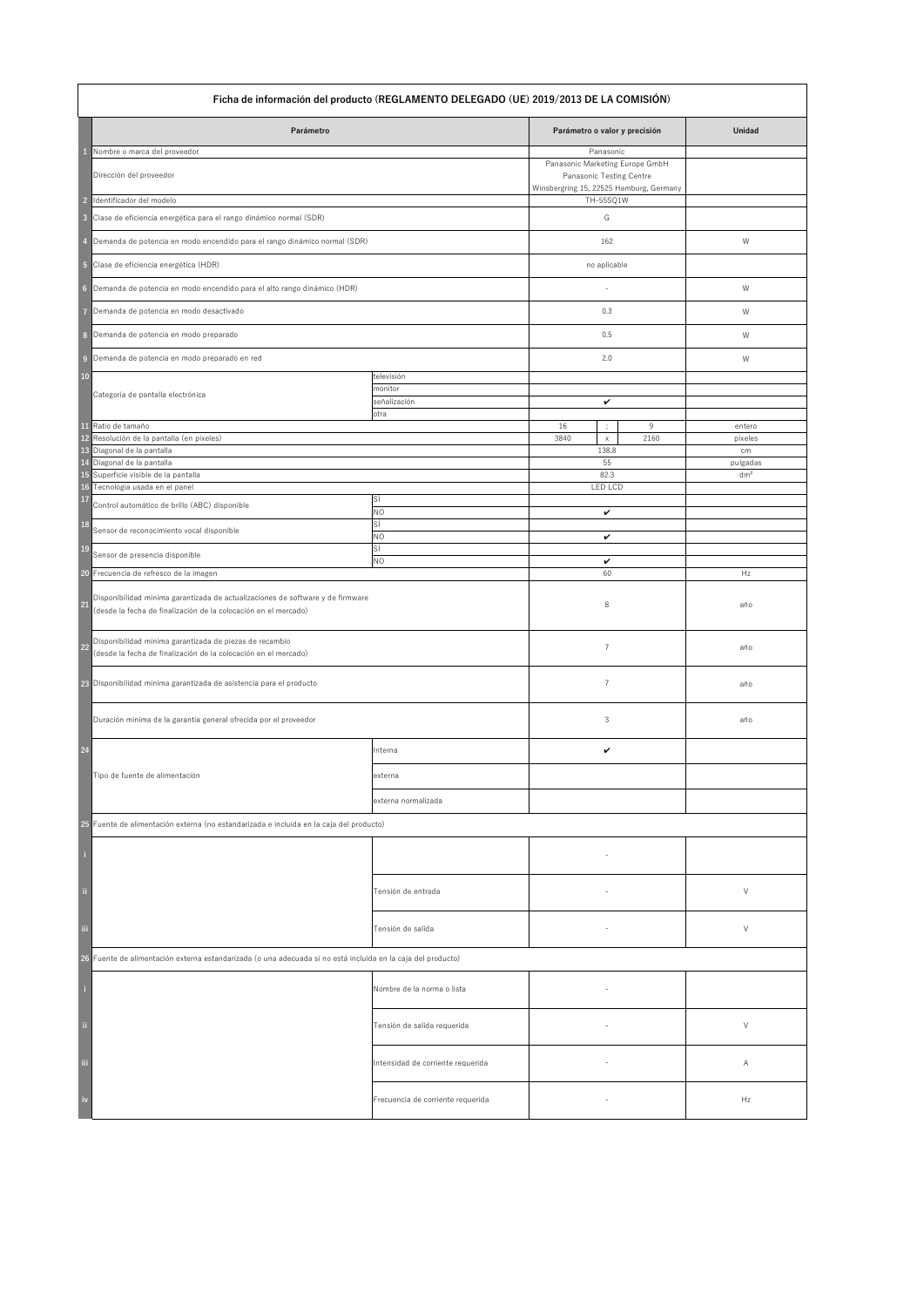| Ficha de informação do produto (REGULAMENTO DELEGADO (UE) 2019/2013 DA COMISSÃO) |                                                                                                                          |                                          |                                                                                                        |      |                  |
|----------------------------------------------------------------------------------|--------------------------------------------------------------------------------------------------------------------------|------------------------------------------|--------------------------------------------------------------------------------------------------------|------|------------------|
|                                                                                  | Parâmetro                                                                                                                |                                          | Parâmetro ou valor e aproximação                                                                       |      | Unidade          |
|                                                                                  | Marca comercial ou nome do fornecedor                                                                                    |                                          | Panasonic                                                                                              |      |                  |
|                                                                                  | Endereço do fornecedor                                                                                                   |                                          | Panasonic Marketing Europe GmbH<br>Panasonic Testing Centre<br>Winsbergring 15, 22525 Hamburg, Germany |      |                  |
| $\overline{2}$                                                                   | Identificador de modelo                                                                                                  |                                          | TH-55SQ1W                                                                                              |      |                  |
| $\overline{\mathbf{3}}$                                                          | Classe de eficiência energética em alcance dinâmico normal (SDR)                                                         |                                          | G                                                                                                      |      |                  |
| $\overline{4}$                                                                   | Consumo de energia no modo ligado em alcance dinâmico normal (SDR)                                                       |                                          | 162                                                                                                    |      | W                |
|                                                                                  | 5 Classe de eficiência energética (HDR)                                                                                  |                                          | n.a.                                                                                                   |      |                  |
| $6\overline{6}$                                                                  | Consumo de energia no modo ligado em grande alcance dinâmico (HDR)                                                       |                                          |                                                                                                        |      | W                |
|                                                                                  | Consumo de energia no modo desligado                                                                                     |                                          | 0.3                                                                                                    |      | W                |
|                                                                                  | 8 Consumo de energia no modo de espera                                                                                   |                                          | 0.5                                                                                                    |      | W                |
| 9                                                                                | Consumo de energia no modo de espera em rede                                                                             |                                          | 2.0                                                                                                    |      | W                |
| <b>10</b>                                                                        |                                                                                                                          | televisor                                |                                                                                                        |      |                  |
|                                                                                  | Categoria de ecrã eletrónico                                                                                             | monitor<br>ecrã de sinalização<br>outros | $\checkmark$                                                                                           |      |                  |
| <b>11</b>                                                                        | Relação dimensional                                                                                                      |                                          | 16<br>$\sim$<br>$\bullet$                                                                              | 9    | Números inteiros |
|                                                                                  | 12 Resolução do ecrã (píxeis)                                                                                            |                                          | 3840<br>$\mathsf X^-$                                                                                  | 2160 | píxeis           |
| 13<br>14                                                                         | Diagonal do ecrã<br>Diagonal do ecrã                                                                                     |                                          | 138.8<br>55                                                                                            |      | cm<br>polegadas  |
|                                                                                  | 15 Área visível do ecrã                                                                                                  |                                          | 82.3                                                                                                   |      | dm <sup>2</sup>  |
| <b>16</b>                                                                        | Tecnologia de painel utilizada                                                                                           |                                          | <b>LED LCD</b>                                                                                         |      |                  |
| 17                                                                               | Controlo automático do brilho (CAB) disponível                                                                           | SIM<br>NÃO                               | $\checkmark$                                                                                           |      |                  |
| <b>18</b>                                                                        | Sensor de reconhecimento vocal disponível                                                                                | SIM<br>NÃO                               |                                                                                                        |      |                  |
| 19                                                                               | Detetor de presença disponível                                                                                           | SIM                                      | $\checkmark$                                                                                           |      |                  |
| 20                                                                               | Frequência de atualização de imagens                                                                                     | NÃO                                      | $\checkmark$<br>60                                                                                     |      | Hz               |
| 21                                                                               | Disponibilidade mínima garantida de atualizações de software e firmware<br>(desde a data do fim da colocação no mercado) |                                          | 8                                                                                                      |      | Ano              |
| 22                                                                               | Disponibilidade mínima garantida de peças sobressalentes<br>(desde a data do fim da colocação no mercado)                |                                          | $\overline{7}$                                                                                         |      | Ano              |
|                                                                                  | 23 Garantia mínima de apoio ao produto                                                                                   |                                          | 7                                                                                                      |      | Ano              |
|                                                                                  | Duração mínima da garantia geral oferecida pelo fornecedor                                                               |                                          | 3                                                                                                      |      | Ano              |
| 24                                                                               |                                                                                                                          | Interna                                  | $\checkmark$                                                                                           |      |                  |
|                                                                                  | Tipo de fonte de alimentação                                                                                             | externa                                  |                                                                                                        |      |                  |
|                                                                                  |                                                                                                                          | externa normalizada                      |                                                                                                        |      |                  |
| 25                                                                               | Fonte de alimentação externa (não normalizada e incluída na embalagem do produto)                                        |                                          |                                                                                                        |      |                  |
| E                                                                                |                                                                                                                          |                                          |                                                                                                        |      |                  |
| j.                                                                               |                                                                                                                          | Tensão de entrada                        |                                                                                                        |      | $\vee$           |
| iii                                                                              |                                                                                                                          | Tensão de saída                          | $-$                                                                                                    |      | $\sqrt{ }$       |
|                                                                                  | 26 Fonte de alimentação externa normalizada (ou adequada, se não estiver incluída na embalagem do produto)               |                                          |                                                                                                        |      |                  |
| J                                                                                |                                                                                                                          | Nome normalizado ou lista                |                                                                                                        |      |                  |
| ji.                                                                              |                                                                                                                          | Requisito de tensão de saída             |                                                                                                        |      | $\vee$           |
| iii                                                                              |                                                                                                                          | Requisito de corrente de alimentação     |                                                                                                        |      | A                |
| iv                                                                               |                                                                                                                          | Requisito de frequência da corrente      |                                                                                                        |      | Hz               |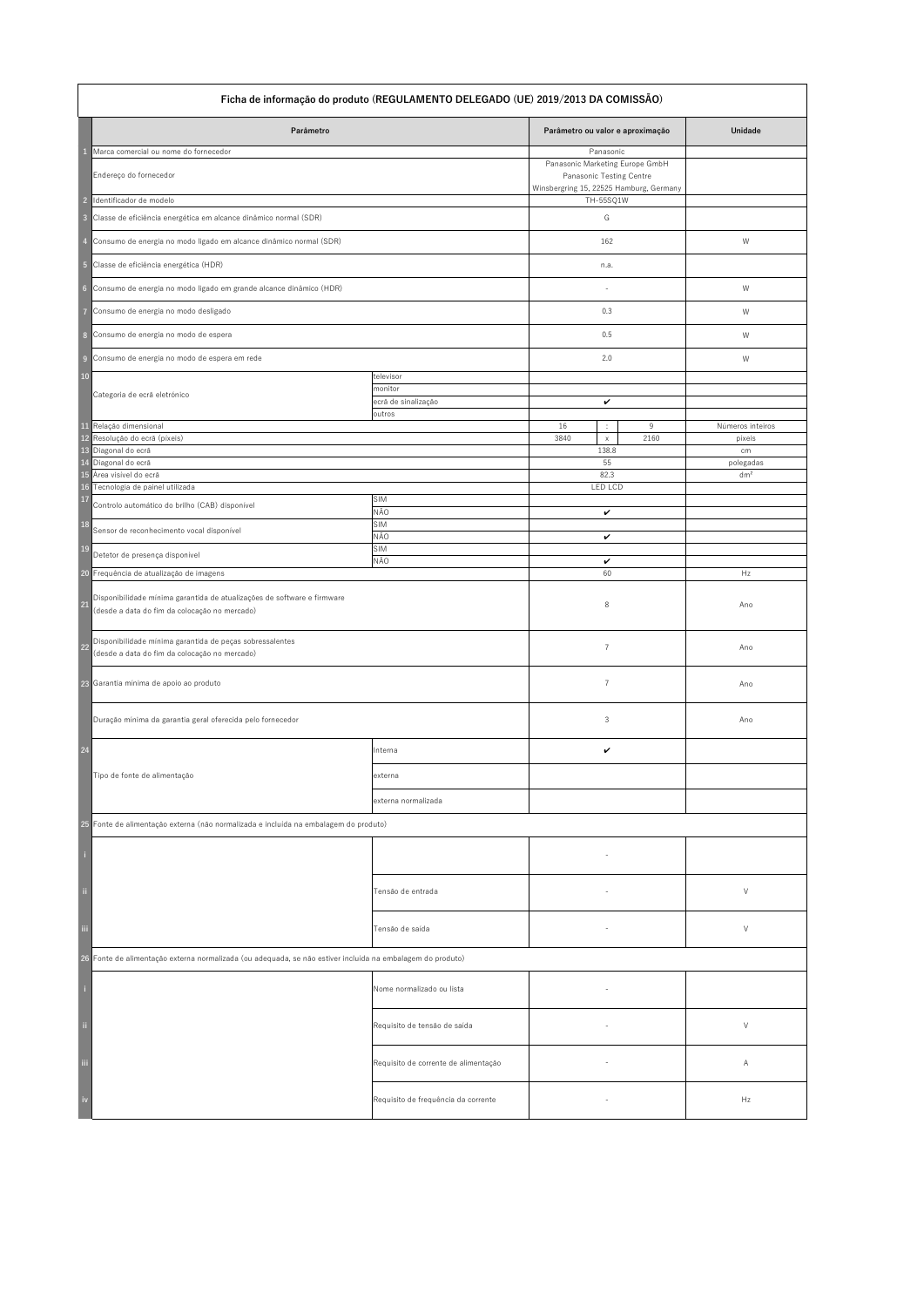| Scheda informativa del prodotto (REGOLAMENTO DELEGATO (UE) 2019/2013 DELLA COMMISSIONE)                                              |                                  |                                                                                                        |                            |  |  |
|--------------------------------------------------------------------------------------------------------------------------------------|----------------------------------|--------------------------------------------------------------------------------------------------------|----------------------------|--|--|
| Parametro                                                                                                                            |                                  | Parametro o valore e precisione                                                                        | Unità                      |  |  |
| Nome o marchio del fornitore                                                                                                         |                                  | Panasonic                                                                                              |                            |  |  |
| Indirizzo del fornitore                                                                                                              |                                  | Panasonic Marketing Europe GmbH<br>Panasonic Testing Centre<br>Winsbergring 15, 22525 Hamburg, Germany |                            |  |  |
| Identificativo del modello<br>$\overline{2}$                                                                                         |                                  | TH-55SQ1W                                                                                              |                            |  |  |
| Classe di efficienza energetica per la gamma dinamica standard (SDR)<br>$\overline{\mathbf{3}}$                                      |                                  | G                                                                                                      |                            |  |  |
| Potenza assorbita in modo acceso per la gamma dinamica standard (SDR)<br>-4                                                          |                                  | 162                                                                                                    | W                          |  |  |
| 5 Classe di efficienza energetica (HDR)                                                                                              |                                  | n.a.                                                                                                   |                            |  |  |
| Potenza assorbita in modo acceso per la gamma dinamica alta (HDR)<br>$6\phantom{1}6$                                                 |                                  |                                                                                                        | W                          |  |  |
| Potenza assorbita in modo spento                                                                                                     |                                  | 0.3                                                                                                    | W                          |  |  |
| Potenza assorbita in modo stand-by<br>8                                                                                              |                                  | 0.5                                                                                                    | W                          |  |  |
| Potenza assorbita in modo stand-by in rete<br>$\overline{9}$                                                                         |                                  | 2.0                                                                                                    | W                          |  |  |
| <b>10</b>                                                                                                                            | televisore                       |                                                                                                        |                            |  |  |
| Tipo di display elettronico                                                                                                          | monitor<br>segnaletica           | $\checkmark$                                                                                           |                            |  |  |
| 11 Rapporto dimensioni                                                                                                               | altro                            | 16<br>9                                                                                                | numero intero              |  |  |
| 12 Risoluzione dello schermo (pixel)                                                                                                 |                                  | ÷.<br>3840<br>2160<br>$\mathsf{X}$                                                                     | pixel                      |  |  |
| 13 Diagonale dello schermo                                                                                                           |                                  | 138.8                                                                                                  | cm                         |  |  |
| 14 Diagonale dello schermo<br>15 Superficie visibile dello schermo                                                                   |                                  | 55<br>82.3                                                                                             | pollici<br>dm <sup>2</sup> |  |  |
| 16 Tecnologia del pannello                                                                                                           |                                  | LED LCD                                                                                                |                            |  |  |
| 17<br>Controllo automatico della luminosità (ABC) disponibile                                                                        | SÌ<br><b>NO</b>                  | $\checkmark$                                                                                           |                            |  |  |
| <b>18</b><br>Sensore di riconoscimento vocale disponibile                                                                            | SÌ<br><b>NO</b>                  | $\checkmark$                                                                                           |                            |  |  |
| <b>19</b><br>Sensore di rilevamento di presenza disponibile                                                                          | SÌ<br><b>NO</b>                  |                                                                                                        |                            |  |  |
| Tasso di frequenza di aggiornamento dell'immagine<br>20                                                                              |                                  | $\checkmark$<br>60                                                                                     | Hz                         |  |  |
| Disponibilità minima garantita degli aggiornamenti di software e firmware<br>21<br>(dalla data di fine del collocamento sul mercato) |                                  | 8                                                                                                      | Anno                       |  |  |
| Disponibilità minima garantita delle parti di ricambio<br>22<br>(dalla data di fine del collocamento sul mercato)                    |                                  | $\overline{7}$                                                                                         | Anno                       |  |  |
| 23 Assistenza tecnica minima garantita per il prodotto                                                                               |                                  |                                                                                                        | Anno                       |  |  |
| Durata minima della garanzia generale offerta dal fornitore                                                                          |                                  | $\mathfrak{Z}$                                                                                         | Anno                       |  |  |
| 24                                                                                                                                   | Interno                          | V                                                                                                      |                            |  |  |
| Tipo di alimentatore                                                                                                                 | esterno                          |                                                                                                        |                            |  |  |
|                                                                                                                                      | esterno standardizzato           |                                                                                                        |                            |  |  |
| 25 Alimentatore esterno (non standardizzato e incluso nell'imballaggio del prodotto)                                                 |                                  |                                                                                                        |                            |  |  |
|                                                                                                                                      |                                  |                                                                                                        |                            |  |  |
| $\ddot{\rm n}$                                                                                                                       | Tensione d'ingresso:             |                                                                                                        | $\vee$                     |  |  |
| Ϊij                                                                                                                                  | Tensione di uscita               |                                                                                                        | $\vee$                     |  |  |
| 26 Alimentatore esterno standardizzato (o uno adatto, se non incluso nell'imballaggio del prodotto)                                  |                                  |                                                                                                        |                            |  |  |
|                                                                                                                                      | Nome standard o elenco           |                                                                                                        |                            |  |  |
| $\,$ ii                                                                                                                              | Tensione in uscita necessaria    |                                                                                                        |                            |  |  |
| iii                                                                                                                                  | Intensità di corrente necessaria |                                                                                                        | Α                          |  |  |
| iv                                                                                                                                   | Frequenza di corrente necessaria |                                                                                                        | Hz                         |  |  |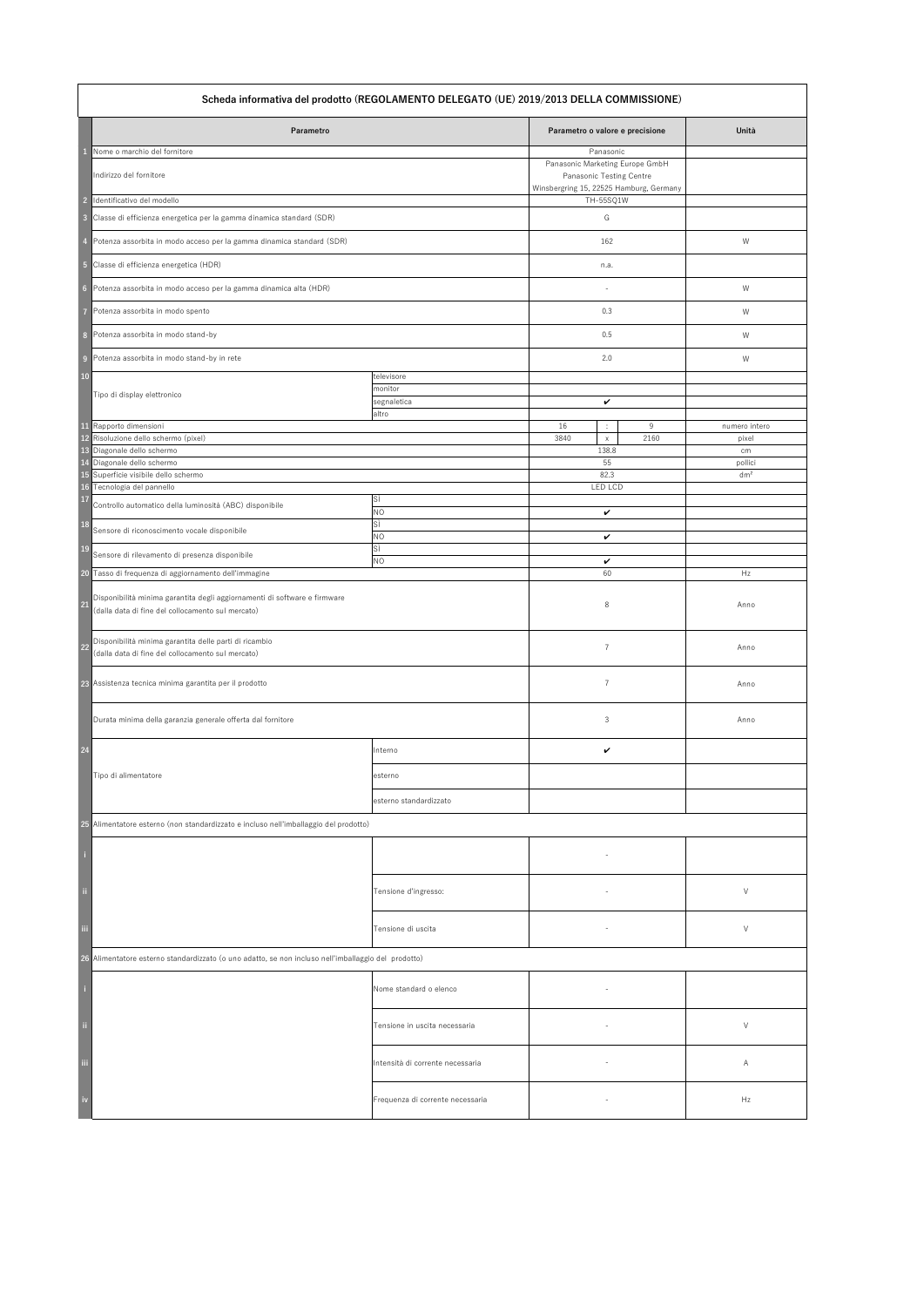| Produktinformationsblad (KOMMISSIONENS DELEGERADE FÖRORDNING (EU) 2019/2013)                                                                             |                                                                                                        |                                                       |                                                                                                                            |                        |
|----------------------------------------------------------------------------------------------------------------------------------------------------------|--------------------------------------------------------------------------------------------------------|-------------------------------------------------------|----------------------------------------------------------------------------------------------------------------------------|------------------------|
|                                                                                                                                                          | Parameter                                                                                              |                                                       | Parameter eller värde och precision                                                                                        | <b>Enhet</b>           |
|                                                                                                                                                          | Leverantörens namn eller varumärke<br>Leverantörens adress                                             |                                                       | Panasonic<br>Panasonic Marketing Europe GmbH<br><b>Panasonic Testing Centre</b><br>Winsbergring 15, 22525 Hamburg, Germany |                        |
| $\overline{\phantom{a}}$                                                                                                                                 | Modellbeteckning                                                                                       |                                                       | TH-55SQ1W                                                                                                                  |                        |
| $\overline{\mathbf{3}}$                                                                                                                                  | Energieffektivitetsklass för SDR (Standard Dynamic Range)                                              |                                                       | G                                                                                                                          |                        |
|                                                                                                                                                          | Effektbehov i påläge för SDR (Standard Dynamic Range)                                                  |                                                       | 162                                                                                                                        | W                      |
| $5\overline{5}$                                                                                                                                          | Energieffektivitetsklass för HDR (High Definition Range)                                               |                                                       | e.t.                                                                                                                       |                        |
| 6                                                                                                                                                        | Effektbehov i påläge för HDR (High Dynamic Range)                                                      |                                                       |                                                                                                                            | W                      |
|                                                                                                                                                          | Effektbehov i frånläge                                                                                 |                                                       | 0.3                                                                                                                        | W                      |
| 8                                                                                                                                                        | Effektbehov i standbyläge                                                                              |                                                       | 0.5                                                                                                                        | W                      |
| $\overline{9}$                                                                                                                                           | Effektbehov i nätverksanslutet standbyläge                                                             |                                                       | 2.0                                                                                                                        | W                      |
| <b>10</b>                                                                                                                                                | Kategori av elektronisk bildskärm                                                                      | tv-apparat<br>datorskärm<br>skyltningsskärm<br>övriga | $\checkmark$                                                                                                               |                        |
| <b>11</b>                                                                                                                                                | Höjd-breddförhållande<br>12 Skärmupplösning (pixlar)                                                   |                                                       | 16<br>9<br>$\mathbb{C}^{\times}$<br>2160<br>3840<br>$\mathsf{X}^-$                                                         | Heltal<br>Pixlar       |
| 13 Skärmdiagonal<br><b>14</b>                                                                                                                            |                                                                                                        |                                                       | 138.8<br>55                                                                                                                | cm                     |
| <b>17</b>                                                                                                                                                | Skärmdiagonal<br>15 Synlig bildskärmsarea<br>16 Bildskärmsteknik                                       | JA                                                    | 82.3<br><b>LED LCD</b>                                                                                                     | tum<br>dm <sup>2</sup> |
|                                                                                                                                                          | Automatisk ljusstyrkereglering (ABC) tillgänglig                                                       | <b>NEJ</b>                                            | $\checkmark$                                                                                                               |                        |
| <b>18</b>                                                                                                                                                | Sensor för taligenkänning tillgänglig                                                                  | JA<br><b>NEJ</b>                                      | $\checkmark$                                                                                                               |                        |
| <b>19</b>                                                                                                                                                | Närvarosensor tillgänglig                                                                              | JA<br><b>NEJ</b>                                      | $\checkmark$                                                                                                               |                        |
| 20                                                                                                                                                       | Bilduppdateringsfrekvens                                                                               |                                                       | 60                                                                                                                         | Hz                     |
| Minsta garanterade tillgång till uppdateringar av fast programvara och annan programvara<br>21<br>(från det datum då utsläppandet på marknaden upphörde) |                                                                                                        |                                                       | 8                                                                                                                          | År                     |
| $\boxed{22}$                                                                                                                                             | Minsta garanterade tillgång till reservdelar<br>(från det datum då utsläppandet på marknaden upphörde) |                                                       | $\overline{7}$                                                                                                             | År                     |
|                                                                                                                                                          | 23 Minsta garanterade produktsupport                                                                   |                                                       | $\overline{7}$                                                                                                             | År                     |
|                                                                                                                                                          | Minsta garanterade allmänna garantitid som erbjuds av leverantören                                     |                                                       | 3                                                                                                                          | År                     |
| 24                                                                                                                                                       |                                                                                                        | internt                                               | $\checkmark$                                                                                                               |                        |
|                                                                                                                                                          | Typ av strömförsörjning (nätaggregat)                                                                  | externt                                               |                                                                                                                            |                        |
|                                                                                                                                                          |                                                                                                        | standardiserat externt                                |                                                                                                                            |                        |
|                                                                                                                                                          | 25 Externt nätaggregat (icke-standardiserat och inkluderat i produktens förpackning)                   |                                                       |                                                                                                                            |                        |
|                                                                                                                                                          |                                                                                                        |                                                       |                                                                                                                            |                        |
| $\ddot{\rm n}$                                                                                                                                           |                                                                                                        | Ingående spänning                                     |                                                                                                                            | $\vee$                 |
| iii                                                                                                                                                      |                                                                                                        | Utgående spänning                                     |                                                                                                                            | $\vee$                 |
| 26 Standardiserat externt nätaggregat (eller lämpligt om det inte finns med i produktens förpackning)                                                    |                                                                                                        |                                                       |                                                                                                                            |                        |
|                                                                                                                                                          |                                                                                                        | Namn på standard eller lista                          |                                                                                                                            |                        |
| $\ddot{\phantom{a}}$                                                                                                                                     |                                                                                                        | Krav på utgående spänning                             |                                                                                                                            | $\vee$                 |
| iii                                                                                                                                                      |                                                                                                        | Krav på utgående strömstyrka                          |                                                                                                                            | A                      |
| $\dot{v}$                                                                                                                                                |                                                                                                        | Krav på strömmens frekvens                            |                                                                                                                            | Hz                     |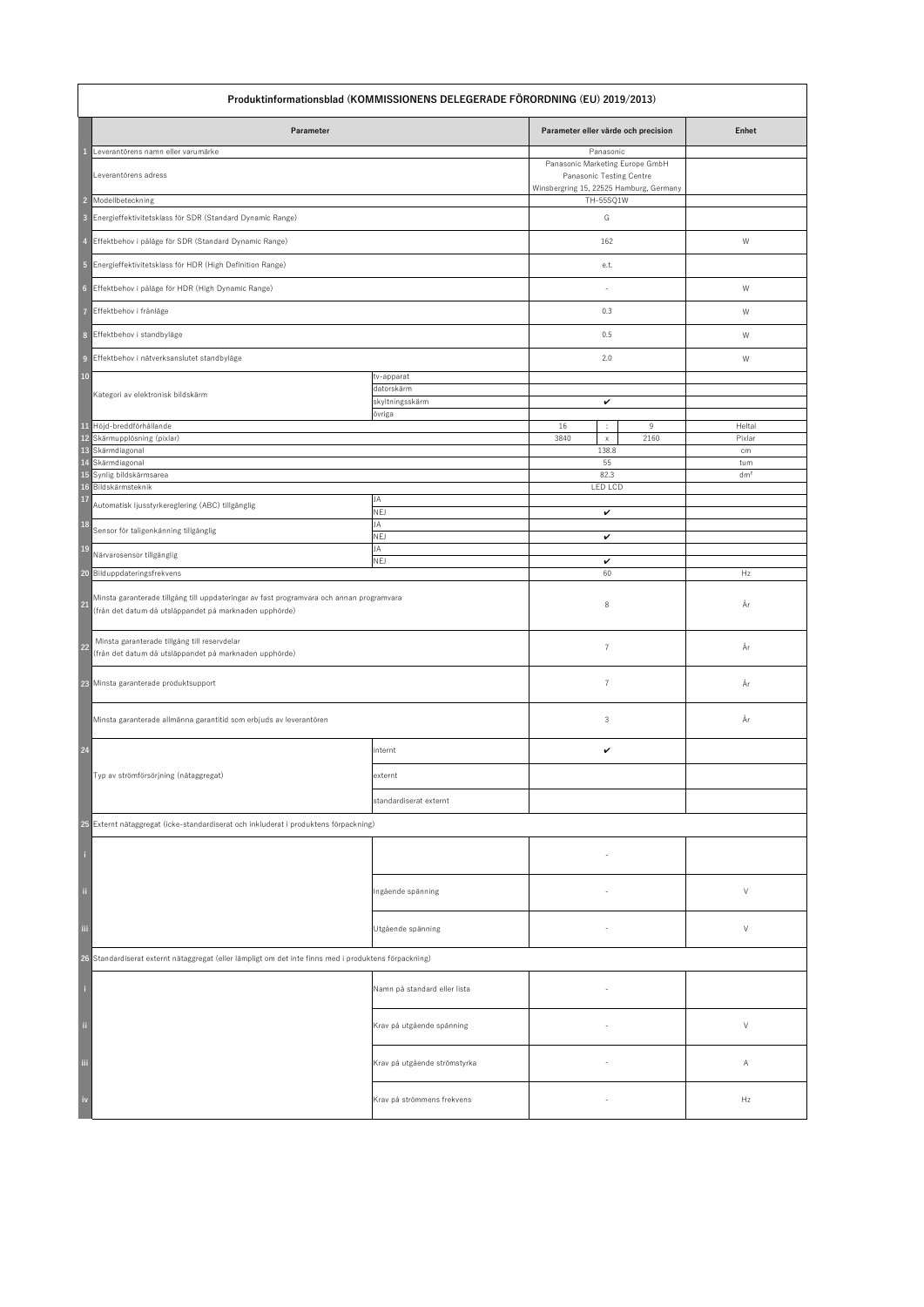|                        | Produktdatablad (KOMMISSIONENS DELEGEREDE FORORDNING (EU) 2019/2013)                                           |                                                   |                                                                                                                     |                           |  |  |
|------------------------|----------------------------------------------------------------------------------------------------------------|---------------------------------------------------|---------------------------------------------------------------------------------------------------------------------|---------------------------|--|--|
|                        | Parameter                                                                                                      |                                                   | Parameter eller værdi og præcisering                                                                                | <b>Enhed</b>              |  |  |
|                        | Leverandørens navn eller varemærke<br>Leverandørens adresse                                                    |                                                   | Panasonic<br>Panasonic Marketing Europe GmbH<br>Panasonic Testing Centre<br>Winsbergring 15, 22525 Hamburg, Germany |                           |  |  |
| $\overline{2}$         | Modelidentifikation                                                                                            |                                                   | TH-55SQ1W                                                                                                           |                           |  |  |
| 3                      | Energieffektivitetsklasse i standard dynamikområde (SDR)                                                       |                                                   | G                                                                                                                   |                           |  |  |
|                        | Effektforbrug i tændt tilstand i standard dynamikområde (SDR)                                                  |                                                   | 162                                                                                                                 | W                         |  |  |
| $\overline{5}$         | Energieffektivitetsklasse (HDR)                                                                                |                                                   | ikke relevant                                                                                                       |                           |  |  |
| $6\phantom{a}$         | Effektforbrug i tændt tilstand i højt dynamikområde (HDR)                                                      |                                                   |                                                                                                                     | W                         |  |  |
|                        | Effektforbrug i slukket tilstand                                                                               |                                                   | 0.3                                                                                                                 | W                         |  |  |
| 8                      | Effektforbrug i standbytilstand                                                                                |                                                   | 0.5                                                                                                                 | W                         |  |  |
| $\overline{9}$         | Effektforbrug i netværksforbundet standbytilstand                                                              |                                                   | 2.0                                                                                                                 | W                         |  |  |
| $10\,$                 | Elektronisk skærmkategori                                                                                      | fjernsyn<br>monitor<br>informationsskærm<br>andre | $\checkmark$                                                                                                        |                           |  |  |
| 11                     | Størrelsesforhold                                                                                              |                                                   | 16<br>9<br>÷.                                                                                                       | hele tal                  |  |  |
| 12<br>13               | Skærmopløsning (pixel)<br>Skærmdiagonal                                                                        |                                                   | 3840<br>2160<br>$\mathsf{X}^-$<br>138.8                                                                             | pixel<br>cm               |  |  |
| $\overline{14}$        | Skærmdiagonal<br>15 Synligt skærmareal<br>16 Anvendt panelteknologi                                            |                                                   | 55<br>82.3<br><b>LED LCD</b>                                                                                        | tommer<br>dm <sup>2</sup> |  |  |
| 17                     | Automatisk lysstyrkekontrol (ABC)                                                                              | JA<br><b>NEJ</b>                                  | $\checkmark$                                                                                                        |                           |  |  |
| <b>18</b>              | Stemmegenkendelsessensor                                                                                       | JA<br><b>NEJ</b>                                  | $\checkmark$                                                                                                        |                           |  |  |
| <b>19</b>              | Tilstedeværelsessensor                                                                                         | JA<br><b>NEJ</b>                                  | $\checkmark$                                                                                                        |                           |  |  |
| <b>20</b>              | Opdateringsfrekvens                                                                                            |                                                   | 60                                                                                                                  | Hz                        |  |  |
| $\overline{21}$        | Garanteret minimumsadgang til software og firmwareopdateringer<br>(fra datoen for afslutning af markedsføring) |                                                   | 8                                                                                                                   | år                        |  |  |
| 22                     | Garanteret minimumsadgang til reservedele<br>(fra datoen for afslutning af markedsføring)                      |                                                   | $\overline{7}$                                                                                                      | år                        |  |  |
|                        | 23 Garanteret minimumsadgang til produktsupport                                                                |                                                   | $\overline{7}$                                                                                                      | år                        |  |  |
|                        | Minimum varighed af den generelle garanti givet af leverandøren                                                |                                                   | 3                                                                                                                   | år                        |  |  |
| 24                     |                                                                                                                | Internal                                          | $\checkmark$                                                                                                        |                           |  |  |
|                        | Strømforsyningstype                                                                                            | External                                          |                                                                                                                     |                           |  |  |
|                        |                                                                                                                | Standardised external                             |                                                                                                                     |                           |  |  |
|                        | 25 Standardiseret ekstern strømforsyning (leveret med produktet)                                               |                                                   |                                                                                                                     |                           |  |  |
|                        |                                                                                                                |                                                   |                                                                                                                     |                           |  |  |
| $\rm ii$               |                                                                                                                | Indgangsspænding                                  | $\overline{\phantom{a}}$                                                                                            | $\vee$                    |  |  |
| iii.                   |                                                                                                                | Udgangsspænding                                   |                                                                                                                     | $\vee$                    |  |  |
|                        | 26 Ekstern standardiseret strømforsyning (eller en egnet én hvis ikke inkluderet i produktboksen)              |                                                   |                                                                                                                     |                           |  |  |
|                        |                                                                                                                | Standardbetegnelse eller -liste                   | $\overline{\phantom{a}}$                                                                                            |                           |  |  |
| $\ddot{\rm n}$         |                                                                                                                | Påkrævet udgangsspænding                          |                                                                                                                     | $\vee$                    |  |  |
| Ш                      |                                                                                                                | Påkrævet strømstyrke                              | $\overline{\phantom{a}}$                                                                                            | A                         |  |  |
| $\mathbf{i}\mathbf{v}$ |                                                                                                                | Påkrævet frekvens                                 |                                                                                                                     | Hz                        |  |  |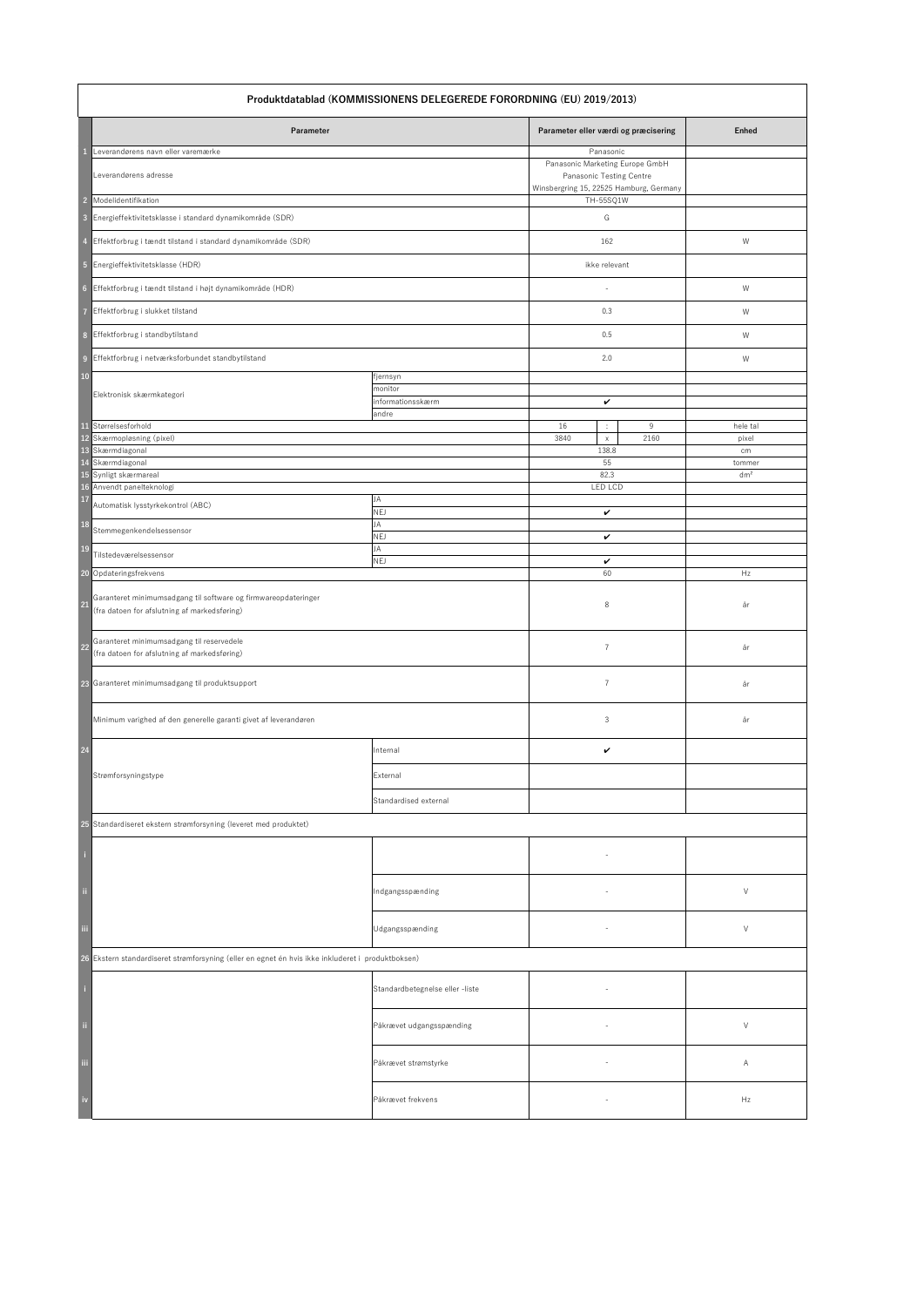| Produkt informasjonsark (EU-forordning 2019/2013) |                                                                                                                   |                                       |                                                                                                                     |                           |
|---------------------------------------------------|-------------------------------------------------------------------------------------------------------------------|---------------------------------------|---------------------------------------------------------------------------------------------------------------------|---------------------------|
|                                                   | Parameter                                                                                                         |                                       | Parameter eller verdi og presisjon                                                                                  | <b>Enhet</b>              |
|                                                   | Leverandørens navn eller varemerke<br>Leverandørens adresse                                                       |                                       | Panasonic<br>Panasonic Marketing Europe GmbH<br>Panasonic Testing Centre<br>Winsbergring 15, 22525 Hamburg, Germany |                           |
| $\overline{2}$                                    | Modellidentifikator                                                                                               |                                       | TH-55SQ1W                                                                                                           |                           |
|                                                   | 3 Energieffektivitetsklasse for Standard Dynamisk Rekkevidde (SDR)                                                |                                       | G                                                                                                                   |                           |
|                                                   | 4 På-modus strømbehov for Standard Dynamisk Rekkevidde (SDR)                                                      |                                       | 162                                                                                                                 | W                         |
|                                                   | 5 Energieffektivitetsklasse (HDR)                                                                                 |                                       | b.i.                                                                                                                |                           |
|                                                   | 6 På-modus strømbehov i Høyt Dynamisk Område (HDR) modus                                                          |                                       |                                                                                                                     | W                         |
| $\overline{7}$                                    | Av-modus, strømbehov                                                                                              |                                       | 0.3                                                                                                                 | W                         |
| 8                                                 | Standby-modus strømbehov                                                                                          |                                       | 0.5                                                                                                                 | W                         |
| 9                                                 | Nettverks standby-modus strømbehov                                                                                |                                       | 2.0                                                                                                                 | W                         |
| <b>10</b>                                         | Elektronisk display kategori                                                                                      | fjernsyn<br>monitor<br>skilt<br>annet | $\checkmark$                                                                                                        |                           |
| <b>11</b>                                         | Størrelsesforhold<br>12 Skjermoppløsning (piksler)                                                                |                                       | 9<br>16<br>$\mathcal{L}_{\mathcal{A}}$<br>3840<br>2160<br>$\mathsf{X}^-$                                            | heltallige<br>piksler     |
| 13                                                | Skjermdiagonal                                                                                                    |                                       | 138.8                                                                                                               | cm                        |
| 14<br><b>15</b><br>17                             | Skjermdiagonal<br>Synlig skjermområde<br>16 Brukt panelteknologi                                                  | JA                                    | 55<br>82.3<br>LED LCD                                                                                               | tommer<br>dm <sup>2</sup> |
|                                                   | Automatisk lysstyrkekontroll (ABC) tilgjengelig                                                                   | NEI                                   | $\checkmark$                                                                                                        |                           |
| <b>18</b>                                         | Stemmegjenkjenningssensor tilgjengelig                                                                            | JA<br>NEI                             | $\checkmark$                                                                                                        |                           |
| <b>19</b>                                         | Tilstedeværelsessensor tilgjengelig                                                                               | JA<br><b>NEI</b>                      | $\checkmark$                                                                                                        |                           |
| <b>20</b>                                         | Frekvens for bildeoppdatering                                                                                     |                                       | 60                                                                                                                  | Hz                        |
| 21                                                | Minimum garantert tilgang til programvare- og fastvareoppdateringer<br>(fra slutten av markedsføringstidspunktet) |                                       | 8                                                                                                                   | År                        |
| 22                                                | Minimum garantert tilgang til reservedeler<br>(fra slutten av markedsføringstidspunktet)                          |                                       | $\overline{7}$                                                                                                      | År                        |
|                                                   | 23 Minimum garantert produktstøtte                                                                                |                                       | $\overline{7}$                                                                                                      | År                        |
|                                                   | Minimum varighet av den generelle garantien som tilbys av leverandøren                                            |                                       | $\mathsf 3$                                                                                                         | År                        |
| 24                                                |                                                                                                                   | Intern                                | $\checkmark$                                                                                                        |                           |
|                                                   | Type strømforsyning                                                                                               | ekstern                               |                                                                                                                     |                           |
|                                                   |                                                                                                                   | standardisert ekstern                 |                                                                                                                     |                           |
|                                                   | 25 Ekstern strømforsyning (ikke standardisert og inkludert i produktboksen)                                       |                                       |                                                                                                                     |                           |
|                                                   |                                                                                                                   |                                       |                                                                                                                     |                           |
| $\ddot{\rm n}$                                    |                                                                                                                   | Inngangsspenning                      |                                                                                                                     | $\vee$                    |
| iii                                               |                                                                                                                   | Utgangsspenning                       |                                                                                                                     | $\vee$                    |
|                                                   | 26 Ekstern standard egnet strømforsyning (hvis ikke inkludert i produktboksen)                                    |                                       |                                                                                                                     |                           |
|                                                   |                                                                                                                   | Standard navn eller liste             |                                                                                                                     |                           |
| $\ddot{\rm n}$                                    |                                                                                                                   | Krevd utgangsspenning                 |                                                                                                                     | $\vee$                    |
| iii                                               |                                                                                                                   | Krevd levert strøm                    |                                                                                                                     | A                         |
| $\mathbf{i}\mathbf{v}$                            |                                                                                                                   | Krevd strømfrekvens                   |                                                                                                                     | Hz                        |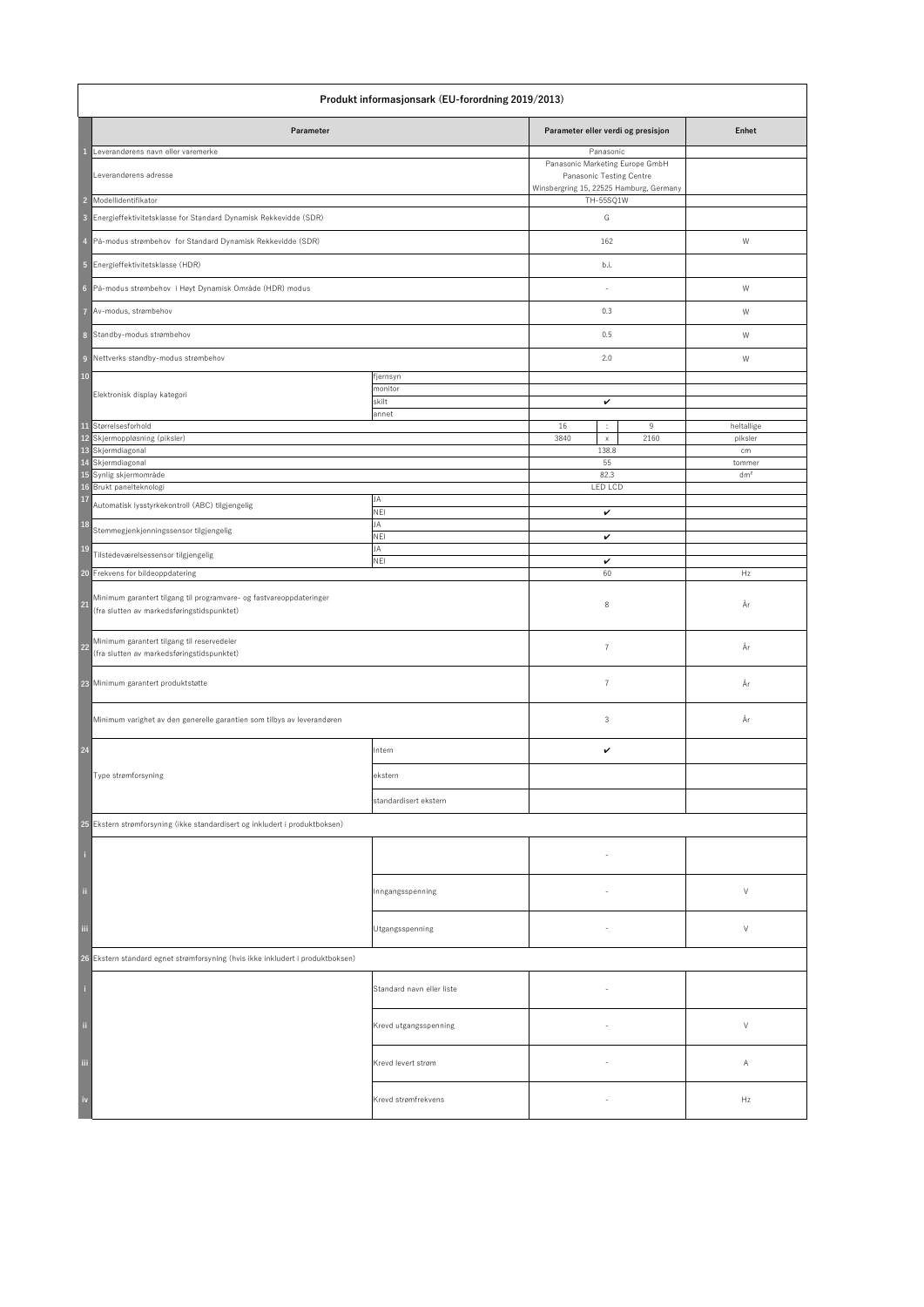|                       | Tuoteseloste (KOMISSION DELEGOITU ASETUS (EU) 2019/2013)                                                                             |                                          |                                                                                                                                  |                          |  |  |
|-----------------------|--------------------------------------------------------------------------------------------------------------------------------------|------------------------------------------|----------------------------------------------------------------------------------------------------------------------------------|--------------------------|--|--|
|                       | Parametri                                                                                                                            |                                          | Parametri tai arvo ja tarkkuus                                                                                                   | Yksikkö                  |  |  |
| $\overline{2}$        | Tavarantoimittajan nimi tai tavaramerkki<br>Tavarantoimittajan osoite<br>Mallitunniste                                               |                                          | Panasonic<br>Panasonic Marketing Europe GmbH<br>Panasonic Testing Centre<br>Winsbergring 15, 22525 Hamburg, Germany<br>TH-55SQ1W |                          |  |  |
| $\overline{3}$        | Energiatehokkuusluokka vakiotason dynamiikka-alueella (SDR)                                                                          |                                          | G                                                                                                                                |                          |  |  |
| 4                     | Tehontarve päällä-tilassa vakiotason dynamiikka-alueella (SDR)                                                                       |                                          | 162                                                                                                                              | W                        |  |  |
| $\overline{5}$        | Energiatehokkuusluokka (HDR)                                                                                                         |                                          | ei sovelleta                                                                                                                     |                          |  |  |
|                       | 6 Tehontarve päällä-tilassa korkealla dynamiikka-alueella (HDR)                                                                      |                                          |                                                                                                                                  | W                        |  |  |
|                       | Tehontarve poissa päältä -tilassa                                                                                                    |                                          | 0.3                                                                                                                              | W                        |  |  |
| 8 <sup>1</sup>        | Tehontarve valmiustilassa                                                                                                            |                                          | 0.5                                                                                                                              | W                        |  |  |
| $\overline{9}$        | Tehontarve verkkovalmiustilassa                                                                                                      |                                          | 2.0                                                                                                                              | W                        |  |  |
| $10\,$                |                                                                                                                                      | televisio                                |                                                                                                                                  |                          |  |  |
|                       | Elektronisen näytön luokka                                                                                                           | monitori<br>ilmoitusnäyttö<br>muu        | $\checkmark$                                                                                                                     |                          |  |  |
| $\mathbf{11}$<br>12   | Kokosuhde<br>Näyttöruudun resoluutio (pikseliä)                                                                                      |                                          | 16<br>9<br>÷<br>3840<br>2160<br>$\mathsf{X}^-$                                                                                   | kokonaisluku<br>pikseliä |  |  |
| 13<br>$\overline{14}$ | Näyttöruudun läpimitta<br>Näyttöruudun läpimitta                                                                                     |                                          | 138.8<br>55                                                                                                                      | cm<br>tuumaa             |  |  |
| 15                    | Näkyvissä oleva näyttöruudun pinta-ala                                                                                               |                                          | 82.3                                                                                                                             | dm <sup>2</sup>          |  |  |
| 16<br>17              | Käytetty paneeliteknologia<br>Automaattinen kirkkaudensäätö käytettävissä                                                            | KYLLÄ<br>$\mathsf{E}\mathsf{I}$<br>KYLLÄ | <b>LED LCD</b><br>$\checkmark$                                                                                                   |                          |  |  |
| <b>18</b>             | Puheentunnistin käytettävissä                                                                                                        | E1                                       | $\checkmark$                                                                                                                     |                          |  |  |
| <b>19</b>             | Läsnäolotunnistin käytettävissä                                                                                                      | KYLLÄ<br>EI.                             | $\checkmark$                                                                                                                     |                          |  |  |
| <b>20</b>             | Kuvan virkistystaajuus                                                                                                               |                                          | 60                                                                                                                               | Hz                       |  |  |
| 21                    | Kiinteiden ohjelmistojen ja muiden ohjelmistojen päivitysten taattu vähimmäissaatavuus<br>(markkinoille saattamisen päivästä lukien) |                                          | 8                                                                                                                                | Vuosi                    |  |  |
| $\boxed{22}$          | Varaosien taattu vähimmäissaatavuus<br>(markkinoille saattamisen päivästä lukien)                                                    |                                          | $\overline{7}$                                                                                                                   | Vuosi                    |  |  |
|                       | 23 Tuotetuen taattu vähimmäissaatavuus                                                                                               |                                          | $\overline{7}$                                                                                                                   | Vuosi                    |  |  |
|                       | Tavarantoimittajan tarjoaman yleisen takuun vähimmäiskesto                                                                           |                                          | 3                                                                                                                                | Vuosi                    |  |  |
| <b>24</b>             |                                                                                                                                      | Sisäinen                                 | $\checkmark$                                                                                                                     |                          |  |  |
|                       | Teholähteen tyyppi                                                                                                                   | ulkoinen                                 |                                                                                                                                  |                          |  |  |
|                       |                                                                                                                                      | standardoitu ulkoinen                    |                                                                                                                                  |                          |  |  |
| 25                    | Ulkoinen teholähde (ei-standardoitu ja sisältyy tuotepakkaukseen)                                                                    |                                          |                                                                                                                                  |                          |  |  |
|                       |                                                                                                                                      |                                          |                                                                                                                                  |                          |  |  |
| $\rm ii$              |                                                                                                                                      | Syöttöjännite                            | $\overline{\phantom{a}}$                                                                                                         | $\vee$                   |  |  |
| iii.                  |                                                                                                                                      | Lähtöjännite                             |                                                                                                                                  | $\vee$                   |  |  |
|                       | 26 Soveltuva standardoitu ulkoinen teholähde (jos se ei sisälly tuotepakkaukseen)                                                    |                                          |                                                                                                                                  |                          |  |  |
|                       |                                                                                                                                      | Standardin nimi tai lista                | $\overline{\phantom{a}}$                                                                                                         |                          |  |  |
| $\mathbf{u}$          |                                                                                                                                      | Vaadittu lähtöjännite                    | $\overline{\phantom{a}}$                                                                                                         | $\vee$                   |  |  |
| Ш                     |                                                                                                                                      | Vaadittu virran voimakkuus               | $\overline{\phantom{a}}$                                                                                                         | A                        |  |  |
| iv                    |                                                                                                                                      | Vaadittu virran taajuus                  | $\overline{\phantom{a}}$                                                                                                         | Hz                       |  |  |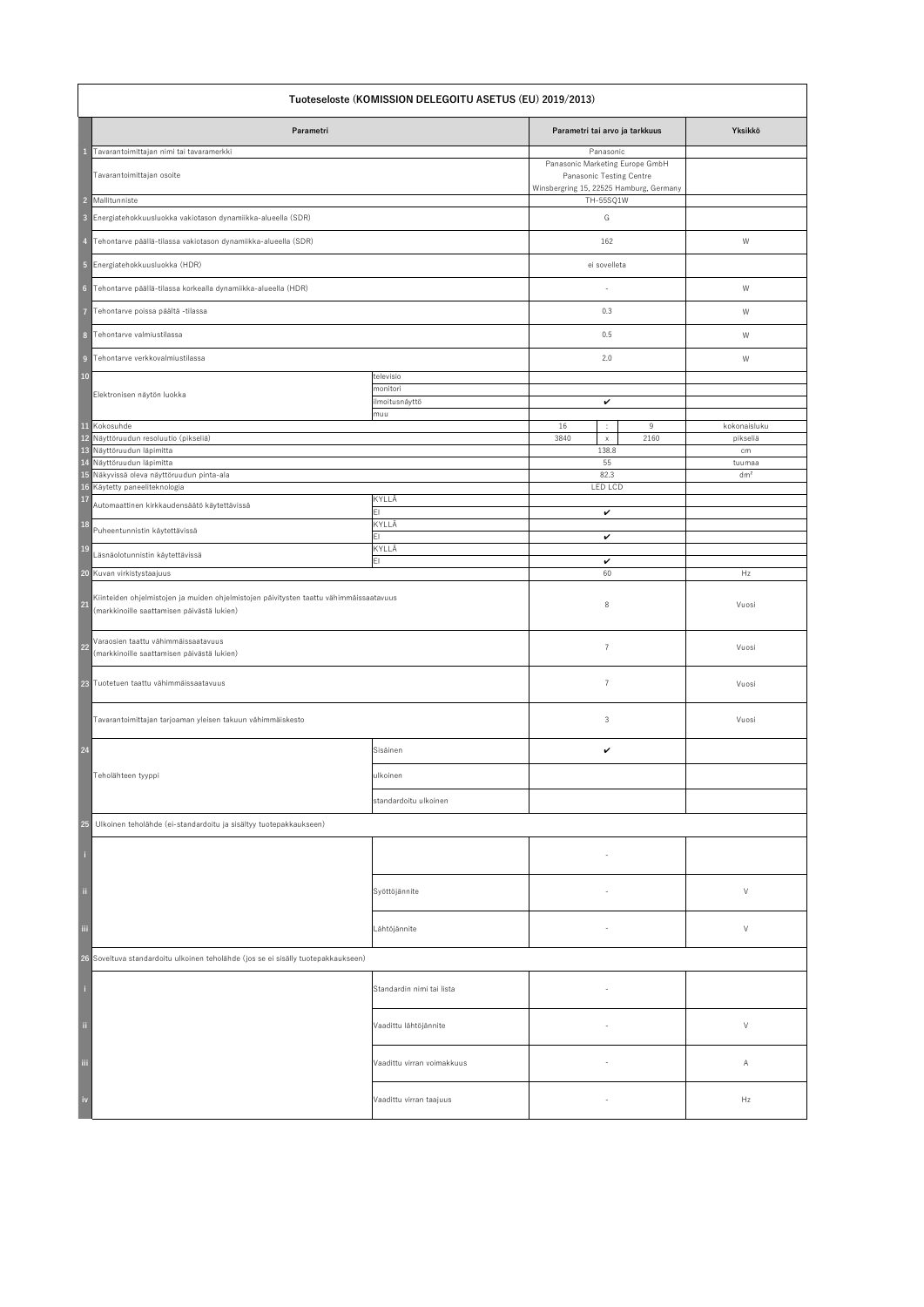|                         | Karta informacyjna produktu (ROZPORZĄDZENIE DELEGOWANE KOMISJI (UE) 2019/2013)                                                                        |                                           |                                                                                                        |                  |  |  |
|-------------------------|-------------------------------------------------------------------------------------------------------------------------------------------------------|-------------------------------------------|--------------------------------------------------------------------------------------------------------|------------------|--|--|
|                         | Dane techniczne                                                                                                                                       |                                           | Parametry lub wartość i stopień dokładno<br>ści                                                        | Jednostka        |  |  |
|                         | Nazwa dostawcy lub znak towarowy                                                                                                                      |                                           | Panasonic                                                                                              |                  |  |  |
|                         | Adres dostawcy                                                                                                                                        |                                           | Panasonic Marketing Europe GmbH<br>Panasonic Testing Centre<br>Winsbergring 15, 22525 Hamburg, Germany |                  |  |  |
| $\mathcal{P}$           | Identyfikator modelu                                                                                                                                  |                                           | TH-55SQ1W                                                                                              |                  |  |  |
| $\overline{\mathbf{3}}$ | Klasa efektywności energetycznej dla standardowego zakresu dynamicznego (SDR)                                                                         |                                           | G                                                                                                      |                  |  |  |
|                         | Pobór mocy w trybie włączenia dla standardowego zakresu dynamicznego (SDR)                                                                            |                                           | 162                                                                                                    | W                |  |  |
| $-5$                    | Klasa efektywności energetycznej (HDR)                                                                                                                |                                           | nd                                                                                                     |                  |  |  |
| 6                       | Pobór mocy w trybie włączenia dla szerokiego zakresu dynamicznego (HDR)                                                                               |                                           |                                                                                                        | W                |  |  |
|                         | Pobór mocy w trybie wyłączenia                                                                                                                        |                                           | 0.3                                                                                                    | W                |  |  |
| 8                       | Pobór mocy w trybie czuwania                                                                                                                          |                                           | 0.5                                                                                                    | W                |  |  |
| $\overline{9}$          | Pobór mocy w trybie czuwania przy podłączeniu do sieci                                                                                                |                                           | 2.0                                                                                                    | W                |  |  |
| <b>10</b>               |                                                                                                                                                       | telewizor                                 |                                                                                                        |                  |  |  |
|                         | Kategoria wyświetlacza elektronicznego                                                                                                                | monitor<br>wyświetlacz do przekazu treści | $\checkmark$                                                                                           |                  |  |  |
|                         |                                                                                                                                                       | inny                                      |                                                                                                        |                  |  |  |
|                         | 11 Format obrazu                                                                                                                                      |                                           | 16<br>9<br>$\mathbb{C}^2$                                                                              | Liczba całkowita |  |  |
|                         | 12 Rozdzielczość ekranu (piksele)<br>13 Przekątna ekranu                                                                                              |                                           | 2160<br>3840<br>$\mathsf{X}^-$<br>138.8                                                                | piksele<br>cm    |  |  |
|                         | 14 Przekątna ekranu                                                                                                                                   |                                           | 55                                                                                                     | cale             |  |  |
|                         | 15 Widoczna powierzchnia ekranu                                                                                                                       |                                           | 82.3                                                                                                   | dm <sup>2</sup>  |  |  |
| 17                      | 16 Zastosowana technologia panelu                                                                                                                     | <b>TAK</b>                                | LED LCD                                                                                                |                  |  |  |
|                         | Dostępność funkcji automatycznej regulacji jasności (ABC)                                                                                             | <b>NIE</b>                                | $\checkmark$                                                                                           |                  |  |  |
| <b>18</b>               | Dostępność czujnika rozpoznawania mowy                                                                                                                | <b>TAK</b><br><b>NIE</b>                  | $\checkmark$                                                                                           |                  |  |  |
| <b>19</b>               | Dostępność czujników obecności w pomieszczeniu                                                                                                        | <b>TAK</b><br><b>NIE</b>                  | $\checkmark$                                                                                           |                  |  |  |
|                         | 20 Częstotliwość odświeżania obrazu                                                                                                                   |                                           | 60                                                                                                     | Hz               |  |  |
| 21                      | Minimalna gwarantowana dostępność aktualizacji oprogramowania i oprogramowania układowego<br>(od daty wprowadzenia do obrotu ostatniej sztuki wyrobu) |                                           | 8                                                                                                      | Rok              |  |  |
| 22                      | Minimalna gwarantowana dostępność części zamiennych<br>(od daty wprowadzenia do obrotu ostatniej sztuki wyrobu)                                       |                                           | 7                                                                                                      | Rok              |  |  |
| 23                      | Minimaalne garanteeritud tootetugi                                                                                                                    |                                           | $\overline{7}$                                                                                         | Rok              |  |  |
|                         | Minimalny okres obowiązywania gwarancji ogólnej oferowanej przez dostawcę                                                                             |                                           | $\mathfrak{Z}$                                                                                         | Rok              |  |  |
| 24                      |                                                                                                                                                       | Wewnętrzny                                | $\checkmark$                                                                                           |                  |  |  |
|                         | Typ zasilacza                                                                                                                                         | zewnętrzny                                |                                                                                                        |                  |  |  |
|                         |                                                                                                                                                       | znormalizowany zewnętrzny                 |                                                                                                        |                  |  |  |
|                         | 25 Zasilanie zewnętrzne (nie znormalizowane i zawarte w opakowaniu produktu)                                                                          |                                           |                                                                                                        |                  |  |  |
|                         |                                                                                                                                                       |                                           |                                                                                                        |                  |  |  |
| $\ddot{\phantom{a}}$    |                                                                                                                                                       | Napięcie wejściowe                        |                                                                                                        | $\vee$           |  |  |
| $\,$ iii                |                                                                                                                                                       | Napięcie wyjściowe                        |                                                                                                        | $\vee$           |  |  |
|                         | 26 Zewnętrzny znormalizowany zasilacz (lub kompatybilny, jeśli nie jest dołączony do opakowania produktu)                                             |                                           |                                                                                                        |                  |  |  |
|                         |                                                                                                                                                       | Tytuł normy lub lista                     |                                                                                                        |                  |  |  |
| $\ddot{\rm n}$          |                                                                                                                                                       | Wymagane napięcie wyjściowe               |                                                                                                        | V                |  |  |
| $\,$ iii                |                                                                                                                                                       | Wymagane natężenie prądu                  |                                                                                                        | A                |  |  |
| iv                      |                                                                                                                                                       | Wymagana częstotliwość prądu              |                                                                                                        | Hz               |  |  |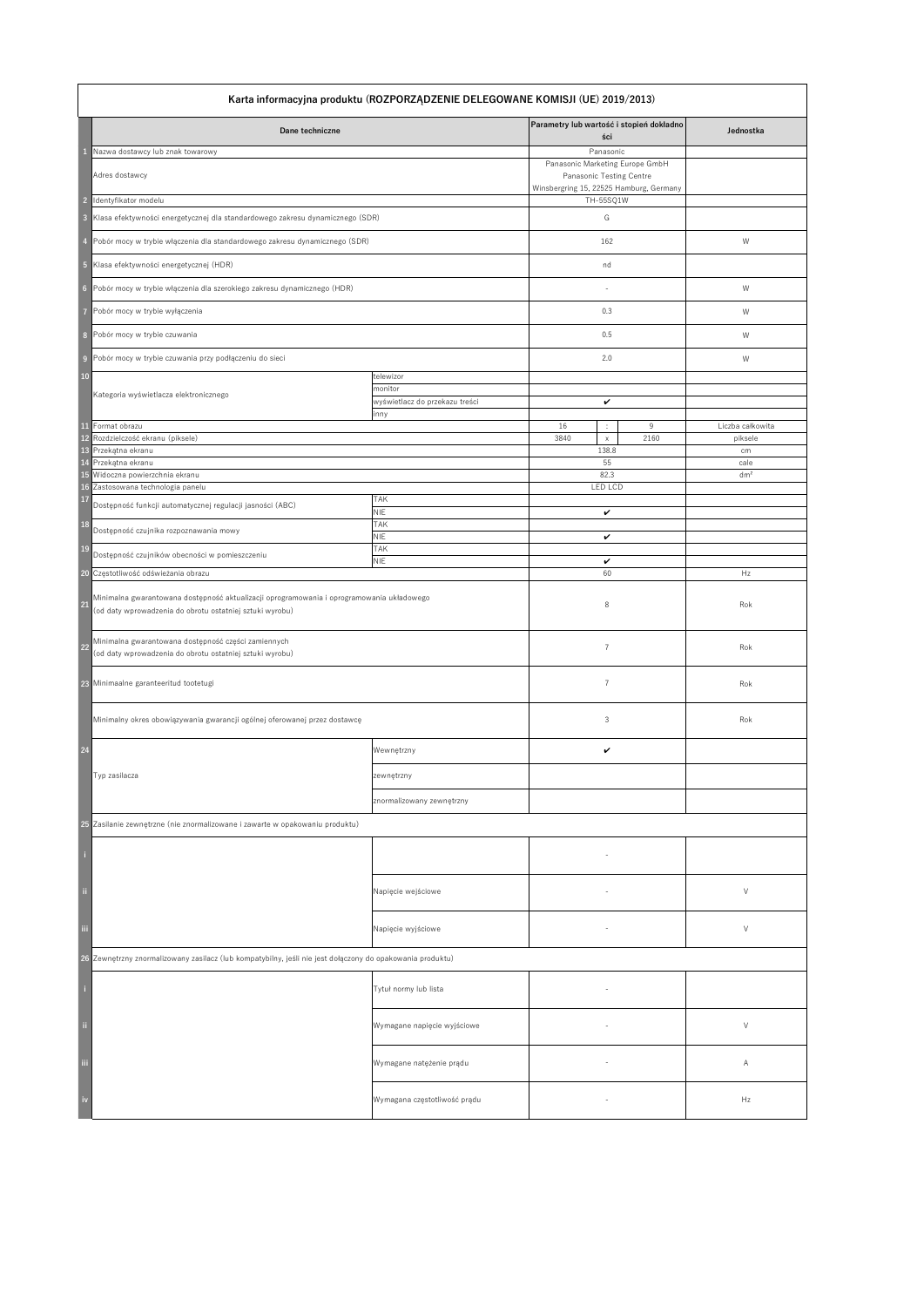|                                                                             | Toote teabeleht (KOMISJONI DELEGEERITUD MÄÄRUS (EL) 2019/2013)                                                 |                                   |                                                      |                 |  |  |
|-----------------------------------------------------------------------------|----------------------------------------------------------------------------------------------------------------|-----------------------------------|------------------------------------------------------|-----------------|--|--|
|                                                                             | Parameeter                                                                                                     |                                   | Parameeter või väärtus ja täpsus                     | Ühik            |  |  |
|                                                                             | Tarnija nimi või kaubamärk                                                                                     |                                   | Panasonic<br>Panasonic Marketing Europe GmbH         |                 |  |  |
|                                                                             | Tarnija aadress                                                                                                |                                   | <b>Panasonic Testing Centre</b>                      |                 |  |  |
| $\overline{2}$                                                              | Mudelitähis                                                                                                    |                                   | Winsbergring 15, 22525 Hamburg, Germany<br>TH-55SQ1W |                 |  |  |
| $\overline{\mathbf{3}}$                                                     | Energiaklass standardse heledusvahemiku (SDR) puhul                                                            |                                   | G                                                    |                 |  |  |
| $\overline{4}$                                                              | Sisselülitatud seisundi energiatarbimine standardse heledusvahemiku (SDR) puhul                                |                                   | 162                                                  | W               |  |  |
|                                                                             | 5 Energiatõhususe klass (HDR)                                                                                  |                                   | puudub                                               |                 |  |  |
|                                                                             | 6 Sisselülitatud seisundi energiatarbimine laiendatud heledusvahemiku (HDR) puhul                              |                                   | $\overline{\phantom{a}}$                             | W               |  |  |
| $\overline{7}$                                                              | Energiatarbimine väljalülitatud seisundis                                                                      |                                   | 0.3                                                  | W               |  |  |
| 8                                                                           | Energiatarbimine ooteseisundis                                                                                 |                                   | 0.5                                                  | W               |  |  |
| $\overline{9}$                                                              | Energiatarbimine võrguühendusega ooteseisundis                                                                 |                                   | 2.0                                                  | W               |  |  |
| $10$                                                                        |                                                                                                                | televiisor                        |                                                      |                 |  |  |
|                                                                             | Kuvari liik                                                                                                    | arvutikuvar<br>infoekraan         | $\checkmark$                                         |                 |  |  |
|                                                                             |                                                                                                                | muu                               |                                                      |                 |  |  |
|                                                                             | 11 Suuruste suhe                                                                                               |                                   | 16<br>9<br>÷<br>2160<br>3840                         | täisarv         |  |  |
|                                                                             | 12 Eraldusteravus (pikslites)<br>13 Ekraani diagonaal                                                          |                                   | $\mathsf X$<br>138.8                                 | piksel<br>cm    |  |  |
|                                                                             | 14 Ekraani diagonaal                                                                                           |                                   | 55                                                   | tolli           |  |  |
|                                                                             | 15 Ekraani nähtava osa pindala<br>16 Kasutatud ekraanitehnoloogia                                              |                                   | 82.3<br><b>LED LCD</b>                               | dm <sup>2</sup> |  |  |
| 17                                                                          |                                                                                                                | <b>JAH</b>                        |                                                      |                 |  |  |
| <b>18</b>                                                                   | Heleduse automaatne reguleerimine (Automatic Brightness Control, ABC)                                          | EI<br><b>JAH</b>                  | $\checkmark$                                         |                 |  |  |
| <b>19</b>                                                                   | Häältuvastuse andur                                                                                            | E1<br><b>JAH</b>                  | $\checkmark$                                         |                 |  |  |
|                                                                             | Liikumisandur                                                                                                  | EI                                | $\checkmark$                                         |                 |  |  |
| <b>20</b>                                                                   | Kujutise värskendussagedus                                                                                     |                                   | 60                                                   | Hz              |  |  |
| <b>21</b>                                                                   | Tarkvara ja püsivara uuenduste minimaalne tagatud kättesaadavus<br>(alates turustamise lõpetamise kuupäevast): |                                   | 8                                                    | Aasta           |  |  |
| 22                                                                          | Varuosade minimaalne tagatud kättesaadavus<br>(alates turustamise lõpetamise kuupäevast)                       |                                   | $\overline{7}$                                       | Aasta           |  |  |
|                                                                             | 23 Minimaalne garanteeritud tootetugi                                                                          |                                   | $\overline{7}$                                       | Aasta           |  |  |
|                                                                             | $\vert$ Tarnija pakutava üldgarantii minimaalne kestus                                                         |                                   | $\mathfrak{Z}$                                       | Aasta           |  |  |
| 24                                                                          |                                                                                                                | Sisemine                          | $\checkmark$                                         |                 |  |  |
|                                                                             | Toiteallika liik                                                                                               | väline                            |                                                      |                 |  |  |
|                                                                             |                                                                                                                | standardne väline                 |                                                      |                 |  |  |
|                                                                             | 25 Välistoiteallikas (mittestandardne, lisatud toote kasti)                                                    |                                   |                                                      |                 |  |  |
| ÷,                                                                          |                                                                                                                |                                   |                                                      |                 |  |  |
| $\ddot{\phantom{a}}$                                                        |                                                                                                                | Sisendpinge                       |                                                      | $\vee$          |  |  |
| iii                                                                         |                                                                                                                | Väljundpinge                      |                                                      | $\vee$          |  |  |
| 26 Standardne välistoiteallikas (või sobiv, kui ei ole lisatud toote kasti) |                                                                                                                |                                   |                                                      |                 |  |  |
| $\mathbf{j}$                                                                |                                                                                                                | Standardi(te) nimetus või loetelu |                                                      |                 |  |  |
| $\ddot{0}$                                                                  |                                                                                                                | Nõutav väljundpinge               | $\sim$                                               | V               |  |  |
| iii                                                                         |                                                                                                                | Nõutav voolutugevus               | $\sim$                                               | A               |  |  |
| $\mathbf{i}$                                                                |                                                                                                                | Nõutav voolusagedus               | $\sim$                                               | Hz              |  |  |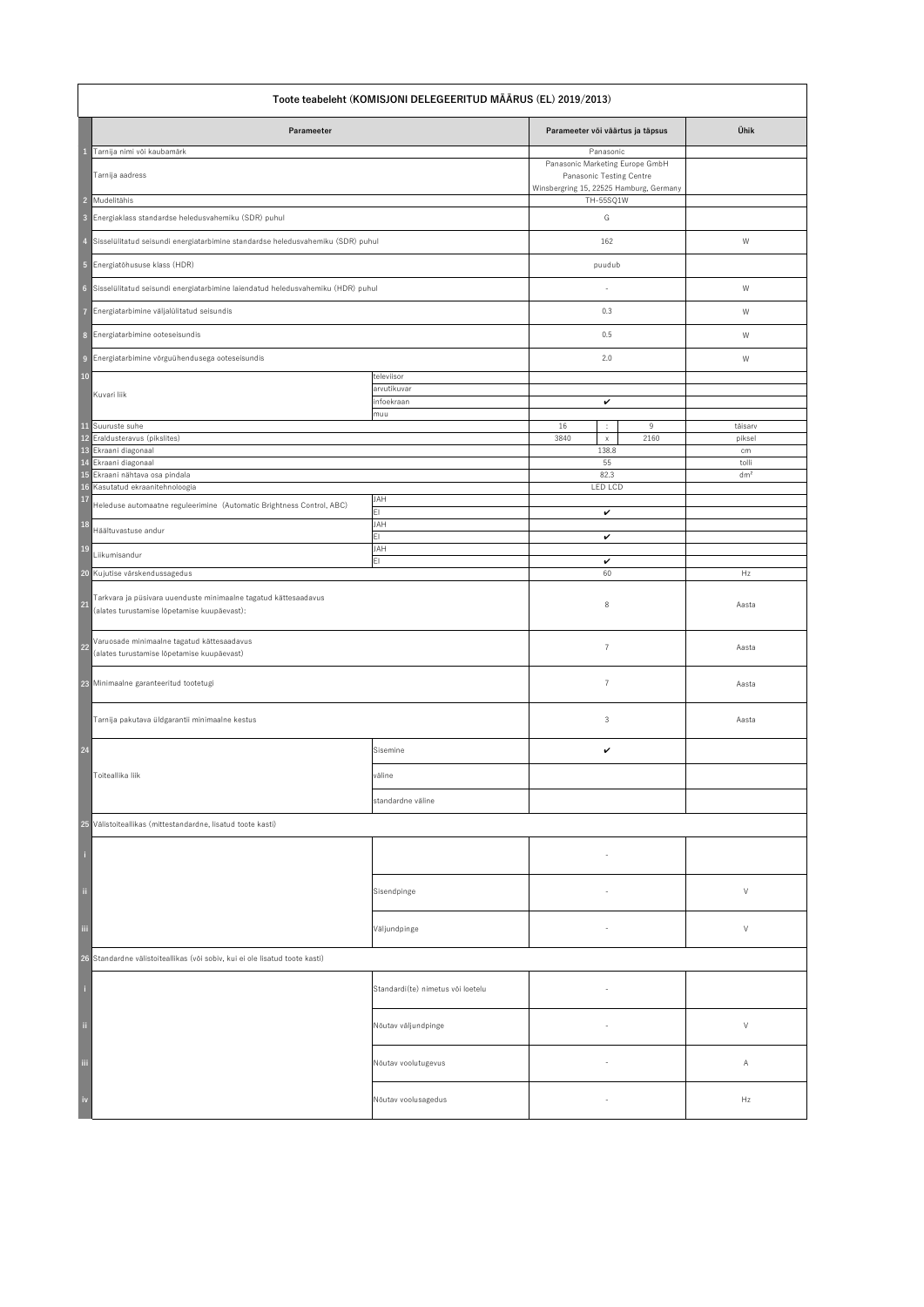| Ražojuma informācijas lapa (KOMISIJAS DELEĢĒTĀ REGULA (ES) 2019/2013)                             |                                                                                                                                                                                                           |                                                  |                                                                                                                     |                            |  |
|---------------------------------------------------------------------------------------------------|-----------------------------------------------------------------------------------------------------------------------------------------------------------------------------------------------------------|--------------------------------------------------|---------------------------------------------------------------------------------------------------------------------|----------------------------|--|
|                                                                                                   | <b>Parametrs</b>                                                                                                                                                                                          |                                                  | Parametra vērtība un precizitāte                                                                                    | Mērvienība                 |  |
|                                                                                                   | Piegādātāja nosaukums vai preču zīme<br>Piegādātāja adrese                                                                                                                                                |                                                  | Panasonic<br>Panasonic Marketing Europe GmbH<br>Panasonic Testing Centre<br>Winsbergring 15, 22525 Hamburg, Germany |                            |  |
| $\overline{2}$<br>$\overline{\mathbf{3}}$                                                         | Modeļa identifikators<br>Energoefektivitātes klase SDR (standarta dinamiskais diapazons)                                                                                                                  |                                                  | TH-55SQ1W<br>G                                                                                                      |                            |  |
| $\overline{4}$                                                                                    | Aktīvā režīmā pieprasītā jauda SDR (standarta dinamiskais diapazons)                                                                                                                                      |                                                  | 162                                                                                                                 | W                          |  |
|                                                                                                   | 5 Energoefektivitātes klase (HDR)                                                                                                                                                                         |                                                  | n.a.                                                                                                                |                            |  |
| $6\phantom{.}6$                                                                                   | Aktīvā režīmā pieprasītā jauda HDR (plašs dinamiskais diapazons) režīmam                                                                                                                                  |                                                  |                                                                                                                     | W                          |  |
| $\overline{7}$                                                                                    | Pieprasītā jauda izslēgtā režīmā                                                                                                                                                                          |                                                  | 0.3                                                                                                                 | W                          |  |
| 8                                                                                                 | Pieprasītā jauda gaidstāves režīmā                                                                                                                                                                        |                                                  | 0.5                                                                                                                 | W                          |  |
| $\overline{9}$                                                                                    | Pieprasītā jauda tīklierosas gaidstāves režīmā                                                                                                                                                            |                                                  | 2.0                                                                                                                 | W                          |  |
| <b>10</b>                                                                                         | Elektroniskā displeja kategorija                                                                                                                                                                          | televizors<br>monitors<br>informatīvais displejs | $\checkmark$                                                                                                        |                            |  |
|                                                                                                   |                                                                                                                                                                                                           | cits                                             |                                                                                                                     |                            |  |
|                                                                                                   | 11 Platuma/augstuma samērs<br>12 Ekrāna izšķirtspēja (pikseļos)                                                                                                                                           |                                                  | 16<br>9<br>÷.<br>3840<br>2160<br>$\mathsf{X}^-$                                                                     | vesels skaitlis<br>pikseļi |  |
|                                                                                                   | 13 Ekrāna izmērs pa diagonāli<br>14 Ekrāna izmērs pa diagonāli                                                                                                                                            |                                                  | 138.8<br>55                                                                                                         | cm<br>collas               |  |
|                                                                                                   | 15 Ekrāna redzamais laukums<br>16 Izmantotā paneļu tehnoloģija                                                                                                                                            |                                                  | 82.3<br><b>LED LCD</b>                                                                                              | dm <sup>2</sup>            |  |
| 17                                                                                                | Ir pieejama spilgtuma automātiska regulēšana (ABC)                                                                                                                                                        | JĀ                                               |                                                                                                                     |                            |  |
| 18                                                                                                | Ir pieejams balss atpazīšanas sensors                                                                                                                                                                     | NĒ<br>JĀ<br>NĒ                                   | $\checkmark$<br>$\checkmark$                                                                                        |                            |  |
| <b>19</b>                                                                                         | Ir pieejams klātbūtnes telpā sensors                                                                                                                                                                      | JĀ<br>NĒ                                         | $\checkmark$                                                                                                        |                            |  |
|                                                                                                   | 20 Attēla atsvaidzes intensitāte                                                                                                                                                                          |                                                  | 60                                                                                                                  | Hz                         |  |
| 21                                                                                                | Programmatūras un aparātprogrammatūras atjauninājumu minimālā garantētā pieejamība<br>(no tirgū laišanas beigu datuma)<br>Rezerves daļu minimālā garantētā pieejamība<br>(no tirgū laišanas beigu datuma) |                                                  | 8                                                                                                                   | Gads                       |  |
| <b>22</b>                                                                                         |                                                                                                                                                                                                           |                                                  | $\overline{7}$                                                                                                      | Gads                       |  |
|                                                                                                   | 23 Ražojumu atbalsta minimālā garantētā pieejamība                                                                                                                                                        |                                                  | 7                                                                                                                   | Gads                       |  |
|                                                                                                   | Piegādātāja piedāvātais minimālais vispārīgās gararantijas termiņš                                                                                                                                        |                                                  | 3                                                                                                                   | Gads                       |  |
| <b>24</b>                                                                                         |                                                                                                                                                                                                           | lekšējais                                        | $\checkmark$                                                                                                        |                            |  |
|                                                                                                   | Barošanas avota tips                                                                                                                                                                                      | ārējais                                          |                                                                                                                     |                            |  |
|                                                                                                   |                                                                                                                                                                                                           | standartizēts ārējais                            |                                                                                                                     |                            |  |
|                                                                                                   | 25 Standartizēts ārējais barošanas avots (iekļauts ražojuma komplektācijā)                                                                                                                                |                                                  |                                                                                                                     |                            |  |
| ÷,                                                                                                |                                                                                                                                                                                                           |                                                  |                                                                                                                     |                            |  |
| $\ddot{\phantom{a}}$                                                                              |                                                                                                                                                                                                           | leejas spriegums                                 |                                                                                                                     | $\vee$                     |  |
| iii                                                                                               |                                                                                                                                                                                                           | Izejas spriegums                                 |                                                                                                                     | $\vee$                     |  |
| 26 Standartizēts ārējais barošanas avots (vai atbilstošs, ja nav iekļauts ražojuma komplektācijā) |                                                                                                                                                                                                           |                                                  |                                                                                                                     |                            |  |
| l ij                                                                                              |                                                                                                                                                                                                           | Standarta nosaukums vai saraksts                 |                                                                                                                     |                            |  |
| ji.                                                                                               |                                                                                                                                                                                                           | Vajadzīgais izejas spriegums                     |                                                                                                                     | $\vee$                     |  |
| iii                                                                                               |                                                                                                                                                                                                           | Vajadzīgais strāvas stiprums                     |                                                                                                                     | A                          |  |
| iv                                                                                                |                                                                                                                                                                                                           | Vajadzīgā strāvas frekvence                      |                                                                                                                     | Hz                         |  |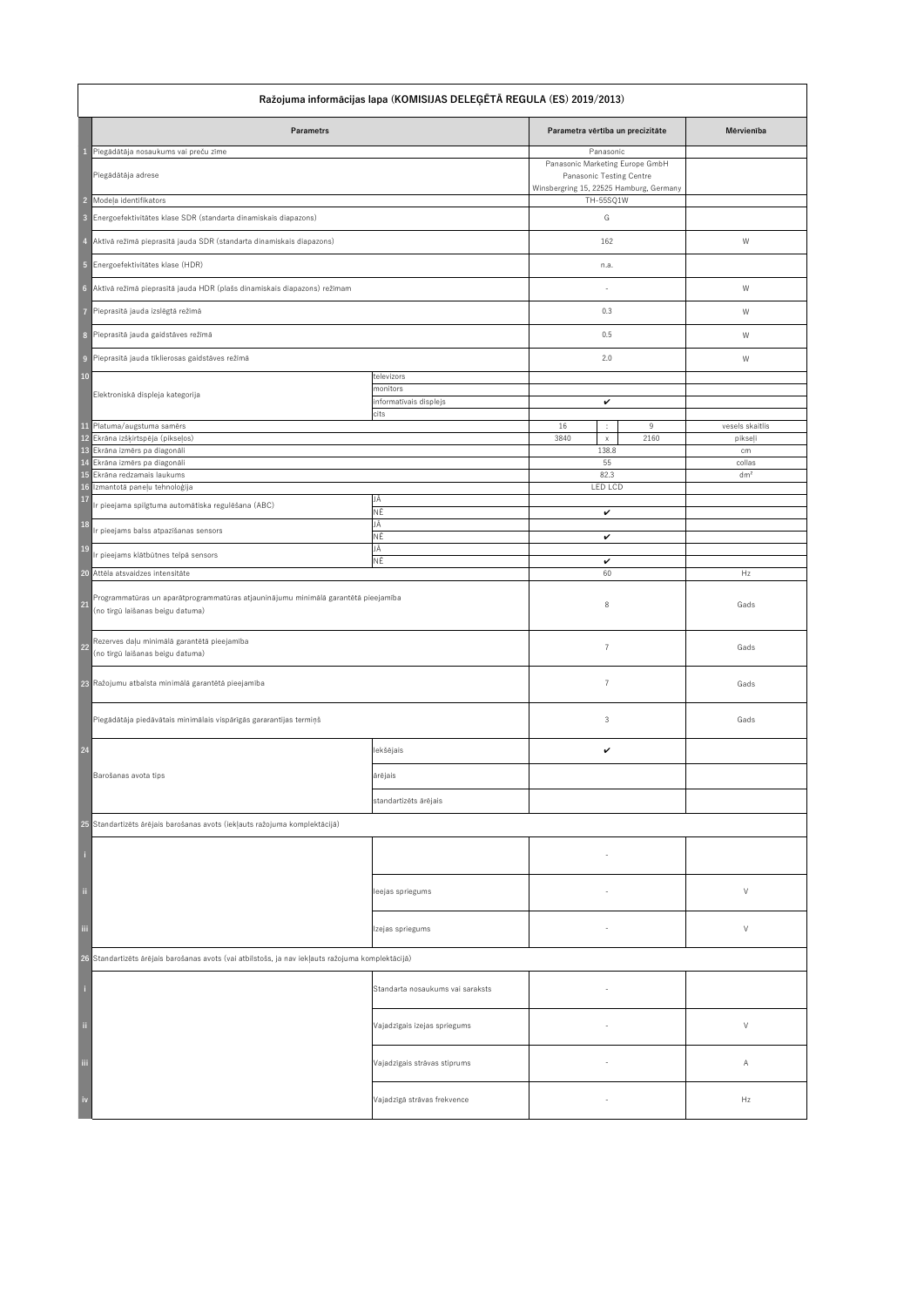| Gaminio informacijos lapas (KOMISIJOS DELEGUOTASIS REGLAMENTAS (ES) 2019/2013) |                                                                                                                                                          |                                     |                                                                                                        |      |                    |
|--------------------------------------------------------------------------------|----------------------------------------------------------------------------------------------------------------------------------------------------------|-------------------------------------|--------------------------------------------------------------------------------------------------------|------|--------------------|
|                                                                                | <b>Parametras</b>                                                                                                                                        |                                     | Parametras ar vertė ir tikslumas                                                                       |      | <b>Vienetas</b>    |
|                                                                                | Tiekėjo pavadinimas arba prekės ženklas                                                                                                                  |                                     | Panasonic                                                                                              |      |                    |
|                                                                                | Tiekėjo adresas                                                                                                                                          |                                     | Panasonic Marketing Europe GmbH<br>Panasonic Testing Centre<br>Winsbergring 15, 22525 Hamburg, Germany |      |                    |
|                                                                                | 2 Modelio žymuo                                                                                                                                          |                                     | TH-55SQ1W                                                                                              |      |                    |
| $\overline{\mathbf{3}}$                                                        | Energijos vartojimo efektyvumo klasė veikiant standartinės dinaminės srities (SDR) veiksena                                                              |                                     | G                                                                                                      |      |                    |
|                                                                                | Įjungties veiksenos galios poreikis veikiant standartinės dinaminės srities (SDR) veiksena                                                               |                                     | 162                                                                                                    |      | W                  |
|                                                                                | 5 Energijos vartojimo efektyvumo klasė (HDR)                                                                                                             |                                     | netaik                                                                                                 |      |                    |
|                                                                                | 6  Jjungties veiksenos galios poreikis veikiant didelės dinaminės srities (HDR) veiksena                                                                 |                                     |                                                                                                        |      | W                  |
|                                                                                |                                                                                                                                                          |                                     | 0.3                                                                                                    |      |                    |
| $\overline{7}$                                                                 | Išjungties veiksenos galios poreikis                                                                                                                     |                                     |                                                                                                        |      | W                  |
|                                                                                | 8 Budėjimo veiksenos galios poreikis                                                                                                                     |                                     | 0.5                                                                                                    |      | W                  |
| $\overline{9}$                                                                 | Tinklinės budėjimo veiksenos galios poreikis                                                                                                             |                                     | 2.0                                                                                                    |      | W                  |
| <b>10</b>                                                                      |                                                                                                                                                          | televizorius                        |                                                                                                        |      |                    |
|                                                                                | Elektroninio vaizduoklio kategorija                                                                                                                      | monitorius<br>informacinis<br>kita  | $\checkmark$                                                                                           |      |                    |
|                                                                                | 11 Dydžio santykis                                                                                                                                       |                                     | 16<br>÷                                                                                                | 9    | sveikasis skaičius |
|                                                                                | 12 Ekrano skyra (pikseliais)                                                                                                                             |                                     | 3840<br>$\mathsf{X}^-$                                                                                 | 2160 | pikseliai          |
|                                                                                | 13 Ekrano įstrižainė                                                                                                                                     |                                     | 138.8                                                                                                  |      | cm                 |
|                                                                                | 14 Ekrano įstrižainė                                                                                                                                     |                                     | 55                                                                                                     |      | coliai             |
|                                                                                | 15 Matomas ekrano plotas                                                                                                                                 |                                     | 82.3                                                                                                   |      | dm <sup>2</sup>    |
|                                                                                | 16 Naudojama ekrano technologija                                                                                                                         |                                     | <b>LED LCD</b>                                                                                         |      |                    |
| <b>17</b>                                                                      | Yra automatinio skaisčio reguliavimo (ABC) funkcija                                                                                                      | <b>TAIP</b><br><b>NE</b>            | $\checkmark$                                                                                           |      |                    |
| <b>18</b>                                                                      | Yra balso atpažinimo jutiklis                                                                                                                            | <b>TAIP</b><br><b>NE</b>            | $\checkmark$                                                                                           |      |                    |
| <b>19</b>                                                                      | Yra buvimo patalpoje jutiklis                                                                                                                            | <b>TAIP</b><br><b>NE</b>            | $\checkmark$                                                                                           |      |                    |
|                                                                                | 20 Vaizdo atnaujinimo dažnis                                                                                                                             |                                     | 60                                                                                                     |      | Hz                 |
| 21                                                                             | Minimalus garantuotas programinės įrangos ir programinės aparatinės įrangos atnaujinimų prieinamumo laikotarpis<br>(nuo patekimo į rinką pabaigos datos) |                                     | 8                                                                                                      |      | Metai              |
| 22                                                                             | Minimalus garantuotas galimybės gauti atsarginių dalių laikotarpis<br>(nuo patekimo į rinką pabaigos datos)                                              |                                     | $\overline{7}$                                                                                         |      | Metai              |
|                                                                                | 23 Minimalus garantuotas su gaminiu susijusios pagalbos teikimo laikotarpis                                                                              |                                     | $\overline{7}$                                                                                         |      | Metai              |
|                                                                                | Minimali tiekėjo siūlomos bendrosios garantijos trukmė                                                                                                   |                                     | 3                                                                                                      |      | Metai              |
| 24                                                                             |                                                                                                                                                          | Vidinis                             | $\boldsymbol{\mathcal{U}}$                                                                             |      |                    |
|                                                                                | Maitinimo šaltinio tipas                                                                                                                                 | išorinis                            |                                                                                                        |      |                    |
|                                                                                |                                                                                                                                                          | standartizuotas išorinis            |                                                                                                        |      |                    |
|                                                                                | 25 Išorinis maitinimo šaltinis (nestandartizuotas, įdėtas į gaminio dėžę)                                                                                |                                     |                                                                                                        |      |                    |
|                                                                                |                                                                                                                                                          |                                     |                                                                                                        |      |                    |
| -fi                                                                            |                                                                                                                                                          | Įėjimo įtampa                       |                                                                                                        |      | $\vee$             |
| iii                                                                            |                                                                                                                                                          | Išėjimo įtampa                      |                                                                                                        |      | $\vee$             |
|                                                                                | 26 Išorinis standartizuotas tinkamas maitinimo šaltinis (jei neįdėtas į gaminio dėžę)                                                                    |                                     |                                                                                                        |      |                    |
|                                                                                |                                                                                                                                                          | Standartinis pavadinimas ar sąrašas |                                                                                                        |      |                    |
| $\ddot{\mathbf{u}}$                                                            |                                                                                                                                                          | Reikiama išėjimo įtampa             | $\overline{\phantom{a}}$                                                                               |      | $\vee$             |
| iii                                                                            |                                                                                                                                                          | Reikiama tiekiama srovė             | $\overline{\phantom{a}}$                                                                               |      | A                  |
| iv                                                                             |                                                                                                                                                          | Reikiamas srovės dažnis             |                                                                                                        |      | Hz                 |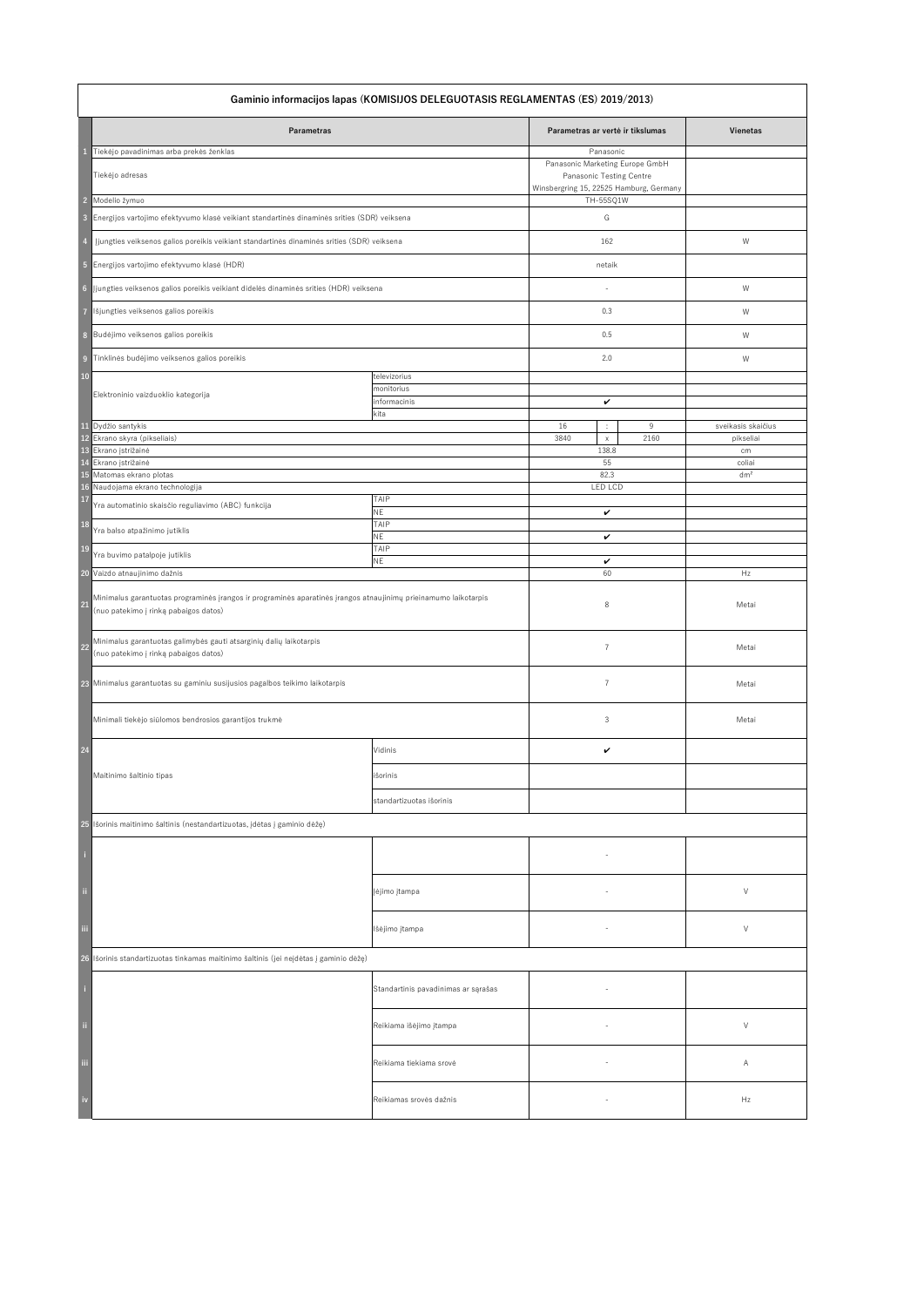|                         | Informační list výrobku (NAŘÍZENÍ KOMISE V PŘENESENÉ PRAVOMOCI (EU) 2019/2013)                     |                              |                                                                                                        |                 |  |
|-------------------------|----------------------------------------------------------------------------------------------------|------------------------------|--------------------------------------------------------------------------------------------------------|-----------------|--|
|                         | Parametr                                                                                           |                              | Parametr nebo hodnota a přesnost                                                                       | Jednotka        |  |
|                         | Název nebo ochranná známka dodavatele                                                              |                              | Panasonic                                                                                              |                 |  |
|                         | Název dodavatele                                                                                   |                              | Panasonic Marketing Europe GmbH<br>Panasonic Testing Centre<br>Winsbergring 15, 22525 Hamburg, Germany |                 |  |
| $\overline{2}$          | Identifikátor modelu                                                                               |                              | TH-55SQ1W                                                                                              |                 |  |
| $\overline{\mathbf{3}}$ | Třída energetické účinnosti u standardního dynamického rozsahu (SDR)                               |                              | G                                                                                                      |                 |  |
|                         | Příkon v zapnutém stavu u standardního dynamického rozsahu (SDR)                                   |                              | 162                                                                                                    | W               |  |
| $-5$                    | Třída energetické účinnosti (HDR)                                                                  |                              | neuplatňuje se                                                                                         |                 |  |
| $6\phantom{1}6$         | Příkon v zapnutém stavu v režimu vysoce dynamického rozsahu (HDR)                                  |                              |                                                                                                        | W               |  |
| $\overline{7}$          | Vypnutý stav, příkon                                                                               |                              | 0.3                                                                                                    | W               |  |
| 8                       | Příkon v pohotovostním režimu                                                                      |                              | 0.5                                                                                                    | W               |  |
| $\overline{9}$          | Příkon v síťovém pohotovostním režimu                                                              |                              | 2.0                                                                                                    | W               |  |
| 10                      |                                                                                                    | televizor                    |                                                                                                        |                 |  |
|                         | Kategorie elektronického displeje                                                                  | monitor<br>informační        | $\checkmark$                                                                                           |                 |  |
| 11                      | Poměr stran                                                                                        | jiné                         | 16<br>9<br>$\mathbb{Z}^n$                                                                              | celé číslo      |  |
|                         | 12 Rozlišení obrazovky (v pixelech)                                                                |                              | 2160<br>3840<br>$\times$                                                                               | pixely          |  |
| 13<br>14                | Úhlopříčka obrazovky<br>Úhlopříčka obrazovky                                                       |                              | 138.8<br>55                                                                                            | cm<br>palce     |  |
|                         | 15 Viditelná plocha obrazovky                                                                      |                              | 82.3                                                                                                   | dm <sup>2</sup> |  |
| <b>17</b>               | 16 Použitá technologie panelů                                                                      | ANO                          | LED LCD                                                                                                |                 |  |
|                         | Dostupné automatické ovládání jasu (ABC)                                                           | <b>NE</b>                    | $\checkmark$                                                                                           |                 |  |
| <b>18</b><br><b>19</b>  | Dostupný snímač pro rozpoznávání hlasu                                                             | ANO<br><b>NE</b><br>ANO      | $\checkmark$                                                                                           |                 |  |
|                         | Dostupný detektor přítomnosti v místnosti                                                          | <b>NE</b>                    | $\checkmark$                                                                                           |                 |  |
| <b>20</b>               | Obnovovací frekvence obrazu                                                                        |                              | 60                                                                                                     | Hz              |  |
| 21                      | Minimální zaručená dostupnost aktualizací softwaru a firmwaru<br>(ode dne ukončení uvedení na trh) |                              | 8                                                                                                      | Rok             |  |
| 22                      | Minimální zaručená dostupnost náhradních dílů<br>(ode dne ukončení uvedení na trh)                 |                              | $\overline{7}$                                                                                         | Rok             |  |
|                         | 23 Minimální garantovaná podpora výrobku                                                           |                              |                                                                                                        | Rok             |  |
|                         | Minimální doba trvání obecné záruky nabízené dodavatelem                                           |                              | 3                                                                                                      | Rok             |  |
| 24                      |                                                                                                    | Vnitřní                      | $\checkmark$                                                                                           |                 |  |
|                         | Typ napájení                                                                                       | Vnější                       |                                                                                                        |                 |  |
|                         |                                                                                                    | Normalizované vnější         |                                                                                                        |                 |  |
|                         | 25 Normalizovaný vnější napájecí zdroj (jako součást balení výrobku)                               |                              |                                                                                                        |                 |  |
|                         |                                                                                                    |                              |                                                                                                        |                 |  |
| $\ddot{\rm n}$          |                                                                                                    | Vstupní napětí               |                                                                                                        | $\vee$          |  |
| iii                     |                                                                                                    | Výstupní napětí              |                                                                                                        | $\vee$          |  |
|                         | 26 Externí standardizovaný napájecí zdroj (nebo vhodný, pokud není součástí balení produktu)       |                              |                                                                                                        |                 |  |
| -i                      |                                                                                                    | Standardní název nebo seznam |                                                                                                        |                 |  |
| $\ddot{a}$              |                                                                                                    | Požadované výstupní napětí   |                                                                                                        | $\vee$          |  |
| iii                     |                                                                                                    | Požadovaný dodávaný proud    | $-$                                                                                                    | A               |  |
| $\frac{1}{2}$           |                                                                                                    | Požadovaný kmitočet proudu   |                                                                                                        | Hz              |  |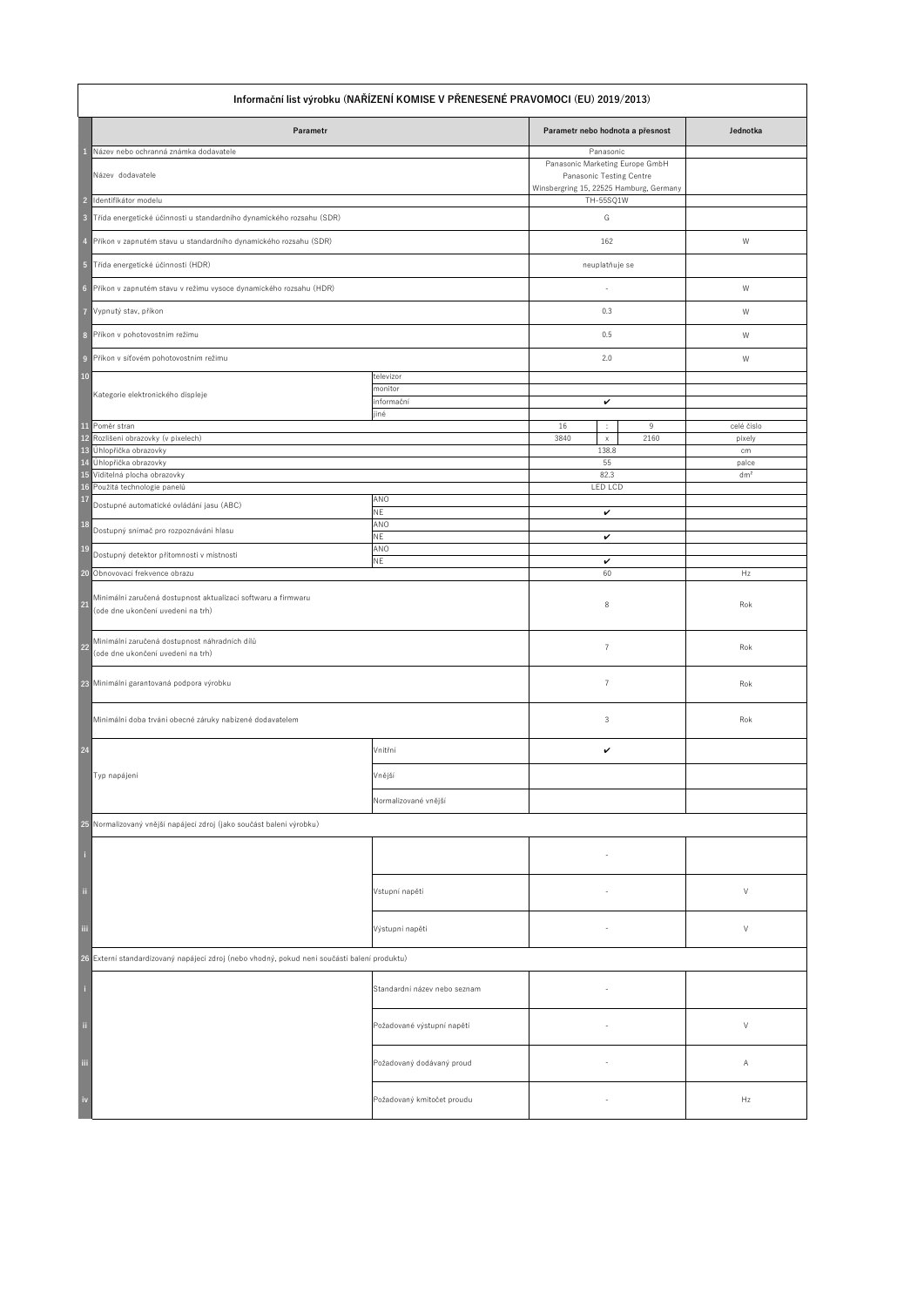| Termékismertető adatlap (A BIZOTTSÁG (EU) 2019/2013 FELHATALMAZÁSON ALAPULÓ RENDELETE)                                                      |                            |                                                                                                        |                       |  |
|---------------------------------------------------------------------------------------------------------------------------------------------|----------------------------|--------------------------------------------------------------------------------------------------------|-----------------------|--|
| Paraméter                                                                                                                                   |                            | Paraméter vagy érték és pontosság                                                                      | Mértékegység          |  |
| A szállító neve vagy védjegye<br>-1                                                                                                         |                            | Panasonic                                                                                              |                       |  |
| A szállító címe                                                                                                                             |                            | Panasonic Marketing Europe GmbH<br>Panasonic Testing Centre<br>Winsbergring 15, 22525 Hamburg, Germany |                       |  |
| 2 Modellazonosító                                                                                                                           |                            | TH-55SQ1W                                                                                              |                       |  |
| 3 Energiahatékonysági osztály szabványos dinamikatartomány (SDR) esetén                                                                     |                            | G                                                                                                      |                       |  |
| Bekapcsolt üzemmód energiaigénye szabványos dinamikatartomány (SDR) esetén<br>$\overline{4}$                                                |                            | 162                                                                                                    | W                     |  |
| 5 Energiahatékonysági osztály (HDR)                                                                                                         |                            | n.a.                                                                                                   |                       |  |
| 6 Bekapcsolt üzemmód energiaigénye nagy dinamikatartomány (HDR) esetén                                                                      |                            |                                                                                                        | W                     |  |
| 7 Kikapcsolt üzemmód, energiaigény                                                                                                          |                            | 0.3                                                                                                    | W                     |  |
| 8 Készenléti üzemmód, energiaigény                                                                                                          |                            | 0.5                                                                                                    | W                     |  |
| 9 Hálózatvezérelt készenléti üzemmód, energiaigény                                                                                          |                            | 2.0                                                                                                    | W                     |  |
| <b>10</b>                                                                                                                                   | televízió<br>monitor       |                                                                                                        |                       |  |
| Elektronikus kijelző kategóriája                                                                                                            | reklámkijelző              | $\checkmark$                                                                                           |                       |  |
|                                                                                                                                             | egyéb                      |                                                                                                        |                       |  |
| 11 Oldalarány<br>12 Képernyőfelbontás (képpontok)                                                                                           |                            | 16<br>9<br>$\mathbb{C}^2$<br>3840<br>2160<br>$\mathsf{X}$                                              | egész szám<br>képpont |  |
| 13 Képátló                                                                                                                                  |                            | 138.8                                                                                                  | cm                    |  |
| 14 Képátló                                                                                                                                  |                            | 55                                                                                                     | hüvelyk               |  |
| 15 Látható képernyőterület<br>16 Alkalmazott paneltechnológia                                                                               |                            | 82.3<br><b>LED LCD</b>                                                                                 | dm <sup>2</sup>       |  |
| <b>17</b>                                                                                                                                   | <b>IGEN</b>                |                                                                                                        |                       |  |
| Automatikus fényerő-szabályozó (ABC) rendelkezésre áll                                                                                      | <b>NEM</b>                 | $\checkmark$                                                                                           |                       |  |
| <b>18</b><br>Hangfelismerő érzékelő rendelkezésre áll                                                                                       | <b>IGEN</b><br><b>NEM</b>  | $\checkmark$                                                                                           |                       |  |
| <b>19</b><br>Jelenlétérzékelő rendelkezésre áll                                                                                             | <b>IGEN</b><br><b>NEM</b>  | $\checkmark$                                                                                           |                       |  |
| 20 Képfrissítési frekvencia                                                                                                                 |                            | 60                                                                                                     | Hz                    |  |
| A szoftver- és firmware-frissítések garantált rendelkezésre állása legalább eddig<br>21<br>(a forgalmazás befejezésének dátumától számítva) |                            | 8                                                                                                      | Év                    |  |
| A tartalék alkatrészek garantált rendelkezésre állása legalább eddig<br>22<br>(a forgalmazás befejezésének dátumától számítva)              |                            | $\overline{7}$                                                                                         | Év                    |  |
| 23 Garantált terméktámogatás legalább eddig                                                                                                 |                            | 7                                                                                                      | Év                    |  |
| A szállító által biztosított általános garancia minimális időtartama                                                                        |                            | 3                                                                                                      | Év                    |  |
| 24                                                                                                                                          | Belső                      | $\checkmark$                                                                                           |                       |  |
| A tápegység típusa                                                                                                                          | külső                      |                                                                                                        |                       |  |
|                                                                                                                                             | szabványos külső           |                                                                                                        |                       |  |
| 25 Külső áramforrás (nem szabványos és nincs a termékdobozban)                                                                              |                            |                                                                                                        |                       |  |
|                                                                                                                                             |                            |                                                                                                        |                       |  |
| Π                                                                                                                                           | Bemeneti feszültség        |                                                                                                        | $\vee$                |  |
| -iii                                                                                                                                        | Kimeneti feszültség        |                                                                                                        | $\vee$                |  |
| 26 Külső, szabványos áramforrás (vagy vele egyenértékes, nincs a termékdobozban)                                                            |                            |                                                                                                        |                       |  |
|                                                                                                                                             | Szabvány neve vagy lista   |                                                                                                        |                       |  |
| $\ddot{\mathbf{u}}$                                                                                                                         | Előírt kimeneti feszültség |                                                                                                        | $\vee$                |  |
| iii                                                                                                                                         | Előírt szállított áram     |                                                                                                        | A                     |  |
| iv                                                                                                                                          | Előírt áramfrekvencia      |                                                                                                        | Hz                    |  |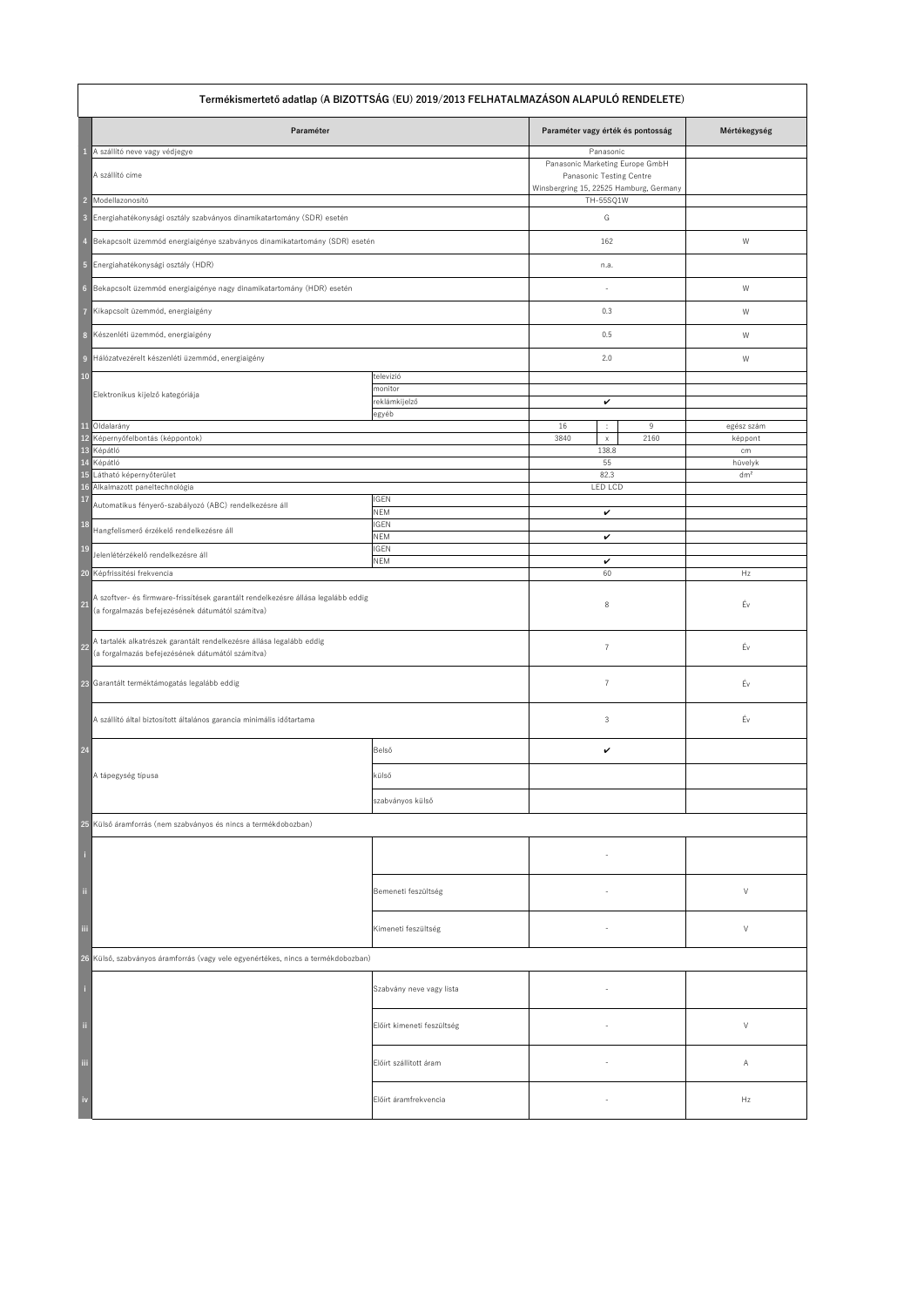|                                           | Informačný list výrobku (DELEGOVANÉ NARIADENIE KOMISIE (EÚ) 2019/2013)                                                                               |                                                   |                                                                                                                            |                                |  |
|-------------------------------------------|------------------------------------------------------------------------------------------------------------------------------------------------------|---------------------------------------------------|----------------------------------------------------------------------------------------------------------------------------|--------------------------------|--|
|                                           | Parameter                                                                                                                                            |                                                   | Parameter alebo hodnota a presnosť                                                                                         | Jednotka                       |  |
|                                           | Názov dodávateľa alebo jeho ochranná známka<br>Názov dodávateľa                                                                                      |                                                   | Panasonic<br>Panasonic Marketing Europe GmbH<br><b>Panasonic Testing Centre</b><br>Winsbergring 15, 22525 Hamburg, Germany |                                |  |
| $\overline{2}$<br>$\overline{\mathbf{3}}$ | Identifikátor modelu<br>Trieda energetickej účinnosti pre štandardný dynamický rozsah (SDR)                                                          |                                                   | TH-55SQ1W<br>G                                                                                                             |                                |  |
|                                           | Príkon v režime zapnutia pre štandardný dynamický rozsah (SDR)                                                                                       |                                                   | 162                                                                                                                        | W                              |  |
| $\sqrt{5}$                                | Trieda energetickej účinnosti (HDR)                                                                                                                  |                                                   | neudáva sa                                                                                                                 |                                |  |
| $6\phantom{1}6$                           | Príkon v režime zapnutia pre vysoký dynamický rozsah (HDR)                                                                                           |                                                   |                                                                                                                            | W                              |  |
|                                           | Príkon v režime vypnutia                                                                                                                             |                                                   | 0.3                                                                                                                        | W                              |  |
| 8                                         | Príkon v režime pohotovosti                                                                                                                          |                                                   | 0.5                                                                                                                        | W                              |  |
| $\overline{9}$                            | Príkon v režime pohotovosti pri zapojení v sieti                                                                                                     |                                                   | 2.0                                                                                                                        | W                              |  |
| $\boxed{10}$                              | Kategória elektronického displeja                                                                                                                    | televízor<br>monitor<br>informačný displej<br>iné | $\checkmark$                                                                                                               |                                |  |
| <b>11</b>                                 | Pomer strán<br>12 Rozlíšenie zobrazovacej jednotky (pixely)                                                                                          |                                                   | 16<br>9<br>÷<br>2160<br>3840<br>$\times$                                                                                   | celé číslo<br>pixely           |  |
| 13<br>14                                  | Uhlopriečka zobrazovacej jednotky<br>Uhlopriečka zobrazovacej jednotky<br>15 Viditeľná plocha zobrazovacej jednotky<br>16 Použitá technológia panelu |                                                   | 138.8<br>55<br>82.3<br>LED LCD                                                                                             | cm<br>palce<br>dm <sup>2</sup> |  |
| <b>17</b>                                 | K dispozícii je automatická regulácia jasu (ABC)                                                                                                     | ÁNO<br><b>NIE</b>                                 | $\checkmark$                                                                                                               |                                |  |
| <b>18</b>                                 | K dispozícii je snímač rozpoznávania reči                                                                                                            | ÁNO<br><b>NIE</b>                                 | $\checkmark$                                                                                                               |                                |  |
| <b>19</b>                                 | K dispozícii je snímač prítomnosti v miestnosti                                                                                                      | ÁNO<br><b>NIE</b>                                 | $\checkmark$                                                                                                               |                                |  |
| <b>20</b>                                 | Obnovovací kmitočet obrazovky                                                                                                                        |                                                   | 60                                                                                                                         | Hz                             |  |
| 21                                        | Minimálna zaručená dostupnosť aktualizácií softvéru a firmvéru<br>(odo dňa ukončenia uvedenia na trh)                                                |                                                   | 8                                                                                                                          | Rok                            |  |
| <b>22</b>                                 | Minimálna zaručená dostupnosť náhradných dielov<br>(odo dňa ukončenia uvedenia na trh)                                                               |                                                   |                                                                                                                            | Rok                            |  |
|                                           | 23 Minimálna zaručená podpora výrobkov                                                                                                               |                                                   |                                                                                                                            | Rok                            |  |
|                                           | Minimálne trvanie všeobecnej záruky ponúkanej dodávateľom                                                                                            |                                                   | 3                                                                                                                          | Rok                            |  |
| 24                                        |                                                                                                                                                      | interný                                           | $\checkmark$                                                                                                               |                                |  |
|                                           | Typ zdroja napájania                                                                                                                                 | externý                                           |                                                                                                                            |                                |  |
|                                           |                                                                                                                                                      | normalizovaný externý                             |                                                                                                                            |                                |  |
|                                           | 25 Externý zdroj napájania (neštandardizovaný a zahrnutý v balení produktu)                                                                          |                                                   |                                                                                                                            |                                |  |
|                                           |                                                                                                                                                      |                                                   |                                                                                                                            |                                |  |
| $\ddot{\rm n}$                            |                                                                                                                                                      | Vstupné napätie                                   |                                                                                                                            | V                              |  |
| iii                                       |                                                                                                                                                      | Výstupné napätie                                  |                                                                                                                            | $\vee$                         |  |
|                                           | 26 Externý štandardizovaný zdroj napájania (alebo vhodný, ak nie je súčasťou balenia produktu)                                                       |                                                   |                                                                                                                            |                                |  |
|                                           |                                                                                                                                                      | Štandardný názov alebo zoznam                     |                                                                                                                            |                                |  |
| $\ddot{a}$                                |                                                                                                                                                      | Požadované výstupné napätie                       | $\overline{\phantom{0}}$                                                                                                   | $\vee$                         |  |
| <br> -                                    |                                                                                                                                                      | Požadovaný prúd                                   | $\sim$                                                                                                                     | A                              |  |
| $\frac{1}{2}$                             |                                                                                                                                                      | Požadovaná frekvencia prúdu                       |                                                                                                                            | Hz                             |  |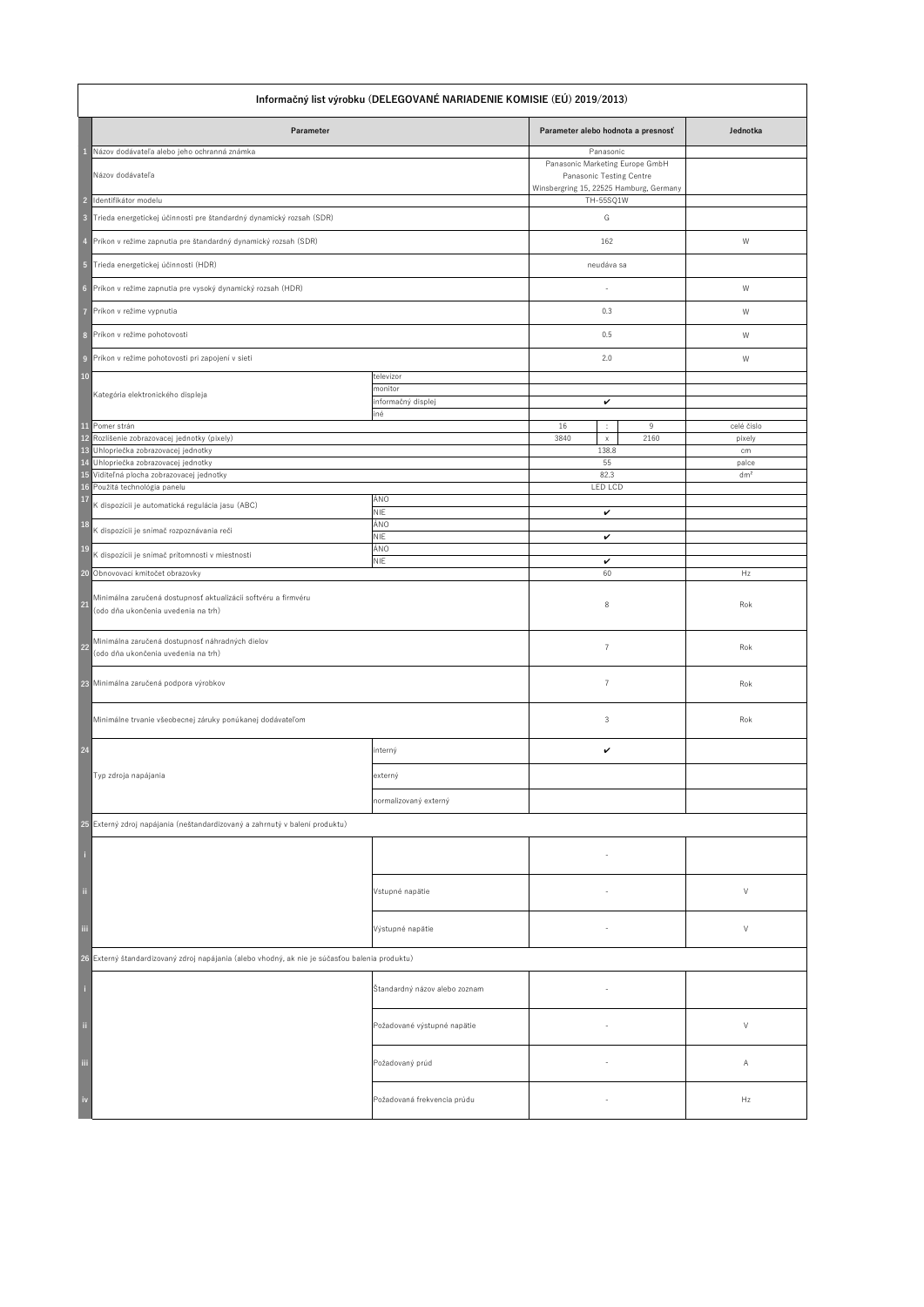|                                                    | Informacijski list izdelka (DELEGIRANA UREDBA KOMISIJE (EU) 2019/2013)                                                                                          |                                                              |                                                                                                                                       |                             |  |
|----------------------------------------------------|-----------------------------------------------------------------------------------------------------------------------------------------------------------------|--------------------------------------------------------------|---------------------------------------------------------------------------------------------------------------------------------------|-----------------------------|--|
|                                                    | Parameter                                                                                                                                                       |                                                              | Parameter ali vrednost in natančnost                                                                                                  | Enota                       |  |
| $\overline{2}$<br>$\overline{\mathbf{3}}$          | Dobaviteljevo ime ali blagovna znamka<br>Naslov dobavitelja<br>Identifikacijska oznaka<br>Razred energijske učinkovitosti za standardno dinamično območje (SDR) |                                                              | Panasonic<br>Panasonic Marketing Europe GmbH<br>Panasonic Testing Centre<br>Winsbergring 15, 22525 Hamburg, Germany<br>TH-55SQ1W<br>G |                             |  |
|                                                    | Zahtevana moč v stanju delovanja za standardno dinamično območje (SDR)                                                                                          |                                                              | 162                                                                                                                                   | W                           |  |
| $\sqrt{5}$                                         | Razred energijske učinkovitosti (HDR)                                                                                                                           |                                                              | se ne uporablja                                                                                                                       |                             |  |
| $6\phantom{1}6$                                    | Zahtevana moč v stanju delovanja v načinu visokega dinamičnega območja (HDR)                                                                                    |                                                              |                                                                                                                                       | W                           |  |
| 7                                                  | Zahtevana moč v stanju izključenosti                                                                                                                            |                                                              | 0.3                                                                                                                                   | W                           |  |
| 8                                                  | Zahtevana moč v stanju pripravljenosti                                                                                                                          |                                                              | 0.5                                                                                                                                   | W                           |  |
| $\overline{9}$                                     | Zahtevana moč v omrežnem stanju pripravljenosti                                                                                                                 |                                                              | 2.0                                                                                                                                   | W                           |  |
| $10$                                               | Kategorija elektronskega prikazovalnika                                                                                                                         | televizor<br>monitor<br>informacijski prikazovalnik<br>drugo | $\checkmark$                                                                                                                          |                             |  |
| 11                                                 | Razmerje velikosti<br>12 Ločljivost zaslona (v pikslih)                                                                                                         |                                                              | 16<br>9<br>$\mathcal{L}_{\mathcal{C}}$<br>2160<br>3840                                                                                | celo število<br>piksli      |  |
|                                                    | 13 Diagonala zaslona                                                                                                                                            |                                                              | $\mathsf{X}^-$<br>138.8                                                                                                               | cm                          |  |
| 14                                                 | Diagonala zaslona<br>15 Vidna površina zaslona                                                                                                                  |                                                              | 55<br>82.3                                                                                                                            | v palcih<br>dm <sup>2</sup> |  |
| 17                                                 | 16 Uporabljena tehnologija panelov                                                                                                                              | DA                                                           | LED LCD                                                                                                                               |                             |  |
|                                                    | Samodejno prilagajanje svetlosti (ABC)                                                                                                                          | <b>NE</b>                                                    | $\checkmark$                                                                                                                          |                             |  |
| <b>18</b><br><b>19</b>                             | Tipalo za prepoznavanje govora                                                                                                                                  | DA<br><b>NE</b><br>DA                                        | $\checkmark$                                                                                                                          |                             |  |
|                                                    | Tipalo prisotnosti v prostoru<br>20 Stopnja pogostosti osveževanja slike                                                                                        | <b>NE</b>                                                    | $\checkmark$<br>60                                                                                                                    | Hz                          |  |
| 21                                                 | Najmanjša zagotovljena razpoložljivost posodobitev programske in strojne opreme<br>(od datuma dajanja na trg)                                                   |                                                              | 8                                                                                                                                     | Leto                        |  |
| 22                                                 | Najmanjša zagotovljena razpoložljivost rezervnih delov<br>(od datuma dajanja na trg)                                                                            |                                                              | 7                                                                                                                                     | Leto                        |  |
|                                                    | 23 Najmanjša zagotovljena razpoložljivost podpore za izdelek                                                                                                    |                                                              |                                                                                                                                       | Leto                        |  |
|                                                    | Minimalno trajanje splošne garancije, ki jo nudi dobavitelj                                                                                                     |                                                              | 3                                                                                                                                     | Leto                        |  |
| 24                                                 |                                                                                                                                                                 | notranji                                                     | $\checkmark$                                                                                                                          |                             |  |
|                                                    | Tip napajalnika                                                                                                                                                 | zunanji                                                      |                                                                                                                                       |                             |  |
|                                                    |                                                                                                                                                                 | standardiziran zunanji                                       |                                                                                                                                       |                             |  |
|                                                    | 25 Zunanji napajalnik (nestandardizirani in priložen v embalaži izdelka)                                                                                        |                                                              |                                                                                                                                       |                             |  |
| $\bar{\rm n}$                                      |                                                                                                                                                                 | Vhodna napetost                                              |                                                                                                                                       | $\vee$                      |  |
| $\ddot{\rm m}$                                     |                                                                                                                                                                 | Izhodna napetost                                             |                                                                                                                                       | $\vee$                      |  |
|                                                    | 26 Zunanji standardiziran napajalnik (ali ustrezen, če ni priložen v embalaži izdelka)                                                                          |                                                              |                                                                                                                                       |                             |  |
| -i                                                 |                                                                                                                                                                 | Standardno ime ali seznam                                    |                                                                                                                                       |                             |  |
| $\ddot{a}$                                         |                                                                                                                                                                 | Zahtevana izhodna napetost                                   | $\overline{\phantom{a}}$                                                                                                              | $\vee$                      |  |
| <br> -<br> iii                                     |                                                                                                                                                                 | Potrebna jakost toka                                         |                                                                                                                                       | A                           |  |
| $\begin{array}{c} \n\cdot \text{iv} \n\end{array}$ |                                                                                                                                                                 | Potrebna frekvenca toka                                      | $\overline{\phantom{a}}$                                                                                                              | Hz                          |  |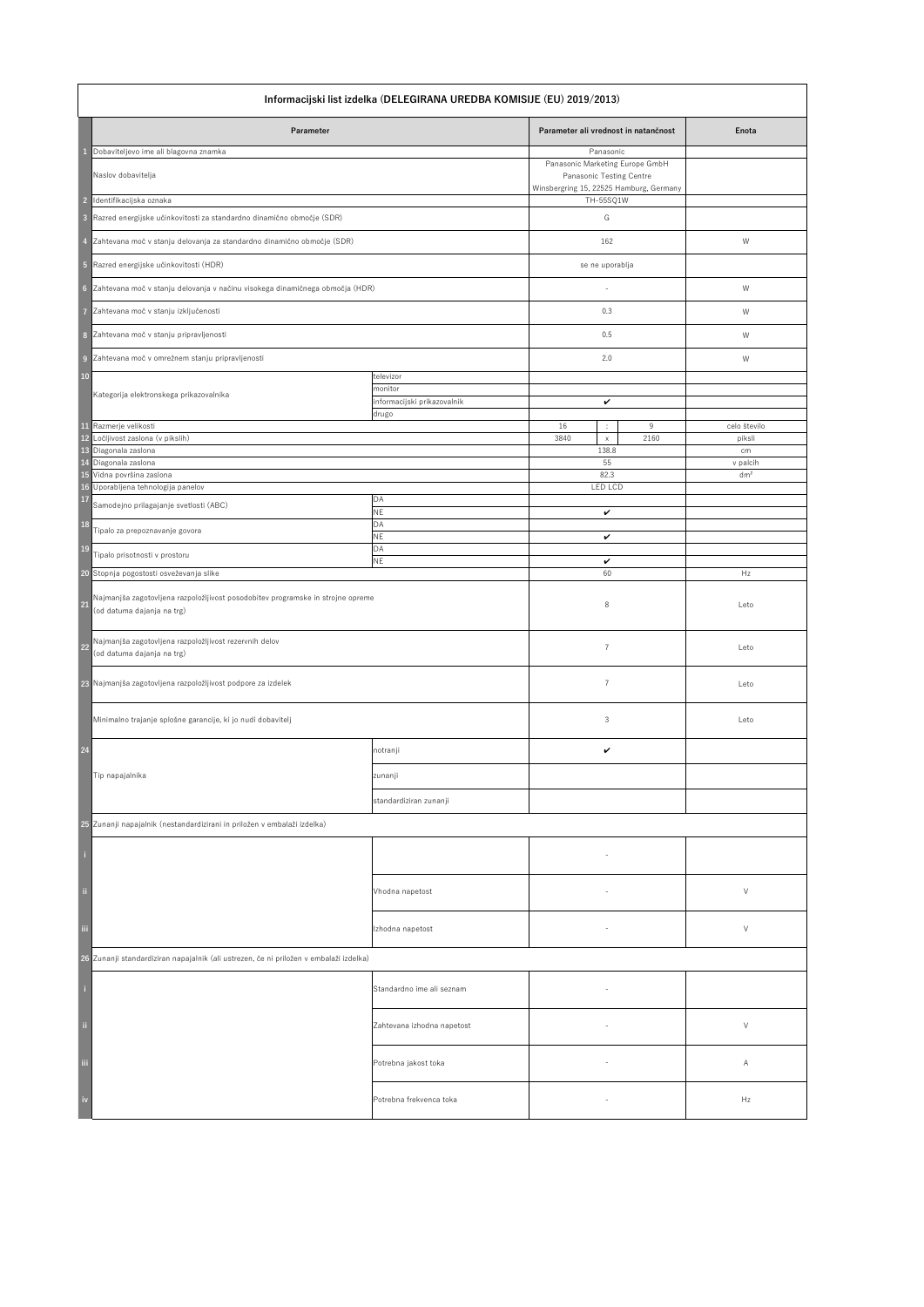| Fișa cu informații despre produs (REGULAMENTUL DELEGAT (UE) 2019/2013 AL COMISIEI) |                                                                                                                          |                                  |                                                                                                                            |           |                         |
|------------------------------------------------------------------------------------|--------------------------------------------------------------------------------------------------------------------------|----------------------------------|----------------------------------------------------------------------------------------------------------------------------|-----------|-------------------------|
|                                                                                    | Parametri                                                                                                                |                                  | Parametri sau valoare și precizie                                                                                          |           | <b>Unitate</b>          |
|                                                                                    | Denumirea sau marca comercială a furnizorului<br>Adresa furnizorului                                                     |                                  | Panasonic<br>Panasonic Marketing Europe GmbH<br><b>Panasonic Testing Centre</b><br>Winsbergring 15, 22525 Hamburg, Germany |           |                         |
| $\overline{2}$                                                                     | Identificatorul de model                                                                                                 |                                  | TH-55SQ1W                                                                                                                  |           |                         |
| $\overline{3}$                                                                     | Clasa de eficiență energetică pentru intervalul dinamic standard (SDR)                                                   |                                  | G                                                                                                                          |           |                         |
|                                                                                    | Consumul de putere în modul pornit pentru intervalul dinamic standard (SDR)                                              |                                  | 162                                                                                                                        |           | W                       |
| $-5$                                                                               | Clasa de eficiență energetică (HDR)                                                                                      |                                  | n.a.                                                                                                                       |           |                         |
| $6\phantom{1}6$                                                                    | Consumul de putere în modul pornit pentru intervalul dinamic ridicat (HDR)                                               |                                  |                                                                                                                            |           | W                       |
|                                                                                    | Consumul de putere în modul oprit                                                                                        |                                  | 0.3                                                                                                                        |           | W                       |
| 8                                                                                  | Consumul de putere în modul standby                                                                                      |                                  | 0.5                                                                                                                        |           | W                       |
|                                                                                    |                                                                                                                          |                                  |                                                                                                                            |           |                         |
| $\overline{9}$<br><b>10</b>                                                        | Consumul de putere în modul standby în rețea                                                                             | televizor                        | 2.0                                                                                                                        |           | W                       |
|                                                                                    | Categoria de afișaj electronic                                                                                           | monitor<br>semnalizare<br>altele | $\checkmark$                                                                                                               |           |                         |
|                                                                                    | 11 Raportul de aspect<br>12 Rezoluția ecranului (pixeli)                                                                 |                                  | 16<br>$\mathbb{Z}^n$<br>3840<br>$\mathsf{X}^-$                                                                             | 9<br>2160 | număr întreg<br>pixeli  |
|                                                                                    | 13 Diagonala ecranului                                                                                                   |                                  | 138.8                                                                                                                      |           | cm                      |
| 14                                                                                 | Diagonala ecranului<br>15 Aria suprafeței vizibile a ecranului                                                           |                                  | 55<br>82.3                                                                                                                 |           | țoli<br>dm <sup>2</sup> |
| <b>17</b>                                                                          | 16 Tehnologia de afișare utilizată                                                                                       | DA                               | <b>LED LCD</b>                                                                                                             |           |                         |
|                                                                                    | Reglarea automată a luminozității (ABC) disponibilă                                                                      | <b>NU</b>                        | $\checkmark$                                                                                                               |           |                         |
| <b>18</b>                                                                          | Senzor pentru recunoaștere vocală disponibil                                                                             | DA<br><b>NU</b>                  | $\checkmark$                                                                                                               |           |                         |
| <b>19</b>                                                                          | Senzor pentru prezența în încăpere disponibil                                                                            | DA<br><b>NU</b>                  | $\checkmark$                                                                                                               |           |                         |
|                                                                                    | 20 Frecvența de reîmprospătare a imaginii                                                                                |                                  | 60                                                                                                                         |           | Hz                      |
| 21                                                                                 | Disponibilitatea minimă garantată a actualizărilor de software și firmware<br>(de la data de sfârșit a punerii pe piață) |                                  | 8                                                                                                                          |           | An                      |
| $22$                                                                               | Disponibilitatea minimă garantată a pieselor de schimb<br>(de la data de sfârșit a punerii pe piață)                     |                                  | 7                                                                                                                          |           | An                      |
|                                                                                    | 23 Asistență minimă garantat pentru produs                                                                               |                                  | $\overline{7}$                                                                                                             |           | An                      |
|                                                                                    | Durata minimă a garanției generale oferită de furnizor                                                                   |                                  | 3                                                                                                                          |           | An                      |
| 24                                                                                 |                                                                                                                          | Internă                          | $\checkmark$                                                                                                               |           |                         |
|                                                                                    | Tipul sursei de alimentare                                                                                               | externă                          |                                                                                                                            |           |                         |
|                                                                                    |                                                                                                                          | standardizată externă            |                                                                                                                            |           |                         |
|                                                                                    | 25 Sursa de alimentare externă (nestandardizată și inclusă în ambalajul produsului)                                      |                                  |                                                                                                                            |           |                         |
|                                                                                    |                                                                                                                          |                                  |                                                                                                                            |           |                         |
|                                                                                    |                                                                                                                          |                                  |                                                                                                                            |           |                         |
| $\ddot{\rm n}$                                                                     |                                                                                                                          | Tensiunea de intrare             |                                                                                                                            |           | $\vee$                  |
| $\ddot{\text{iii}}$                                                                |                                                                                                                          | Tensiunea de ieșire              |                                                                                                                            |           | $\vee$                  |
|                                                                                    | 26 Sursa de alimentare externă standardizată (sau cea adecvată dacă nu este inclusă în ambalajul rodusului)              |                                  |                                                                                                                            |           |                         |
|                                                                                    |                                                                                                                          | Denumirea standardului sau lista |                                                                                                                            |           |                         |
| $\ddot{0}$                                                                         |                                                                                                                          | Tensiunea de ieșire necesară     |                                                                                                                            |           | $\vee$                  |
| $^{\rm{iii}}$                                                                      |                                                                                                                          | Curentul furnizat necesar        |                                                                                                                            |           | A                       |
| $\mathbf{i}$                                                                       |                                                                                                                          | Frecvența curentului necesară    |                                                                                                                            |           | Hz                      |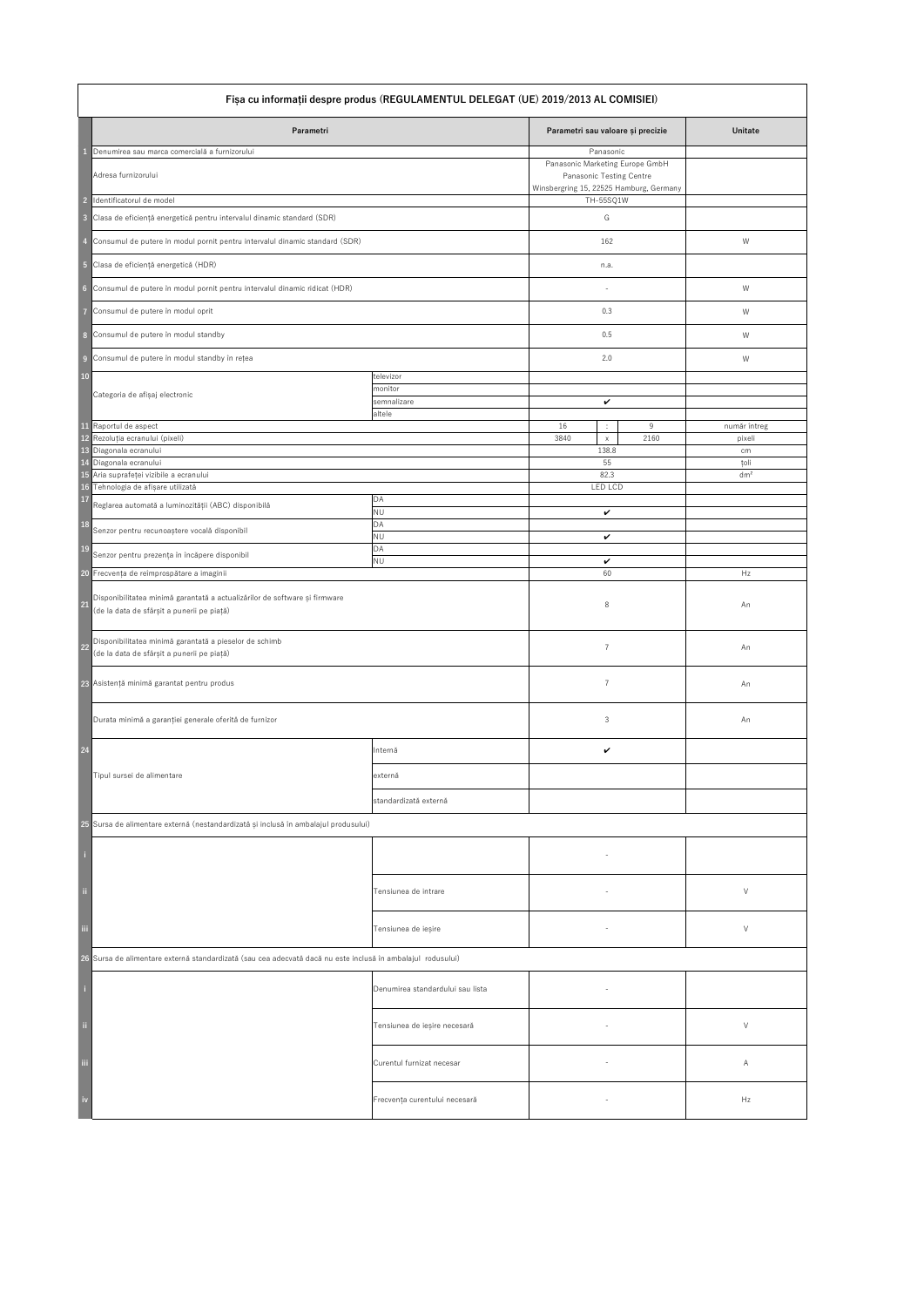|                         | Продуктов информационен лист<br>$(AEJ)$ (ДЕЛЕГИРАН РЕГЛАМЕНТ (EC) 2019/2013 НА КОМИСИЯТА)                                                                               |                                      |                                                                    |                 |  |
|-------------------------|-------------------------------------------------------------------------------------------------------------------------------------------------------------------------|--------------------------------------|--------------------------------------------------------------------|-----------------|--|
|                         | Параметър                                                                                                                                                               |                                      | Параметър или стойност<br>И ТОЧНОСТ                                | Мерна единица   |  |
|                         | Наименование или търговска марка на доставчика                                                                                                                          |                                      | Panasonic                                                          |                 |  |
|                         | Адрес на доставчика                                                                                                                                                     |                                      | Panasonic Marketing Europe GmbH<br><b>Panasonic Testing Centre</b> |                 |  |
|                         | <mark>-2 И</mark> дентификатор на модела                                                                                                                                |                                      | Winsbergring 15, 22525 Hamburg, Germany<br>TH-55SQ1W               |                 |  |
|                         | Клас на енергийна ефективност при стандартен динамичен обхват                                                                                                           |                                      |                                                                    |                 |  |
| $\overline{\mathbf{3}}$ | (SDR)                                                                                                                                                                   |                                      | G                                                                  |                 |  |
|                         | Консумирана мощност в режим "включен"                                                                                                                                   |                                      | 162                                                                | W               |  |
|                         | при стандартен динамичен обхват (SDR)<br> Клас на енергийна ефективност при голям                                                                                       |                                      |                                                                    |                 |  |
| $\overline{5}$          | динамичен обхват (HDR)                                                                                                                                                  |                                      | не е приложимо                                                     |                 |  |
| $6\overline{6}$         | Консумирана мощност в режим "включен"                                                                                                                                   |                                      | $\overline{\phantom{a}}$                                           | W               |  |
|                         | при голям динамичен обхват (HDR)                                                                                                                                        |                                      |                                                                    |                 |  |
|                         | 7   Консумирана мощност в режим "изключен"                                                                                                                              |                                      | 0.3                                                                | W               |  |
|                         | <mark>в К</mark> онсумирана мощност в режим "в готовност"                                                                                                               |                                      | 0.5                                                                | W               |  |
|                         | │9│Kонсумирана мощност в мрежови режим "в готовност"                                                                                                                    |                                      | 2.0                                                                | W               |  |
| <b>10</b>               |                                                                                                                                                                         | телевизор                            |                                                                    |                 |  |
|                         | Категория на електронния екран                                                                                                                                          | монитор                              |                                                                    |                 |  |
|                         |                                                                                                                                                                         | информационно табло                  | $\checkmark$                                                       |                 |  |
|                         | 11 Съотношение на размерите                                                                                                                                             | други                                | 16<br>9<br>$\mathbb{C}^{\times}$                                   | ЦЯЛО            |  |
|                         | $\vert$ 12 Разделителна способност на екрана (пиксели)                                                                                                                  |                                      | 3840<br>2160<br>$\mathsf{X}$                                       | пиксели         |  |
|                         | 13 Диагонал на екрана                                                                                                                                                   |                                      | 138.8                                                              | cm              |  |
|                         | 14 Диагонал на екрана                                                                                                                                                   |                                      | 55                                                                 | ИНЧОВЕ          |  |
|                         | 15 Видима площ на екрана                                                                                                                                                |                                      | 82.3                                                               | dm <sup>2</sup> |  |
|                         | 16 Използвана технология на панела                                                                                                                                      |                                      | <b>LED LCD</b>                                                     |                 |  |
|                         | 17 Наличие на автоматично регулиране на<br> яркостта (ABC)                                                                                                              | ДА<br>HE                             | $\checkmark$                                                       |                 |  |
|                         | 18 Наличие на датчик за гласово                                                                                                                                         | ДА                                   |                                                                    |                 |  |
|                         | разпознаване                                                                                                                                                            | H E                                  | $\checkmark$                                                       |                 |  |
|                         | 19 Наличие на датчик за присъствие                                                                                                                                      | ДА                                   |                                                                    |                 |  |
|                         | в помещението                                                                                                                                                           | IH EI                                | $\checkmark$                                                       |                 |  |
|                         | 20 Честота на обновяване на изображението                                                                                                                               |                                      | 60                                                                 | Hz              |  |
|                         | Минимална гарантирана наличност на актуализации на програмното<br>21 осигуряване и базовото програмно осигуряване<br> (от датата, указваща края на пускането на пазара) |                                      | 8                                                                  | Година          |  |
| $\boxed{22}$            | Минимална гарантирана наличност на резервни части<br>(от датата, указваща края на пускането на пазара)                                                                  |                                      |                                                                    | Година          |  |
| 23                      | Минимална гарантирана поддръжка за<br>продукта                                                                                                                          |                                      | $\overline{7}$                                                     | Година          |  |
|                         | Минимална продължителност на предлаганата от доставчика обща га<br>ранция                                                                                               |                                      | 3                                                                  | Година          |  |
| 24                      |                                                                                                                                                                         | Вътрешно                             | $\checkmark$                                                       |                 |  |
|                         | Тип на електрозахранващото устройство                                                                                                                                   | <b>B</b> B H W H O                   |                                                                    |                 |  |
|                         |                                                                                                                                                                         | стандартизирано                      |                                                                    |                 |  |
|                         | 25 Външно захранващо устройство (нестандатизирано и включено в опаковката заедно с продукта)                                                                            |                                      |                                                                    |                 |  |
|                         |                                                                                                                                                                         |                                      |                                                                    |                 |  |
|                         |                                                                                                                                                                         |                                      |                                                                    |                 |  |
|                         |                                                                                                                                                                         | Напрежение на<br>входа               | $\equiv$                                                           | $\vee$          |  |
| -iii                    |                                                                                                                                                                         | Напрежение на<br>изхода              | $\sim$                                                             | $\vee$          |  |
| 26                      | Подходящо стандартизирано външно захранващо устройство (или подходящо такова, ако не е включено в  опаковк                                                              |                                      |                                                                    |                 |  |
|                         | ата заедно с продукта)                                                                                                                                                  |                                      |                                                                    |                 |  |
|                         |                                                                                                                                                                         | Стандартно<br>наименование или листа |                                                                    |                 |  |
| -ii                     |                                                                                                                                                                         | Необходимо<br>напрежение на          | $\frac{1}{2}$ and $\frac{1}{2}$ and $\frac{1}{2}$                  | $\vee$          |  |
|                         |                                                                                                                                                                         | изхода                               |                                                                    |                 |  |
|                         |                                                                                                                                                                         | Необходим                            |                                                                    |                 |  |
| Ϊij                     |                                                                                                                                                                         | подаван ток                          | $\sim$                                                             | A               |  |
|                         |                                                                                                                                                                         |                                      |                                                                    |                 |  |
|                         |                                                                                                                                                                         | Необходима честота на<br>тока        | $\sim$                                                             | Hz              |  |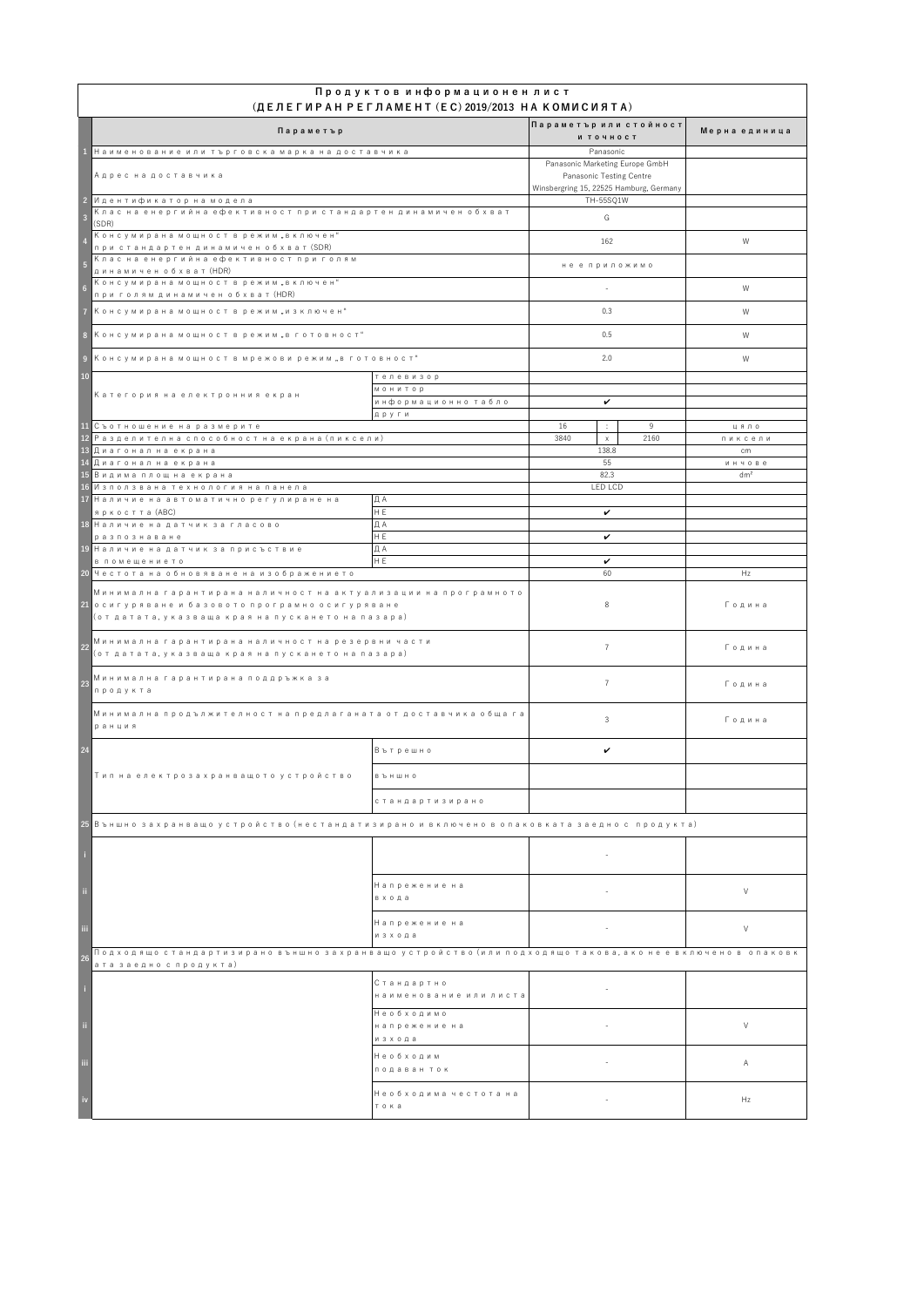|                         | Informacijski list proizvoda (DELEGIRANA UREDBA KOMISIJE (EU) 2019/2013)                                                        |                             |                                                                     |                 |  |
|-------------------------|---------------------------------------------------------------------------------------------------------------------------------|-----------------------------|---------------------------------------------------------------------|-----------------|--|
|                         | Parametar                                                                                                                       |                             | Parametar ili vrijednost i preciznost                               | Jedinica        |  |
|                         | Ime ili zaštitni znak dobavljača                                                                                                |                             | Panasonic<br>Panasonic Marketing Europe GmbH                        |                 |  |
|                         | Adresa dobavljača                                                                                                               |                             | Panasonic Testing Centre<br>Winsbergring 15, 22525 Hamburg, Germany |                 |  |
| <b>D</b>                | Identifikacijska oznaka modela                                                                                                  |                             | TH-55SQ1W                                                           |                 |  |
| $\overline{\mathbf{3}}$ | Razred energetske učinkovitosti za standardni dinamički raspon (SDR)                                                            |                             | G                                                                   |                 |  |
|                         | Snaga u uključenom stanju za standardni dinamički raspon (SDR)                                                                  |                             | 162                                                                 | W               |  |
| $-5$                    | Razred energetske učinkovitosti (HDR)                                                                                           |                             | n.p.                                                                |                 |  |
| $6\phantom{1}6$         | Snaga u uključenom stanju za način velikog dinamičkog raspona (HDR)                                                             |                             |                                                                     | W               |  |
|                         | Snaga u isključenom stanju                                                                                                      |                             | 0.3                                                                 | W               |  |
| 8                       | Snaga u stanju pripravnosti                                                                                                     |                             | 0.5                                                                 | W               |  |
| $\overline{9}$          | Snaga u umreženom stanju pripravnosti                                                                                           |                             | 2.0                                                                 | W               |  |
| <b>10</b>               |                                                                                                                                 | televizor<br>monitor        |                                                                     |                 |  |
|                         | Kategorija elektroničkog zaslona                                                                                                | znakovni zaslon             | $\checkmark$                                                        |                 |  |
| <b>11</b>               | Omjer veličine                                                                                                                  | drugo                       | 16<br>9<br>÷                                                        | cijeli broj     |  |
|                         | 12 Razlučivost zaslona (u pikselima)                                                                                            |                             | 2160<br>3840<br>$\mathsf{X}$                                        | pikseli         |  |
|                         | 13 Dijagonala zaslona<br>14 Dijagonala zaslona                                                                                  |                             | 138.8<br>55                                                         | cm<br>inča      |  |
|                         | 15 Vidljivo područje zaslona                                                                                                    |                             | 82.3                                                                | dm <sup>2</sup> |  |
| <b>17</b>               | 16 Tehnologija panela koja se koristi                                                                                           | DA                          | LED LCD                                                             |                 |  |
|                         | Automatska regulacija svjetline (ABC) je dostupna                                                                               | $\mathsf{NE}\xspace$        | $\checkmark$                                                        |                 |  |
| <b>18</b>               | Senzor za prepoznavanje glasa je dostupan                                                                                       | DA<br><b>NE</b>             | $\checkmark$                                                        |                 |  |
| <b>19</b>               | Senzor prisutnosti u prostoriji je dostupan                                                                                     | DA<br><b>NE</b>             | $\checkmark$                                                        |                 |  |
|                         | 20 Učestalost osvježavanja slike                                                                                                |                             | 60                                                                  | Hz              |  |
| 21                      | Minimalna zajamčena dostupnost ažuriranja softvera i integriranog softvera uređaja<br>(od datuma završetka puštanja na tržište) |                             | 8                                                                   | Godina          |  |
| <b>22</b>               | Minimalna zajamčena dostupnost rezervnih dijelova<br>(od datuma završetka puštanja na tržište)                                  |                             | $\overline{7}$                                                      | Godina          |  |
|                         | 23 Minimalna zajamčena potpora proizvodu                                                                                        |                             | 7                                                                   | Godina          |  |
|                         | Minimalno trajanje općeg jamstva koje nudi dobavljač                                                                            |                             | $\mathfrak{Z}$                                                      | Godina          |  |
| 24                      |                                                                                                                                 | unutarnje                   | $\checkmark$                                                        |                 |  |
|                         | Vrsta napajanja                                                                                                                 | vanjsko                     |                                                                     |                 |  |
|                         |                                                                                                                                 | vanjsko normirano           |                                                                     |                 |  |
|                         | 25 Vanjsko napajanje (nestandardizirano i priloženo uz proizvod)                                                                |                             |                                                                     |                 |  |
|                         |                                                                                                                                 |                             |                                                                     |                 |  |
|                         |                                                                                                                                 |                             |                                                                     |                 |  |
| ji.                     |                                                                                                                                 | Ulazni napon                |                                                                     | $\vee$          |  |
| $\,$ iii                |                                                                                                                                 | Izlazni napon               |                                                                     | V               |  |
|                         | 26 Odgovarajuće vanjsko normirano napajanje (ili odgovarajuće napajanje ako nije priloženo uz proizvod)                         |                             |                                                                     |                 |  |
|                         |                                                                                                                                 | Naslov norme ili popisa     |                                                                     |                 |  |
| $\ddot{\rm n}$          |                                                                                                                                 | Potreban izlazni napon      |                                                                     | $\vee$          |  |
| $\,$ iii                |                                                                                                                                 | Potrebna jakost struje      | $\sim$                                                              | A               |  |
| $\mathbf{i}$            |                                                                                                                                 | Potrebna frekvencija struje |                                                                     | Hz              |  |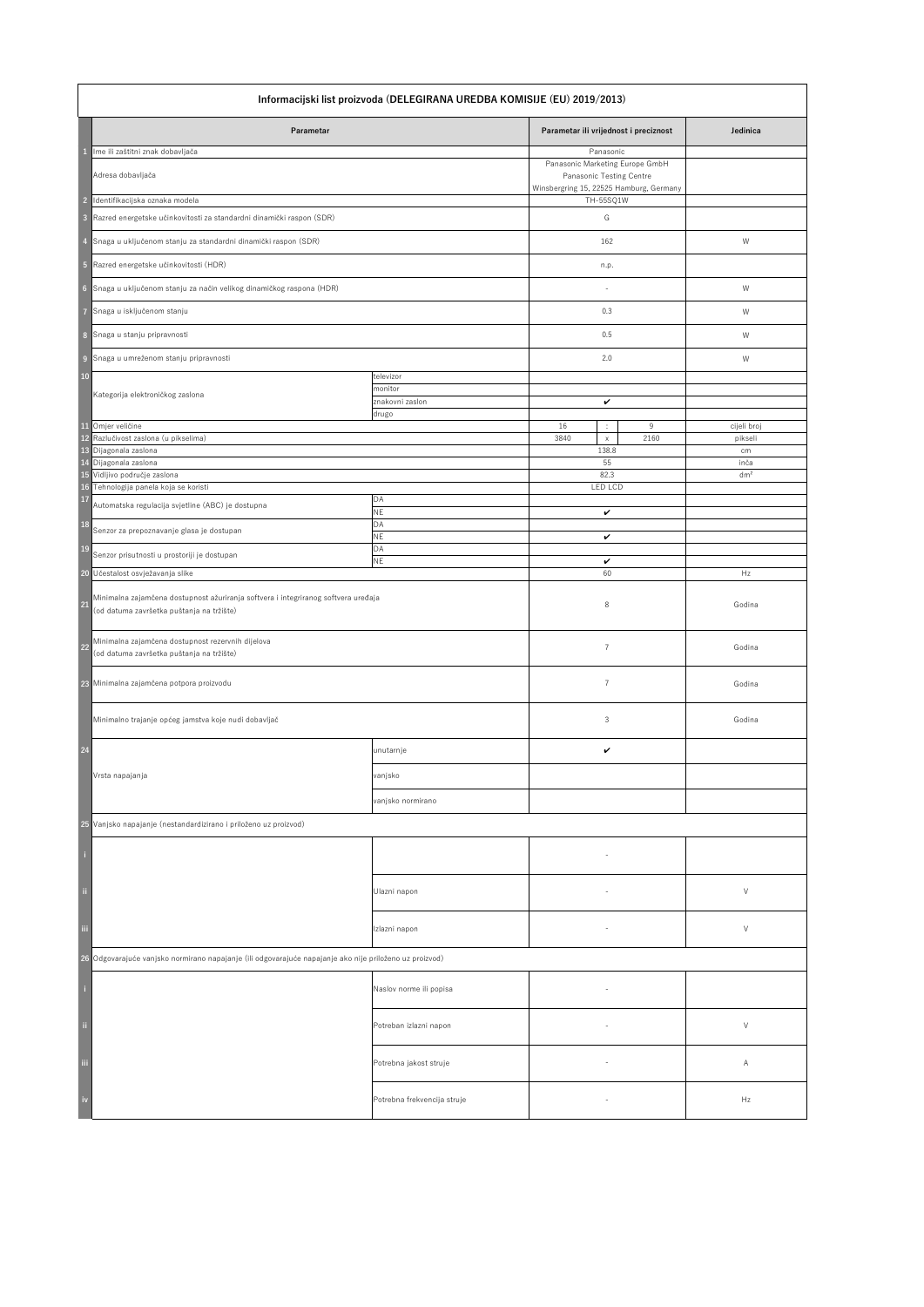| Ürün Bilgi Formu (AB Tüzüğü 2019/2013)                                                                                                 |                             |                                                                            |                 |
|----------------------------------------------------------------------------------------------------------------------------------------|-----------------------------|----------------------------------------------------------------------------|-----------------|
| <b>Parametre</b>                                                                                                                       |                             | Parametre veya Değer ve Kesinlik                                           | <b>Birim</b>    |
| Tedarikçinin adı veya markası                                                                                                          |                             | Panasonic<br>Panasonic Marketing Europe GmbH                               |                 |
| Tedarikçinin adresi                                                                                                                    |                             | <b>Panasonic Testing Centre</b><br>Winsbergring 15, 22525 Hamburg, Germany |                 |
| Model tanımlayıcısı<br>$\overline{2}$                                                                                                  |                             | TH-55SQ1W                                                                  |                 |
| Standart Dinamik Aralık için enerji verimlilik sınıfı (SDR)<br>$\overline{\mathbf{3}}$                                                 |                             | G                                                                          |                 |
| Standart Dinamik Aralık (SDR) için açık modda güç talebi<br>$\overline{4}$                                                             |                             | 162                                                                        | W               |
| $-5$<br>Enerji verimlilik sınıfı (HDR)                                                                                                 |                             | yok                                                                        |                 |
| Yüksek Dinamik Aralık (HDR) modunda açık mod güç talebi<br>$6\phantom{1}6$                                                             |                             | $\overline{\phantom{a}}$                                                   | W               |
| Kapalı mod, güç talebi<br>-7                                                                                                           |                             | 0.3                                                                        | W               |
| Bekleme modu güç talebi<br>8                                                                                                           |                             | 0.5                                                                        | W               |
| Ağ Tabanlı Bekleme modu güç talebi<br>9                                                                                                |                             | 2.0                                                                        | W               |
| <b>10</b>                                                                                                                              | televizyon<br>monitör       |                                                                            |                 |
| Elektronik ekran kategorisi                                                                                                            | işaretler                   | $\checkmark$                                                               |                 |
| 11 Boyut oranı                                                                                                                         | diğer                       | 16<br>9<br>$\mathbb{Z}^n$                                                  | tamsayı         |
| 12 Ekran çözünürlüğü (piksel)                                                                                                          |                             | 3840<br>2160<br>X                                                          | piksel          |
| 13 Ekran çapraz<br>14 Ekran çapraz                                                                                                     |                             | 138.8<br>55                                                                | cm<br>inç       |
| 15 Görünür ekran alanı                                                                                                                 |                             | 82.3                                                                       | dm <sup>2</sup> |
| 16 Kullanılan panel teknolojisi                                                                                                        |                             | LED LCD                                                                    |                 |
| <b>17</b><br>Otomatik Parlaklık Kontrolü (ABC) mevcut                                                                                  | <b>EVET</b><br><b>HAYIR</b> | $\checkmark$                                                               |                 |
| <b>18</b><br>Ses tanıma sensörü mevcut                                                                                                 | <b>EVET</b><br><b>HAYIR</b> | $\checkmark$                                                               |                 |
| <b>19</b><br>Oda varlık sensörü mevcut                                                                                                 | <b>EVET</b><br><b>HAYIR</b> | $\checkmark$                                                               |                 |
| 20 Görüntü yenileme sıklık oranı                                                                                                       |                             | 60                                                                         | Hz              |
| Yazılım ve ürün yazılımı güncellemelerinin minimum garantili kullanılabilirliği<br>21<br>(ürünün piyasadan kalktığı tarihten itibaren) |                             | 8                                                                          | Y <sub>1</sub>  |
| Minimum garantili yedek parça bulunabilirliği<br> 22 <br>(ürünün piyasadan kalktığı tarihten itibaren)                                 |                             | $\overline{7}$                                                             | Yıl             |
| 23 Minimum garantili ürün desteği                                                                                                      |                             | $\overline{7}$                                                             | Y <sub>1</sub>  |
| Tedarikçi tarafından sunulan genel garantinin minimum süresi                                                                           |                             | $\mathfrak{Z}$                                                             | Yıl             |
| 24                                                                                                                                     | Dahili                      | $\checkmark$                                                               |                 |
| Güç kaynağı tipi                                                                                                                       | Harici                      |                                                                            |                 |
|                                                                                                                                        | Standartlaştırılmış harici  |                                                                            |                 |
| 25 Harici güç kaynağı (standart olmayan ve ürün kutusuna dahil)                                                                        |                             |                                                                            |                 |
| -i                                                                                                                                     |                             |                                                                            |                 |
| $\ddot{\rm n}$                                                                                                                         | Giriş Voltajı               |                                                                            | $\vee$          |
| $\,$ iii                                                                                                                               | Çıkış Voltajı               | $\overline{\phantom{a}}$                                                   | $\vee$          |
| 26 Harici standart güç kaynağı (veya ürün kutusuna dahil değilse uygun olan)                                                           |                             |                                                                            |                 |
| -i                                                                                                                                     | Standart İsim veya liste    |                                                                            |                 |
| $\mathfrak{g}$                                                                                                                         | Gerekli çıkış voltajı       | $\overline{\phantom{a}}$                                                   | $\vee$          |
| iii                                                                                                                                    | Gerekli iletilen akım       | $\overline{\phantom{a}}$                                                   | A               |
| iv                                                                                                                                     | Gerekli akım sıklığı        | $\overline{\phantom{a}}$                                                   | Hz              |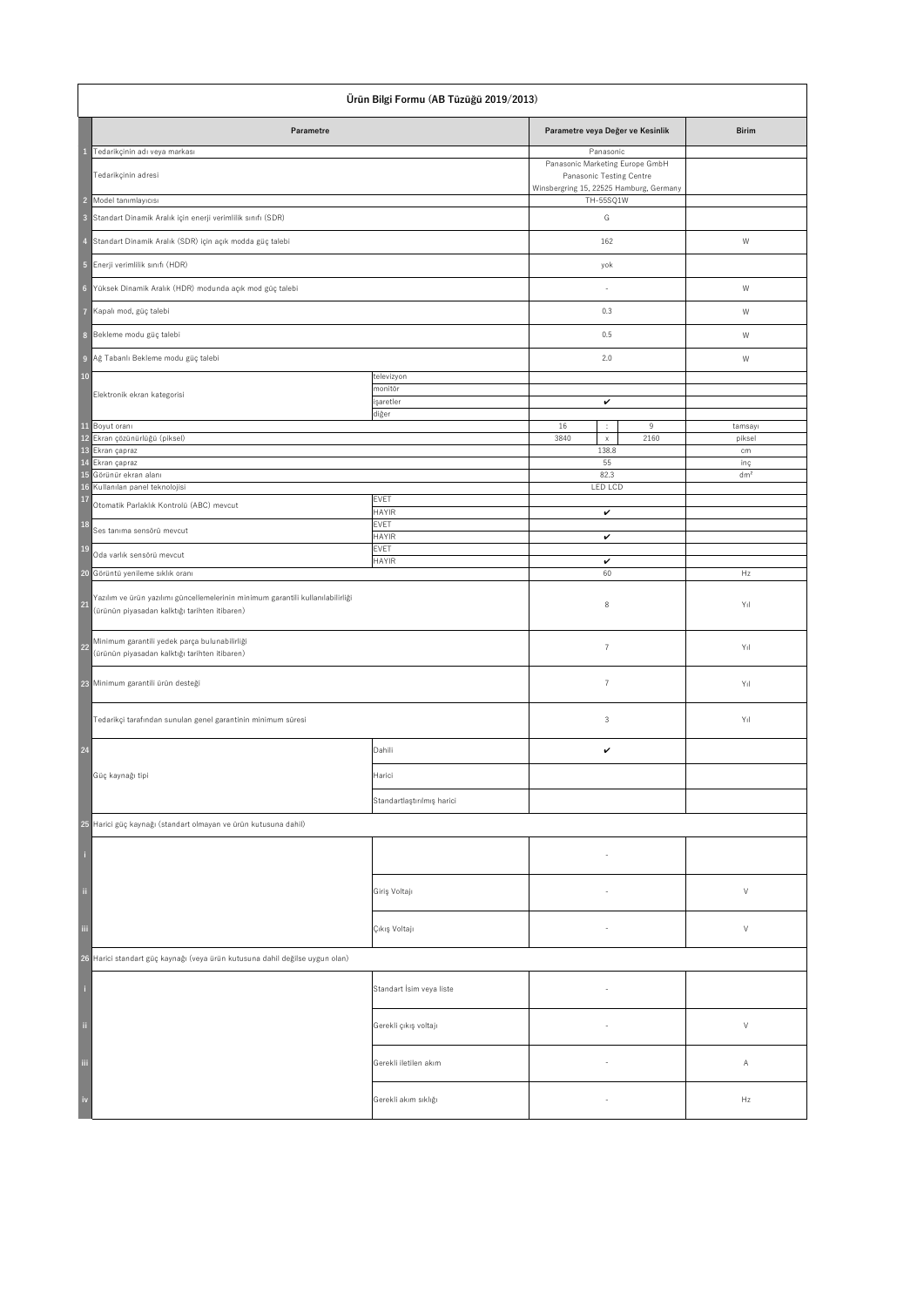| Informacije o proizvodu (Uredba EU 2019/2013)                                                                                                                                                    |                                                  |                                                                                                                                              |                      |  |
|--------------------------------------------------------------------------------------------------------------------------------------------------------------------------------------------------|--------------------------------------------------|----------------------------------------------------------------------------------------------------------------------------------------------|----------------------|--|
| Parametar                                                                                                                                                                                        |                                                  | Parametar ili vrednost i preciznost                                                                                                          | Jedinica             |  |
| Ime ili trgovački znak dobavljača<br>Adresa dobavljača<br>Identifikator modela<br>$\overline{2}$<br>$\overline{\mathbf{3}}$<br>Klasa energetske efikasnosti za standardni dinamički raspon (SDR) |                                                  | Panasonic<br>Panasonic Marketing Europe GmbH<br><b>Panasonic Testing Centre</b><br>Winsbergring 15, 22525 Hamburg, Germany<br>TH-55SQ1W<br>G |                      |  |
| Potrošnja energije u režimu standardnog dinamičkog raspona (SDR)                                                                                                                                 |                                                  | 162                                                                                                                                          | W                    |  |
| Klasa energetske efikasnosti (HDR)<br>$\sqrt{5}$                                                                                                                                                 |                                                  | N.D.                                                                                                                                         |                      |  |
| Potrošnja energije u režimu za visoki dinamički raspon (HDR)<br>$6\phantom{1}6$                                                                                                                  |                                                  |                                                                                                                                              | W                    |  |
| Isključen režim, potrošnja električne energije                                                                                                                                                   |                                                  | 0.3                                                                                                                                          | W                    |  |
| 8<br>Potrošnja električne energije u stanju pripravnosti                                                                                                                                         |                                                  | 0.5                                                                                                                                          | W                    |  |
| Potrošnja električne energije u stanju mrežne pripravnosti<br>$\overline{9}$                                                                                                                     |                                                  | 2.0                                                                                                                                          | W                    |  |
| 10<br>Kategorija elektronskog prikaza                                                                                                                                                            | televizija<br>monitor<br>signalizacija<br>ostalo | $\checkmark$                                                                                                                                 |                      |  |
| Odnos veličine<br><b>11</b><br>12 Rezolucija ekrana (piksela)                                                                                                                                    |                                                  | 16<br>9<br>$\mathcal{I}_\mathrm{c}$<br>3840<br>2160<br>$\mathsf X$                                                                           | celi broj<br>piksela |  |
| 13 Dijagonala ekrana<br>14 Dijagonala ekrana                                                                                                                                                     |                                                  | 138.8<br>55                                                                                                                                  | cm<br>inča           |  |
| 15 Vidljivo područje ekrana<br>16 Korišćena tehnologija ploče<br><b>17</b><br>Dostupna je automatska kontrola osvetljenja (ABC)                                                                  | DA                                               | 82.3<br><b>LED LCD</b>                                                                                                                       | dm <sup>2</sup>      |  |
| <b>18</b><br>Dostupan je senzor za prepoznavanje glasa                                                                                                                                           | <b>NE</b><br><b>DA</b>                           | $\checkmark$                                                                                                                                 |                      |  |
| <b>19</b><br>Dostupan je senzor prisutnosti u sobi                                                                                                                                               | <b>NE</b><br>DA                                  | $\checkmark$                                                                                                                                 |                      |  |
| Brzina osvežavanja slike<br>20                                                                                                                                                                   | <b>NE</b>                                        | $\checkmark$<br>60                                                                                                                           | Hz                   |  |
| Minimalna zagarantovana dostupnost ažuriranja softvera I upravljačkog softvera<br>21<br>(od datuma završetka puštanja na tržište)                                                                |                                                  | 8                                                                                                                                            | Godina               |  |
| Minimalna zagarantovana dostupnost rezervnih delova<br><b>22</b><br>(od datuma završetka puštanja na tržište)                                                                                    |                                                  | $\overline{7}$                                                                                                                               | Godina               |  |
| 23 Minimalna zagarantovana podrška za proizvod                                                                                                                                                   |                                                  | $\overline{7}$                                                                                                                               | Godina               |  |
| Minimalno trajanje generalne garancije koju nudi dobavljač                                                                                                                                       |                                                  | $\mathfrak{Z}$                                                                                                                               | Godina               |  |
| 24                                                                                                                                                                                               | Unutrašnje                                       | $\checkmark$                                                                                                                                 |                      |  |
| Vrsta napajanja                                                                                                                                                                                  | eksterno                                         |                                                                                                                                              |                      |  |
|                                                                                                                                                                                                  | standardizovano eksterno                         |                                                                                                                                              |                      |  |
| 25 Vanjsko standardno napajanje (nije standardizirano i nalazi se u kutiji proizvoda)                                                                                                            |                                                  |                                                                                                                                              |                      |  |
|                                                                                                                                                                                                  |                                                  |                                                                                                                                              |                      |  |
| $\mathbf{H}$                                                                                                                                                                                     | Ulazni napon                                     | $\overline{\phantom{a}}$                                                                                                                     | $\vee$               |  |
| $\overline{111}$                                                                                                                                                                                 | Izlazni napon                                    |                                                                                                                                              | $\vee$               |  |
| 26 Vanjsko standardno napajanje (ili prikladno napajanje ako se ne nalazi u kutiju proizvoda)                                                                                                    |                                                  |                                                                                                                                              |                      |  |
|                                                                                                                                                                                                  | Standardni naziv ili lista                       |                                                                                                                                              |                      |  |
| -ii                                                                                                                                                                                              | Potrebni izlazni napon                           |                                                                                                                                              | $\vee$               |  |
| Ϊij                                                                                                                                                                                              | Potrebna isporučena struja                       |                                                                                                                                              | A                    |  |
| iv                                                                                                                                                                                               | Potrebna frekvencija struje                      |                                                                                                                                              | Hz                   |  |